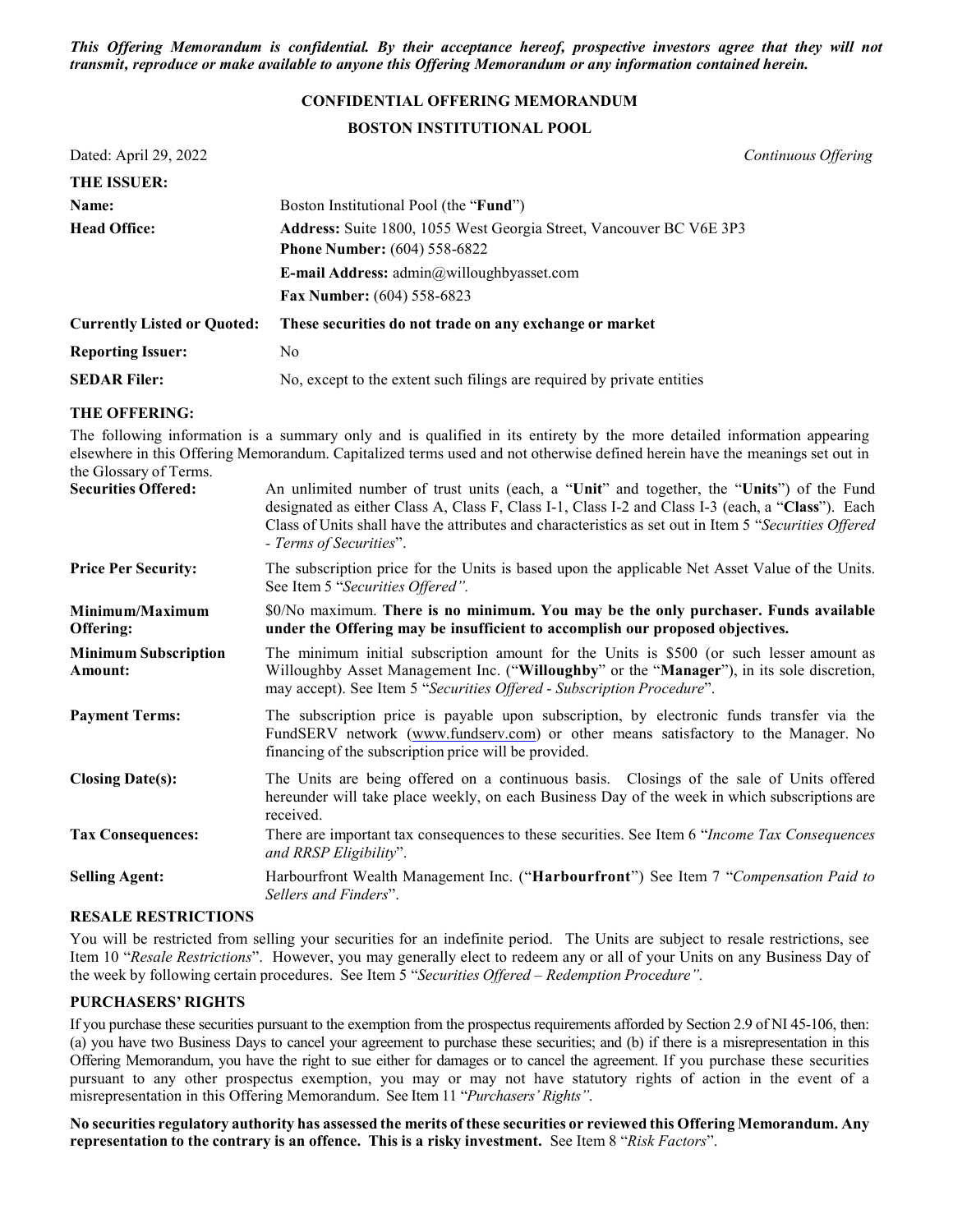*This Offering Memorandum constitutes a private offering of these securities only in those jurisdictions and only to those persons where and to whom they may be lawfully offered for sale and only by persons permitted to sell these securities. This Offering Memorandum is not, and under no circumstances is it to be construed as a prospectus, advertisement or public offering of the securities referred to herein. No securities commission or similar authority in Canada or in any other jurisdiction has reviewed this Offering Memorandum or in any way passed upon the merits of the securities offered hereunder and any representation to the contrary is an offence. Persons who acquire securities pursuant to this Offering Memorandum will not have the benefit of the review of this material by a securities commission or similar authority.* 

*This Offering Memorandum is intended for use by investors solely in connection with the consideration of the purchase of these securities. No person is authorized to give any information or to make any representation not contained in this Offering Memorandum in connection with the offering of these securities and, if given or made, no such information or representation may be relied upon. This Offering Memorandum is confidential. By their acceptance hereof, prospective investors agree that they will not transmit, reproduce or make available to anyone this Offering Memorandum or any information contained herein.* 

**Prospective investors are encouraged to consult with their own professional advisers as to the tax and legal consequences of investing in the Fund.** 

#### FORWARD-LOOKING INFORMATION

This Offering Memorandum includes "forward-looking information" with respect to the Fund for the purposes of applicable securities legislation. Forward-looking information can be identified by the expressions "anticipate", "continue", "believe", "estimate", "expect", "may", "will", "intend" and similar statements reflecting the intended course of conduct and future operations of the Fund. These statements are not historical facts but reflect the Manager's current expectations regarding future results or events based on assumptions made by the Manager about the success of the Fund's investment strategies in certain market conditions. These assumptions are made in reliance on the experience of the Manager's officers and employees and their knowledge of historical economic and market trends. Although the Manager believes that the assumptions made, and the expectations presented by such forward- looking statements are reasonable, there can be no assurance that the forward-looking statements will prove to be accurate.

Investors are cautioned that the assumptions made, and the success of the Fund's investment strategies are subject to a number of risks and uncertainties that could cause actual results or events to differ materially from current expectations. These risks and uncertainties include, but are not limited to, regulatory decisions, changes in the global economy, general economic and business conditions, existing governmental regulations, supply, demand and other market factors including those set out under Item 8 "*Risk Factors*". Furthermore, as the impact and extent of the COVID-19 outbreak is not known as of the date of this Offering Memorandum, all forwardlooking statements in this Offering Memorandum are qualified by the risks associated with the COVID-19 outbreak. There is significant risk that the COVID-19 outbreak will cause the assumptions underlying the forward-looking information in this Offering Memorandum to change and the actual results and performance of the Fund to differ materially from the forward-looking statements contained herein.

The forward-looking statements contained herein are expressly qualified in their entirety by this cautionary statement. Forward-looking statements are made as of the date hereof, or such other date specified in such statements, and neither the Manager, nor any other person assumes any obligation to update or revise such forward-looking statements to reflect new information, events or circumstances, except as required by law.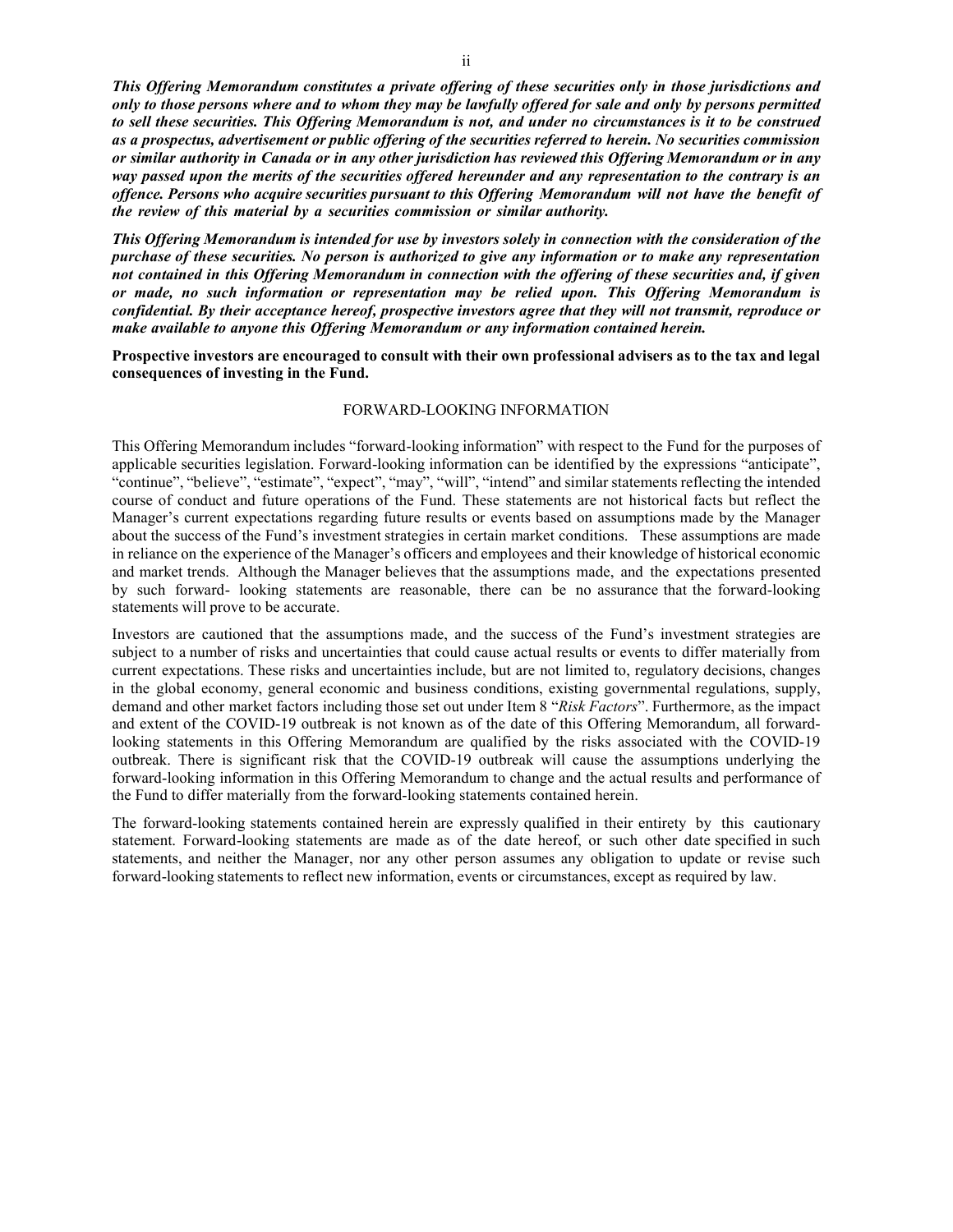# **TABLE OF CONTENTS**

| 1.1 |                                                                               |  |
|-----|-------------------------------------------------------------------------------|--|
| 1.2 |                                                                               |  |
| 1.3 |                                                                               |  |
|     |                                                                               |  |
| 2.1 |                                                                               |  |
| 2.2 |                                                                               |  |
| 2.3 |                                                                               |  |
| 2.4 |                                                                               |  |
| 2.5 |                                                                               |  |
| 2.6 |                                                                               |  |
|     | ITEM 3. INTERESTS OF DIRECTORS, MANAGEMENT, PROMOTERS AND PRINCIPAL HOLDERS 7 |  |
| 3.1 |                                                                               |  |
| 3.2 |                                                                               |  |
| 3.3 |                                                                               |  |
| 3.4 |                                                                               |  |
|     |                                                                               |  |
| 4.1 |                                                                               |  |
| 4.2 |                                                                               |  |
| 4.3 |                                                                               |  |
|     |                                                                               |  |
| 5.1 |                                                                               |  |
| 5.2 |                                                                               |  |
|     |                                                                               |  |
| 6.1 |                                                                               |  |
| 6.2 |                                                                               |  |
| 6.3 |                                                                               |  |
| 6.4 |                                                                               |  |
|     |                                                                               |  |
|     |                                                                               |  |
| 8.1 |                                                                               |  |
| 8.2 |                                                                               |  |
|     |                                                                               |  |
|     |                                                                               |  |
|     |                                                                               |  |
|     |                                                                               |  |
|     |                                                                               |  |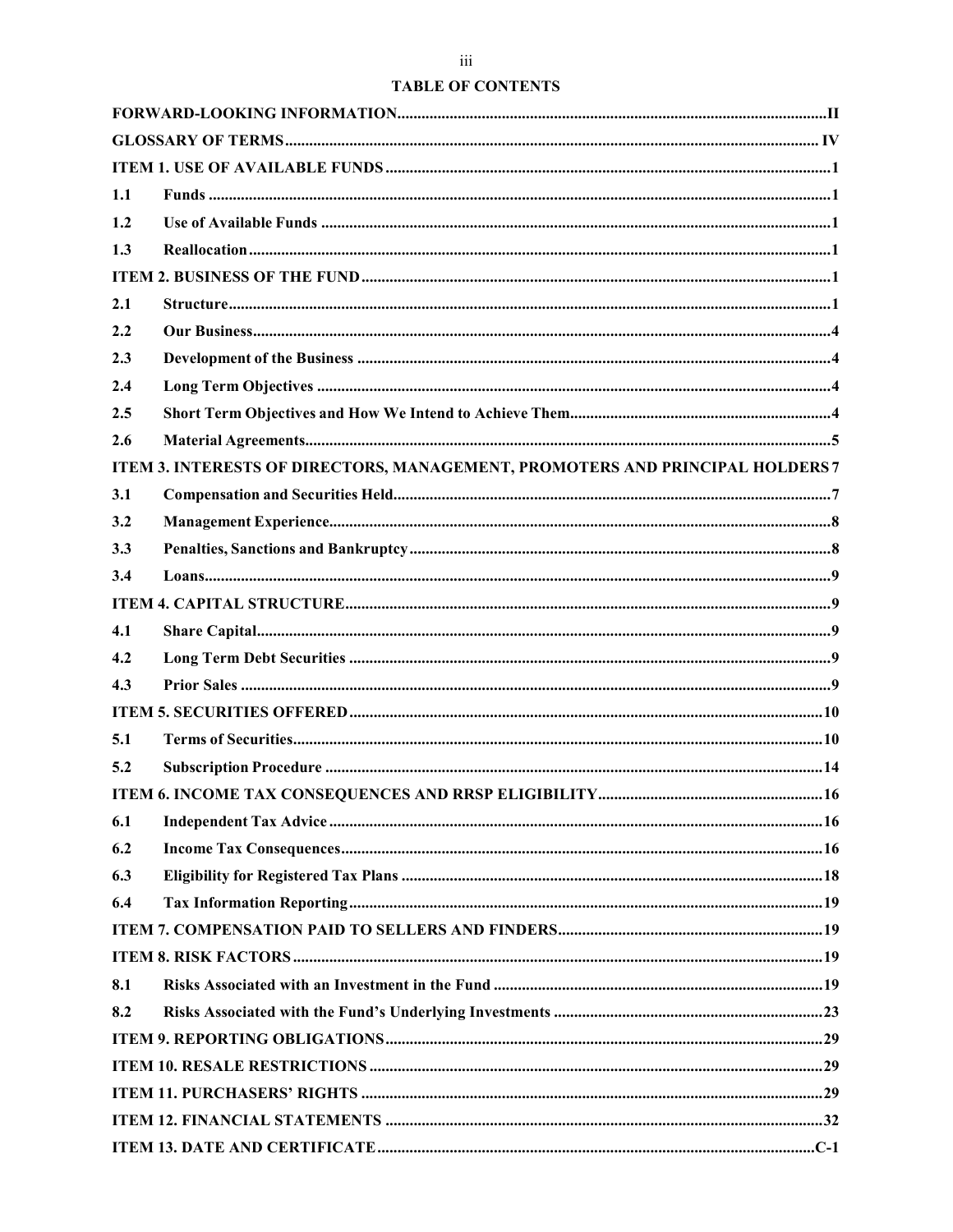# **GLOSSARY OF TERMS**

The following terms have the following meaning throughout this Offering Memorandum:

| Administrator                                                                       | National Bank Financial Inc., through its National Bank Independent Network<br>division ("NBF Inc.") is the administrator which provides fund accounting,<br>registry and transfer agency, administrative and trust accounting services under<br>the Fund Accounting and Shareholder Record-Keeping Agreement;                                                                                                                                                                                                                                     |
|-------------------------------------------------------------------------------------|----------------------------------------------------------------------------------------------------------------------------------------------------------------------------------------------------------------------------------------------------------------------------------------------------------------------------------------------------------------------------------------------------------------------------------------------------------------------------------------------------------------------------------------------------|
| <b>Business Day</b>                                                                 | means a day the Toronto Stock Exchange is open for business;                                                                                                                                                                                                                                                                                                                                                                                                                                                                                       |
| <b>Custodial Agreement</b>                                                          | custody and securities services agreement entered into on December 29, 2017,<br>between NBF Inc. and the Manager, on behalf of the Fund, whereby NBF Inc.<br>will provide asset custodian services to the Fund;                                                                                                                                                                                                                                                                                                                                    |
| Custodian                                                                           | NBF Inc., which acts as the custodian of and provides asset custodian services<br>to the Fund pursuant to the Custodial Agreement;                                                                                                                                                                                                                                                                                                                                                                                                                 |
| <b>Fund Accounting and</b><br><b>Shareholder Record</b><br><b>Keeping Agreement</b> | the agreement entered into on May 15, 2015, as amended, between NBF Inc.<br>and the Manager on behalf of the fund, whereby NBF Inc. will provide<br>accounting, valuation, registry, transfer agency, administrative and trust<br>accounting services to the Fund;                                                                                                                                                                                                                                                                                 |
| <b>IIROC</b>                                                                        | Investment Industry Regulatory Organization of Canada;                                                                                                                                                                                                                                                                                                                                                                                                                                                                                             |
| Investment<br>Management<br>Agreement                                               | the agreement entered into on June $3rd$ , 2020, as amended between Harbourfront<br>and the Manager, on behalf of the Fund, whereby Harbourfront will provide<br>investment management services to the Fund;                                                                                                                                                                                                                                                                                                                                       |
| <b>Management Fee</b>                                                               | the fee payable to the Manager equal to $1/365$ of $2.39\%$ (2.39% per annum)<br>of the Net Asset Value of the Fund in respect of the Class A Units; 1/365 of<br>0.98% (0.98% per annum) of the Net Asset Value of the Fund in respect of the<br>Class F Units; and 1/365 of 0.76% (0.76% per annum), 1/365 of 0.61% and<br>1/365 of 0.47% (0.47% per annum) of the Net Asset Value of the Fund in<br>respect of the Class I-1, I-2 and I-3 Units respectively payable quarterly in<br>arrears:                                                    |
| <b>Net Asset Value</b>                                                              | on a Valuation Day, the net value of the assets of the Fund on such<br>Valuation Day, determined in accordance with the Trust Agreement;                                                                                                                                                                                                                                                                                                                                                                                                           |
| <b>Net Asset Value Per</b><br>Unit                                                  | on a Valuation Day, in respect of each Class of Units, the quotient obtained<br>by dividing the Net Asset Value of such Class of Units on such Valuation Day<br>by the total number of Units then outstanding in such Class;                                                                                                                                                                                                                                                                                                                       |
| Offering                                                                            | an offering by the Fund of an unlimited number of Class A, Class F and Class<br>I Units on a continuous basis under this Offering Memorandum to investors<br>in the province of British Columbia, and in British Columbia, Alberta,<br>Saskatchewan, Manitoba, Ontario, Québec, New Brunswick, Nova Scotia,<br>Prince Edward Island, Newfoundland and Labrador, Yukon and the<br>Northwest Territories pursuant to certain other exemptions from the<br>prospectus requirements contained in the securities legislation of those<br>jurisdictions; |
| <b>Prime Broker</b>                                                                 | NBF Inc., which provides trade execution, trade settlement and brokerage<br>services pursuant to the Services Agreement;                                                                                                                                                                                                                                                                                                                                                                                                                           |
| <b>Services Agreement</b>                                                           | the agreement entered into on May 20, 2015, as amended, between NBF Inc.<br>and the Manager, on behalf of the Fund, setting out the terms and<br>conditions of their relationship generally, as well as specifically in relation to<br>NBF Inc.'s trading services whereby NBF Inc. shall execute, clear and<br>settle trades in accordance with the instructions of the Fund's appointed<br>portfolio manager;                                                                                                                                    |
| Subscription<br>Agreement                                                           | a subscription agreement to subscribe for Units in the form (or forms if there is<br>more than one) as the Manager may prescribe from time to time;                                                                                                                                                                                                                                                                                                                                                                                                |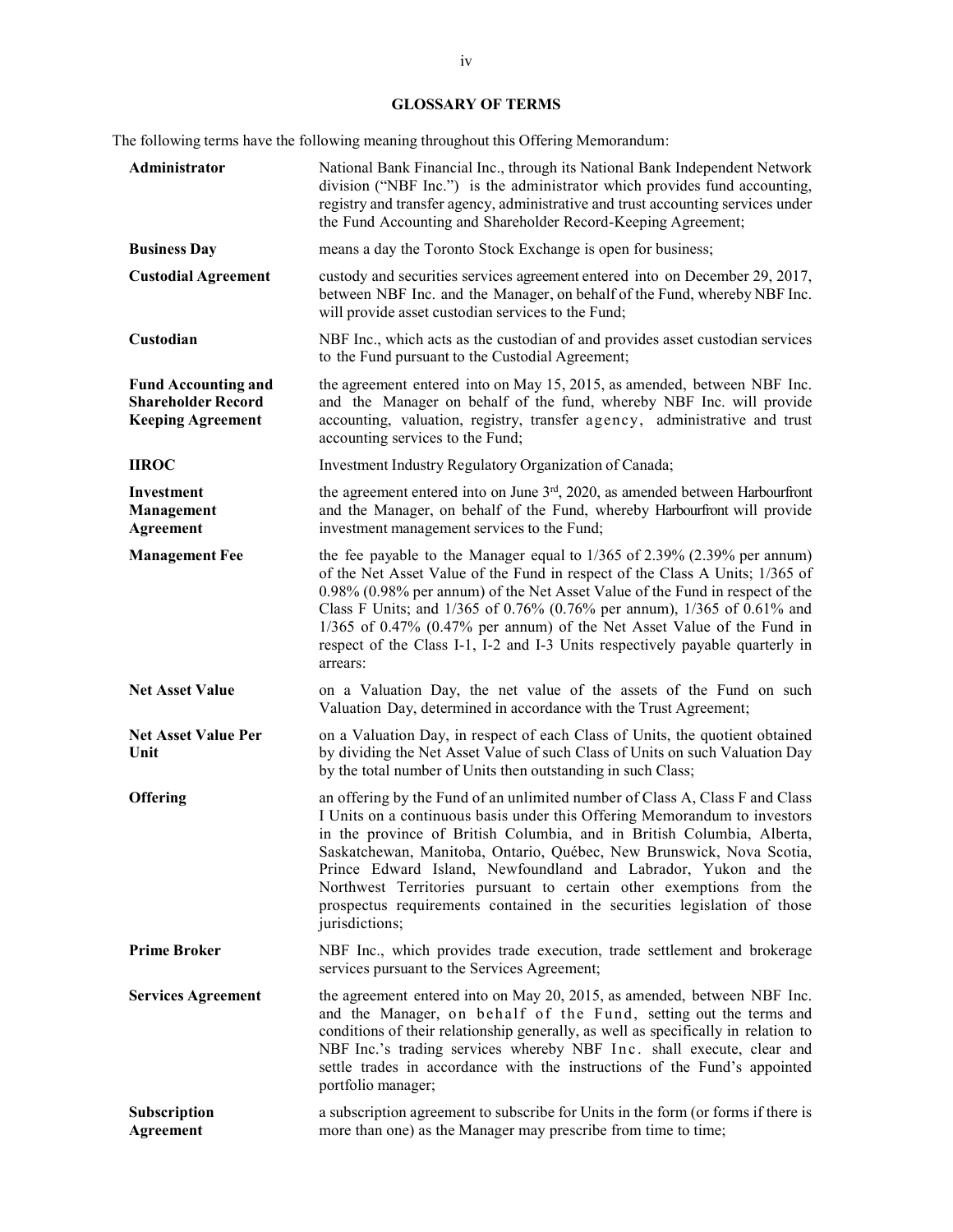| <b>Tax Act</b>         | <i>Income Tax Act</i> (Canada), R.S.C. 1985 (5th Supp.) c.l, as amended from time to<br>time;                                                                                                                                                                                               |
|------------------------|---------------------------------------------------------------------------------------------------------------------------------------------------------------------------------------------------------------------------------------------------------------------------------------------|
| <b>Trust Agreement</b> | Declaration of Trust dated June 5, 2020, and any further amendments thereto,<br>between the Trustee and the Manager creating the Fund;                                                                                                                                                      |
| <b>Trustee</b>         | Computershare Trust Company of Canada, a federal trust company organized<br>under the Trust and Loan Companies Act (Canada), the trustee of the Fund<br>named under the Trust Agreement;                                                                                                    |
| <b>Unitholders</b>     | those investors whose subscriptions to purchase Units offered under this<br>Offering are accepted by the Fund and at any particular time the persons<br>entered in the register or registers of the Fund as holders of Units and the<br>singular form means one such registered holder; and |
| <b>Valuation Day</b>   | each Business Day of the week.                                                                                                                                                                                                                                                              |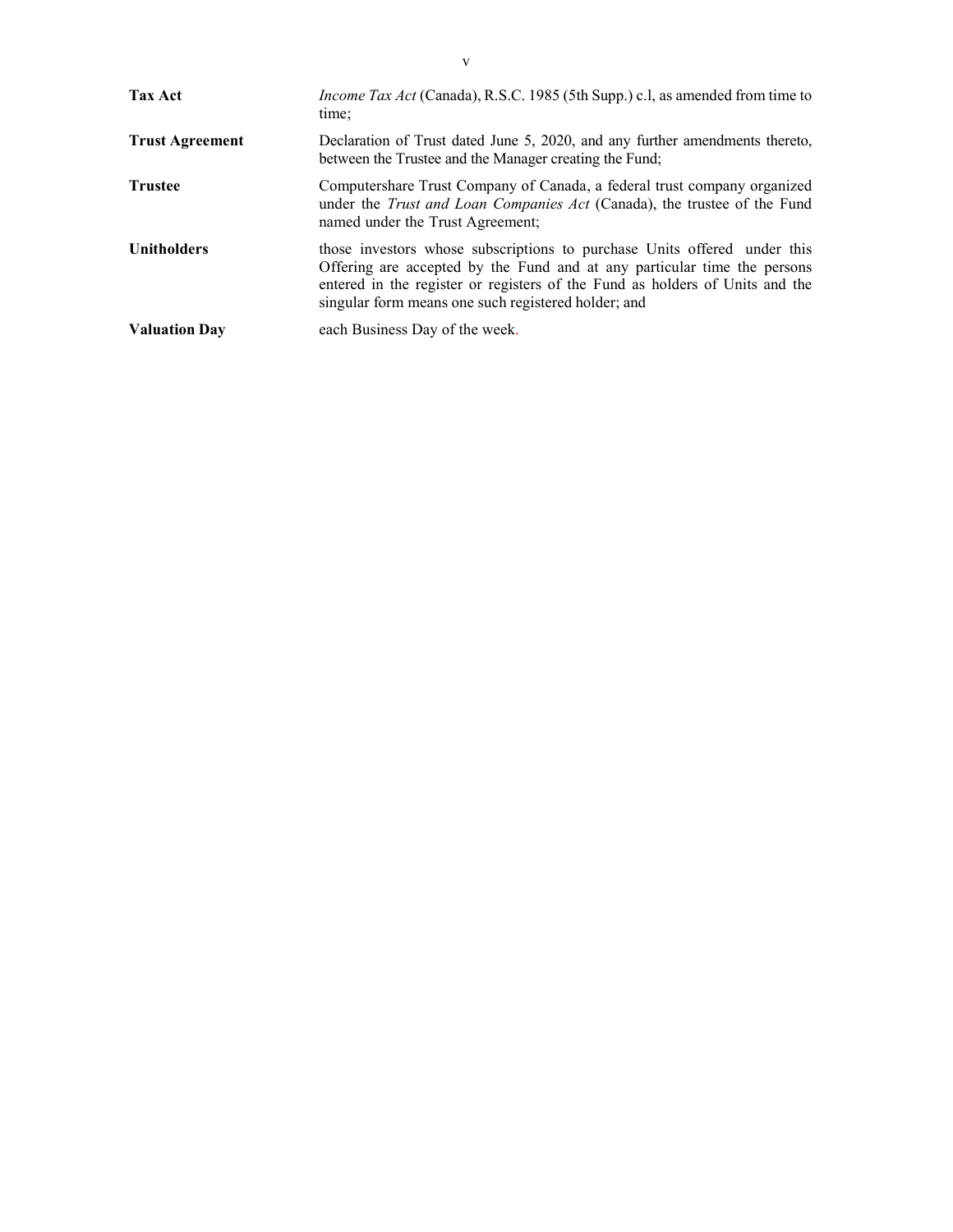#### **ITEM 1. USE OF AVAILABLE FUNDS**

#### **1.1 Funds**

The Fund sells Units on a continuous basis, with closings of the Offering occurring on each Business Day in which subscriptions are received, and at such other times as the Manager may determine. It is not possible to determine accurately what funds will be available as a result of the Offering because the subscription price will vary depending on what the Net Asset Value per Unit of each Class of the Fund is at the time each Unit is purchased. The Management Fees are payable out of the net assets of the Fund.

All expenses incurred in organizing the Fund, including setup fees related to the Fund's service providers, and all expenses incurred in connection with the Offering were and are borne by the Manager out of its own funds, and repaid to the Manager by the Fund over a two-year period. The Manager also pays, out of its own funds, for all expenses associated with the identification and management of the Fund's investments. Ongoing expenses of the Fund, such as legal, custodian, audit, transfer, accounting, valuation and record-keeping fees, and any other administration or direct expenses such as trading commissions, are borne by the Fund. See Item 2 "*Business of the Fund – Material Agreements -* 

The Fund intends to sell the Units exclusively through Harbourfront, as selling agent of the Fund. No commissions are paid on the sale of Units by the Fund to Harbourfront. The Manager pays a portion of the Management Fee charged to the Fund in respect of the Class A Units to Harbourfront, as selling agent, in the form of an ongoing service fee known as a "trailing commission, as described under Item 7 "*Compensation Paid to Sellers and Finders*". No fees or commissions are payable by the Manager to Harbourfront in respect of the Class F Units or Class I Units.

#### **1.2 Use of Available Funds**

The Fund will use the net proceeds from the sale of Units to invest in securities and financial instruments pursuant to the Fund's investment objectives and strategies. Specifically, the Fund will invest in units of Fidelity Strategic Balanced Institutional Trust (the **"Underlying Fund"**). Securities will be purchased on a basis consistent with the Fund's investment policies and restrictions set forth below under the headings "*Investment Objectives*", *"Investment Strategies" "Asset Allocation"* and *"Investment Policies and Restrictions"*. See Item 2 "*Business of the Fund – Our Business*".

#### **1.3 Reallocation**

The Fund intends to use the available funds as stated and will only reallocate such proceeds for sound business purposes.

### **ITEM 2. BUSINESS OF THE FUND**

#### **2.1 Structure**

#### *Fund*

The Fund is an unincorporated, open-ended investment trust formed under the laws of the Province of British Columbia and is governed by a Declaration of Trust dated June 5, 2020 (the "**Trust Agreement**").

The Fund is managed by Willoughby. Harbourfront, an affiliate of Willoughby, is a portfolio adviser and the exclusive selling agent of the Fund. Harbourfront is an independent investment dealer founded in 2013. Willoughby and Harbourfront are wholly owned by an employee group through Harbourfront Wealth Holdings Inc. See Item 8 "*Risk Factors – Risks Associated with an Investment Fund - Relationship Between the Fund, the Manager and Affiliates of the Manager and Potential Conflicts of Interest*".

Computershare Trust Company of Canada is the Trustee of the Fund. The Trustee has no responsibility for investment management of the securities or other property of the Fund or for any investment decisions. See Item 2.6 "*Material Agreements – Trust Agreement*".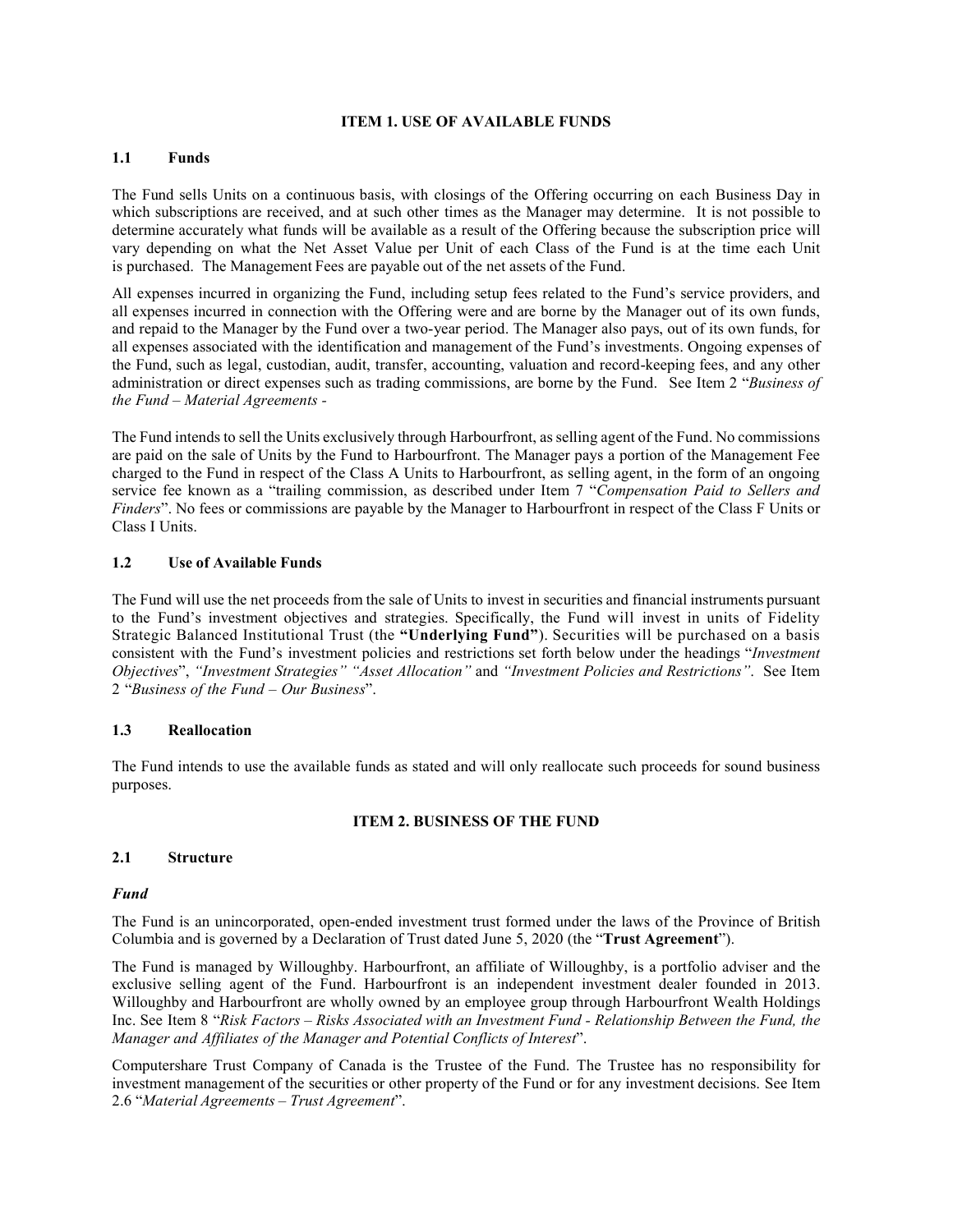Beneficial interests in the Fund are divided into Units of multiple classes (each, a "**Class**"). There is no limit to the number of Units or the number of Classes of Units that may be issued, subject to any determination to the contrary made by the Manager. Each Unit within a particular Class will be of equal value, however, the value of a Unit of one Class may differ from the value of a Unit in another Class. There are currently five Classes of Units being offered for sale by the Fund pursuant to this Offering Memorandum, Class A, Class F, Class I-1, Class I-2 and Class I-3. The attributes and characteristics of each Class of Unit are described under Item 5 "*Securities Offered – Terms of Securities"*. In addition to the Units described in this Offering Memorandum, the Fund may create additional Classes of Units with such attributes and characteristics as the Manager may determine, and which may be offered for sale to such persons as the Manager may determine.

The Fund is a "mutual fund trust" for purpose of the Tax Act. Accordingly, the Units are qualified investments under the Tax Act for registered retirement savings plans ("**RRSPs**"), registered retirement income funds ("**RRIFs**"), tax-free savings accounts ("**TFSAs**"), registered education savings plans, registered disability savings plans and deferred profit plans (each a "**Registered Plan**" and, collectively, "**Registered Plans**"). See Item 6.3 "*Eligibility for Registered Tax Plans*".

The current head office and principal business address of the Fund, the Manager and Harbourfront is Suite 1800, 1055 West Georgia Street, PO Box 11118, Vancouver BC V6E 3P3. The fiscal year end of the Fund is December 31, and the taxation year end is December 31 in each year.

#### *Manager*

Willoughby, the Manager, is a corporation incorporated under the *Business Corporations Act* (British Columbia) on October 20, 2014, and organized under the laws of British Columbia, with offices in Vancouver, B.C. Willoughby is registered as an investment fund manager in British Columbia, Alberta, Saskatchewan, Manitoba, Ontario, Québec, Newfoundland and Labrador, Yukon and the Northwest Territories, and is the promoter of the Fund.

The rights, duties and obligations of the Manager relating to the investment management and administration of the Fund are set out in the Trust Agreement. Under the terms of the Trust Agreement, Willoughby, as Manager, manages or arranges for the management of the overall undertaking of the Fund, including with respect to such matters as administration services and fund accounting, determination of the investment policy for the Fund from time to time and the provision of investment analysis, advice and recommendations. It is the responsibility of the Manager to ensure that all investments of the assets of the Fund are made in such a way as to comply with any statement made in this Offering Memorandum as to the investment policies, practices and objectives and investment restrictions.

#### *Management Fee*

In consideration of the management services provided by the Manager under the Trust Agreement, the Fund pays the Manager the Management Fee. The Management Fee is payable quarterly, in arrears, but is calculated and accrues daily as a percentage of the Net Asset Value of each applicable Class of Units that comprise the Fund on each Valuation Day. The Management Fee may vary from Class to Class and is deducted as an expense of the Fund in the calculation of the net profits of the Fund. The Management Fee for each of the applicable Classes of Units is as follows:

| Class A:          | 2.39% per annum of the Net Asset Value of the Class A Units of the Fund on each<br>Valuation Day.   |
|-------------------|-----------------------------------------------------------------------------------------------------|
| Class F:          | 0.98% per annum of the Net Asset Value of the Class F Units of the Fund on each<br>Valuation Day.   |
| Class I-1:        | 0.76% per annum of the Net Asset Value of the Class I-1 Units of the Fund on each<br>Valuation Day. |
| <u>Class I-2:</u> | 0.61% per annum of the Net Asset Value of the Class I-2 Units of the Fund on each<br>Valuation Day. |
| <u>Class I-3:</u> | 0.47% per annum of the Net Asset Value of the Class I-3 Units of the Fund on each<br>Valuation Day. |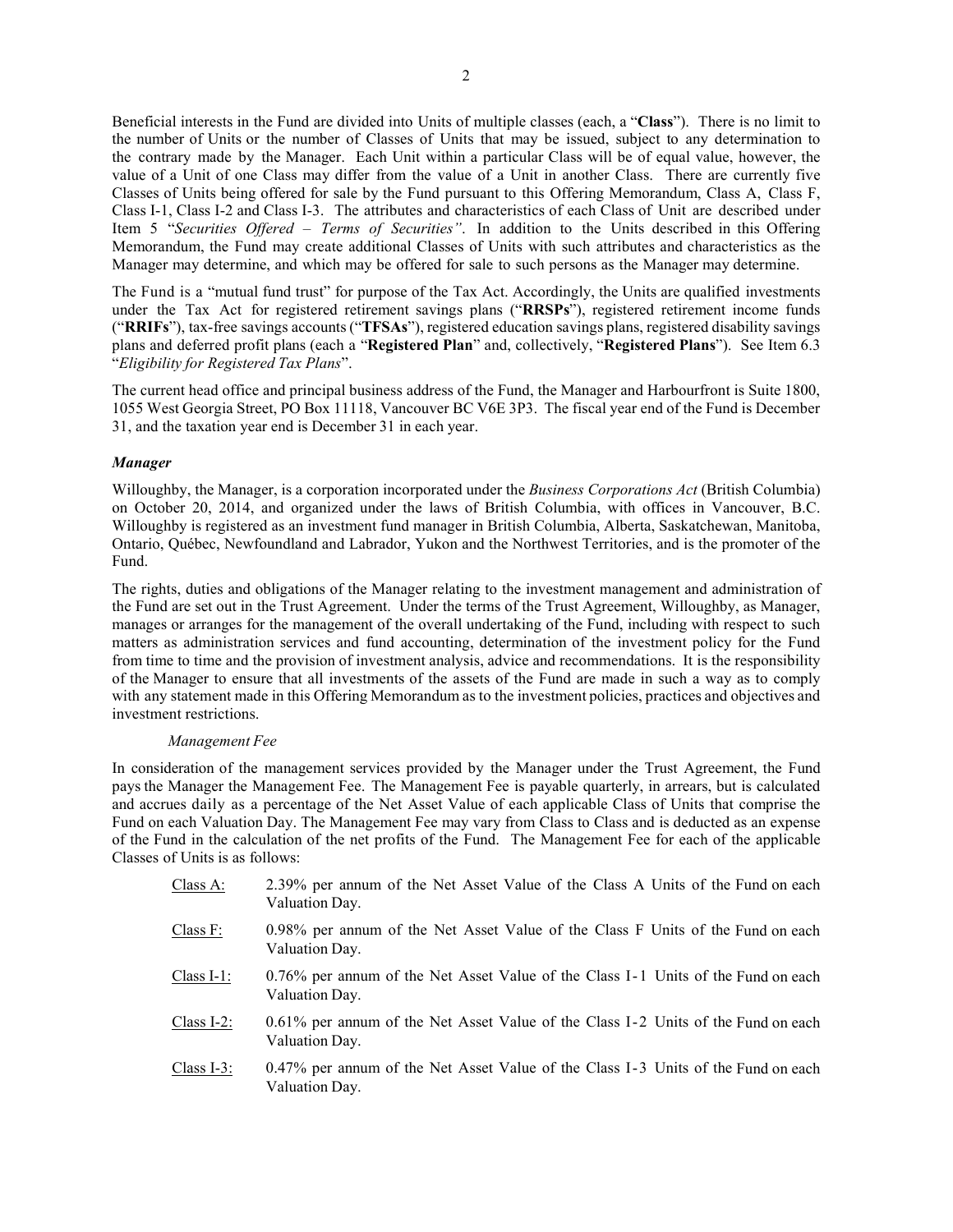#### *Portfolio Advisers*

As at the date of this Offering Memorandum, the Manager has engaged Harbourfront as its portfolio adviser and may engage other portfolio advisers from time to time. As portfolio advisers, they manage the investment portfolio of the Fund on a discretionary basis, consistent with the Fund's fundamental investment objective and in compliance with the Fund's investment policies and restrictions.

Harbourfront is an IIROC Dealer Member and registered investment dealer in British Columbia, Alberta, Saskatchewan, Manitoba, Ontario, Québec, Nova Scotia, New Brunswick, Prince Edward Island Newfoundland and Labrador, Yukon and Northwest Territories. Certain principals of Harbourfront are the same as those of the Manager. See Item 8 *"Risk Factors - Risks Associated with an Investment in the Fund - Relationship Between the Fund, the Manager and Affiliates of the Manager and Potential Conflicts of Interest".* As portfolio adviser, Harbourfront receives compensation of 10% of management fees paid by the Fund calculated and paid in arrears on a quarterly basis.

#### *Selling Agent*

Harbourfront is the exclusive selling agent for the Fund. Investors may purchase Units of the Fund only through Harbourfront.

The Manager will pay part of the Management Fee (2.39%) charged to the Fund in respect of the Class A Units to Harbourfront, as selling agent, in the form of an ongoing service fee known as a "trailing commission". See Item 7 *"Compensation Paid to Sellers and Finders".* 

Purchasers of Class F Units and Class I Units are required to pay fees to Harbourfront in respect of holdings of Class F and Class I Units and such fees may reduce the amount invested in the Units. **Fees paid will vary based on fee account agreements in place between Harbourfront and the purchasers.**

Certain principals of Harbourfront are the same as those of the Manager. See Item 8 *"Risk Factors – Risks Associated with an Investment in the Fund – Relationship Between the Fund, the Manager and Affiliates of the Manager and Potential Conflicts of Interest".*

#### *Administrator, Custodian and Prime Broker*

National Bank Financial Inc. through its National Bank Independent Network Division ("**NBF Inc.**") is the Administrator of the Fund. As Administrator, NBF Inc. processes all the purchases and redemptions of the Units, keeps a register of all Unitholders, conducts the valuation of the Fund on each Valuation Day and issues investor statements and annual tax slips to Unitholders. In consideration of the bookkeeping, record - keeping and valuation services provided by the Administrator under the Fund Accounting and Shareholder Record- Keeping Agreement the Fund pays the Administrator a monthly fee and certain additional periodic fees as set forth in the Fund Accounting and Shareholder Record-Keeping Agreement.

NBF Inc. is also the Custodian of the Fund. As Custodian, NBF Inc. holds the Fund's cash and investments in safekeeping on behalf of the Fund. In consideration of the custodial services provided by the Custodian under the Custodial Agreement, the Fund pays the Custodian a monthly custodial fee.

NBF Inc. is also the Fund's Prime Broker for trade execution, trade settlement, and brokerage services in respect of the Fund's portfolio investments. In consideration of the brokerage services provided by the Prime Broker under the Services Agreement, the Fund pays NBF Inc. fees and commissions on a per-transaction basis as set forth in the Services Agreement.

#### *Auditor*

KPMG LLP is the auditor of the Fund. As auditor, KPMG LLP provides assurance that the Fund's annual financial statements present fairly, in all material respects, its financial position and results of operations in accordance with International Financial Reporting Standards.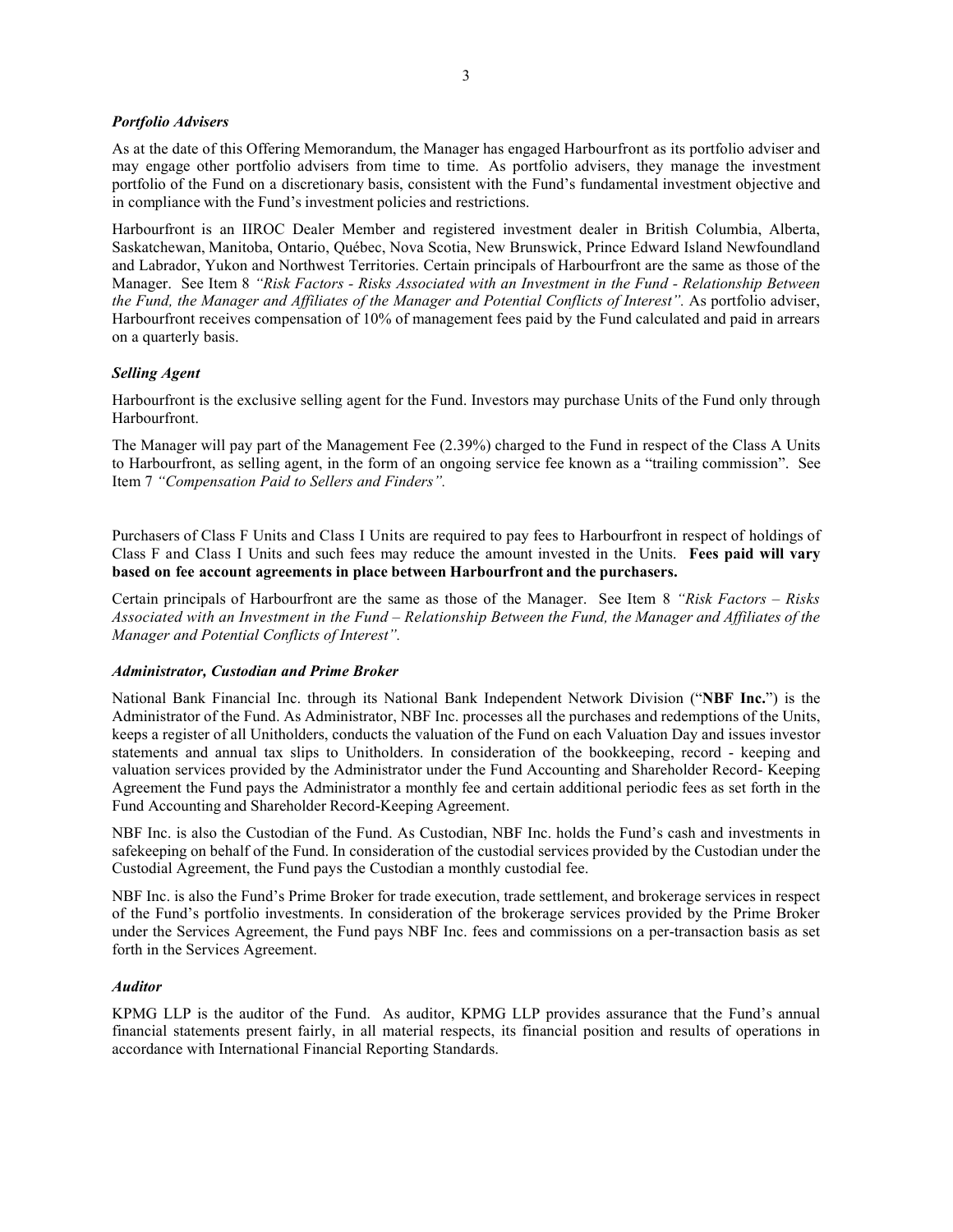#### **2.2 Our Business**

#### *Investment Objectives*

The Fund seeks to provide capital growth and income by diversifying across a range of asset classes, including equity and debt securities issued anywhere in the world.

It seeks a similar return to its Underlying Fund, which is managed by Fidelity Investments Canada ULC (**"FIC"**), by investing substantially all of its assets in units of the Underlying Fund.

The Underlying Fund seeks to provide capital growth and income by diversifying across a range of asset classes, including equity and debt securities issued anywhere in the world.

#### *Investment Strategies*

The strategies below relate to the Fund and the Underlying Fund, Fidelity Strategic Balanced Institutional Trust.

The Underlying Fund will invest in collective investment vehicles managed by FIC or Fidelity International Limited (**"Fidelity"**) or each of their respective affiliates ("Underlying Pools"). The Underlying Pools shall include, but are not limited to, pooled funds that invest in equities, fixed income securities and money market instruments issued by Canadian and non-Canadian companies, governments and other organizations.

The Underlying Fund is managed in accordance with its current targeted asset mix of Underlying Pools that invest in equity securities, fixed income securities and money market investments (i.e. its current target allocation). The target allocation may change over time. The Underlying Fund's portfolio is rebalanced on an ongoing basis to maintain the then current target allocation.

The Underlying Fund may invest in Underlying Pools that invest in any kind of equity or fixed income security or money market instrument, including high yield securities or other lower-quality debt securities.

The Underlying Fund may change the Underlying Pools it invests in, or the percentage of the Underlying Fund's assets invested in any particular Underlying Pool, at any time.

The Underlying Fund may also invest directly in securities or enter into derivatives transactions.

The Underlying Fund may enter into repurchase transactions, reverse repurchase transactions and securities lending transactions.

Each Underlying Pool adheres to its own investment objectives and strategies.

### **2.3 Development of the Business**

The Fund was established on June 5, 2020, for investment purposes. Since being established, the Manager has focused on raising capital to achieve the Fund's investment objectives as described above and below.

### **2.4 Long Term Objectives**

The Fund's long-term objectives are to grow the assets under management of the Fund organically by seeking to meet the Fund's capital growth investment objective as well as by continuing to sell Units of the Fund to investors.

### **2.5 Short Term Objectives and How We Intend to Achieve Them**

The Fund's objectives for the next 12 months are to offer Units pursuant to this Offering Memorandum on a continuous basis and to execute the Fund's investment objectives described above. The Fund's management team will provide product knowledge education to the adviser teams of the principal distributor who choose to advise their clients to hold the investment in their accounts.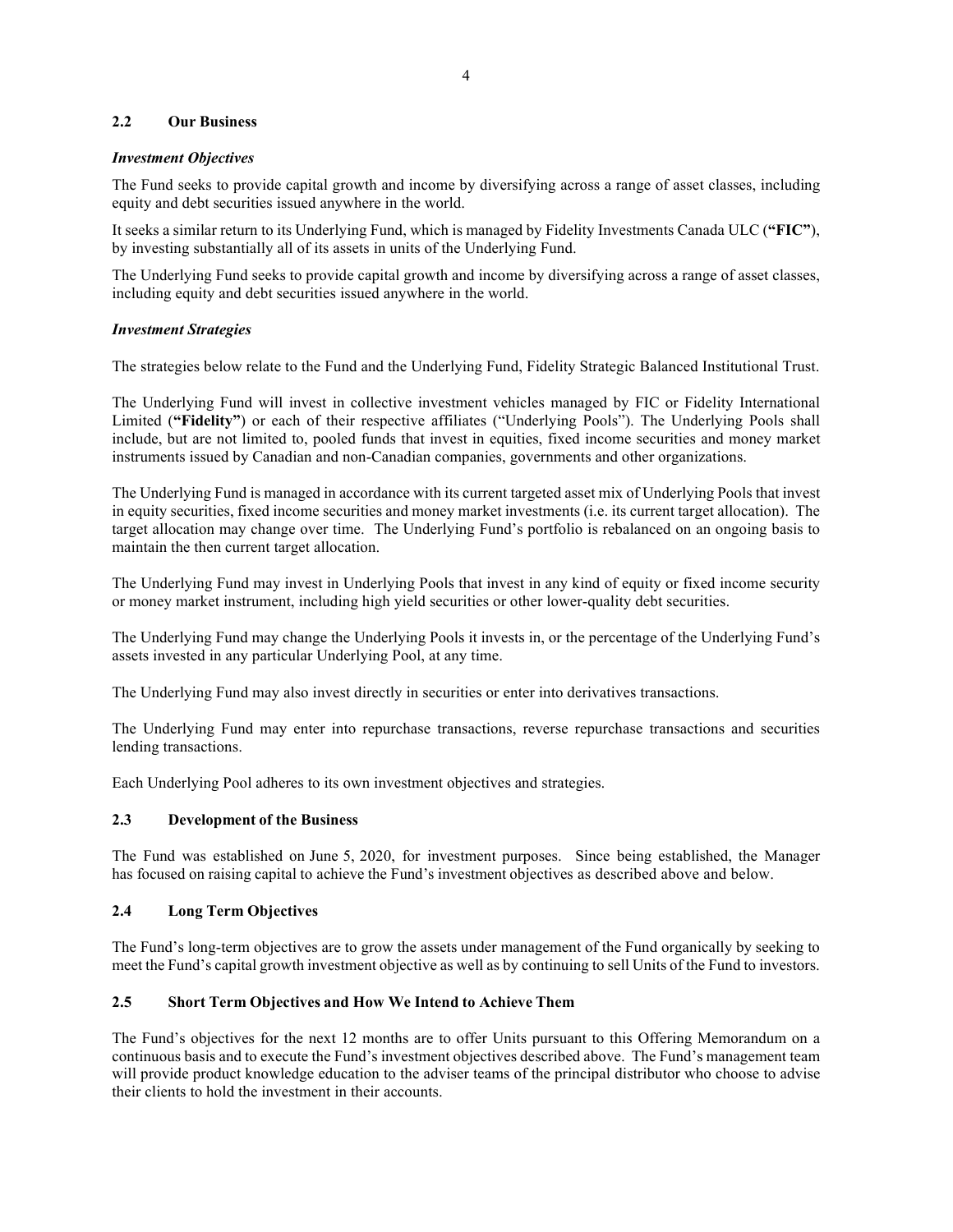#### **2.6 Material Agreements**

The following is a list of agreements which are material to this offering and to the Fund, all of which are in effect:

- (a) the Trust Agreement as described below and as described further in Item 5.1 "*Terms of Securities*";
- (b) the Services Agreement as described below;
- (c) the Custodial Agreement as described below;
- (d) the Master FX Agreement (as defined below) as described below;
- (e) the Fund Accounting and Shareholder Record-Keeping Agreement as described below; and
- (f) the Investment Management Agreement as described below.

Copies of these agreements may be inspected during normal business hours at the office of the Manager, Suite 1800, 1055 West Georgia Street, Vancouver, British Columbia.

#### *Trust Agreement*

The Trust Agreement dated June 5, 2020, is the constating document of the Fund and describes the terms and conditions respecting the issuance and redemption of Units, investment and valuation of the Fund's assets, determination and distribution of gains, management and administration of the Fund, duties of the Manager and Trustee, meetings of Unitholders and how the Trust Agreement can be terminated or amended.

Matters related to the Trust Agreement are summarized elsewhere in this Offering Memorandum. See in particular the disclosure under Item 5 "*Securities Offered*".

The following is a summary only of certain additional material provisions of the Trust Agreement not disclosed elsewhere in this Offering Memorandum and does not purport to be complete.

- *Head Office.* The head office and the principal office of the administration of the Fund is in Vancouver, British Columbia at the address of the Manager or at such other location in British Columbia as designated by the Manager.
- *Consolidation or Subdivision of Units.* Units may be consolidated or subdivided by the Manager upon the Manager giving at least 21 days' prior written notice to the Trustee and to each Unitholder of the Class of Units to be consolidated or subdivided of its determination to do so.
- *Powers and Duties of the Manager.* The Trust Agreement grants the Manager exclusive power to manage and direct the investment of the assets of the Fund and the powers necessary to perform its duties. The Trustee has no responsibility for investment management of the securities or other property of the Fund or for any investment decisions.
- *Removal of Trustee.* The Trustee may be removed by the Manager at any time by notice to the Trustee not less than 60 days' prior to the date that such removal is to take effect provided a successor trustee is appointed or the Fund is terminated.
- *Status of Unitholders.* The ownership of all property of the Fund of every description and the rights to conduct the affairs of the Fund are vested exclusively in the Trustee and the Unitholders have no interest other than their beneficial interest in the Fund.
- *Liability of Unitholders.* No Unitholder will be held to have any personal liability as such for any obligation or claim arising out of or in connection with any contract or obligation of the Fund, the Manager or the Trustee.
- *Unitholder Meetings.* The Manager will, upon the written request of Unitholders of a Class holding not less than 50% of the outstanding Units of that Class, call a meeting of Unitholders of that Class. A holder of a Unit of one Class shall not be permitted to receive notice of, or to attend or vote at, meetings of Unitholders of another Class.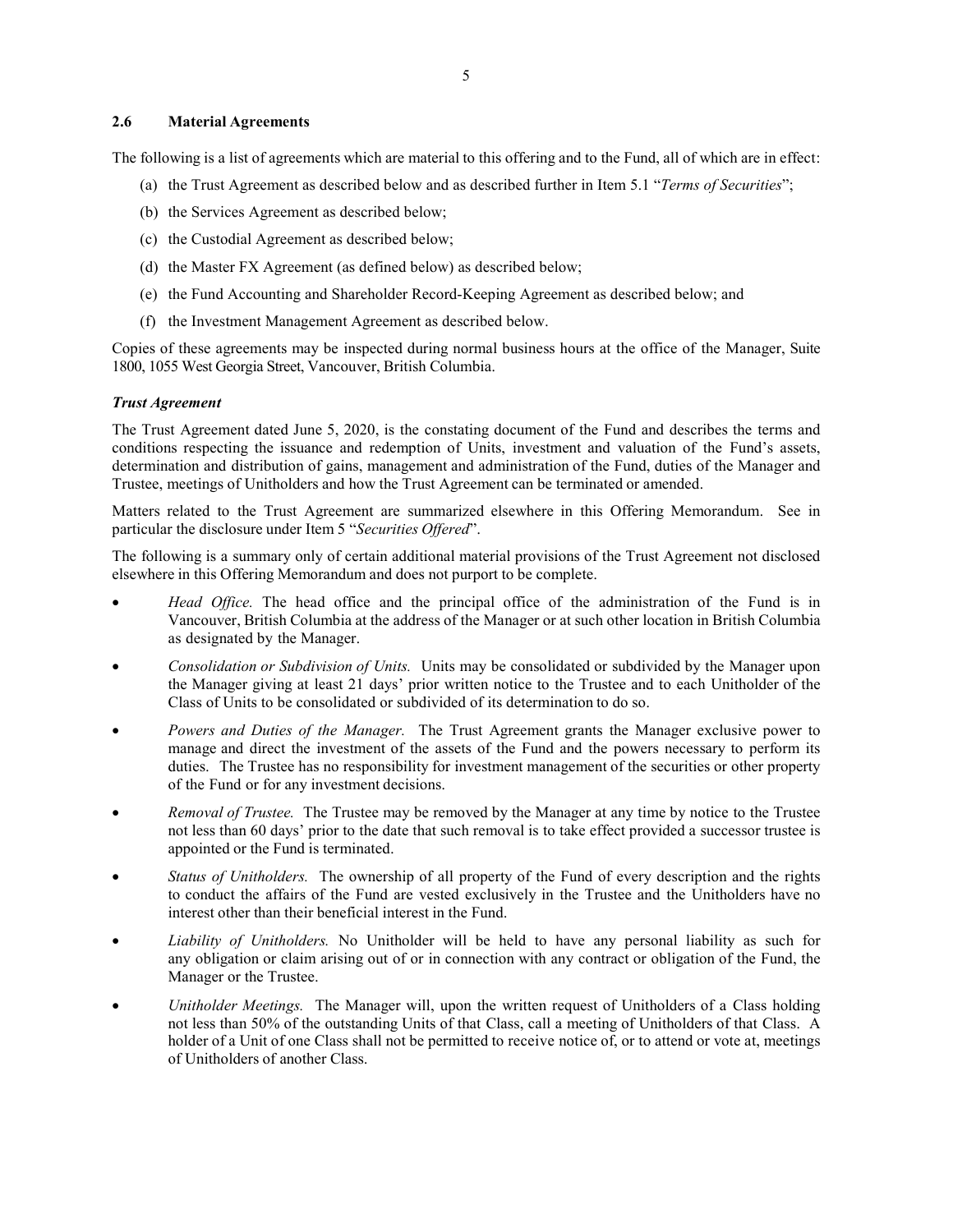- *Termination of Fund.* The Manager may at any time terminate and dissolve the Fund by giving to the Trustee and each then Unitholder written notice of its intention to terminate at least 90 days before the date on which the Fund is to be terminated.
- *Amendment of Trust Agreement.* Any provision of the Trust Agreement may be amended, deleted, expanded or varied with the consent of the Unitholders (in connection with certain purposes described in the Trust Agreement), together with the consent of the Trustee if any change restricts any protection provided to the Trustee or increases the responsibilities of the Trustee thereunder. Subject to certain exceptions, any provision of the Trust Agreement may be amended, deleted, expanded or varied by the Manager, with the approval of the Trustee, if the amendment is, in the opinion of counsel to the Manager, not a material change and does not adversely affect the pecuniary value of the interest of any Unitholders of the Fund or restrict any protection provided to the Trustee or increase the responsibilities of the Trustee thereunder.
	- *Trustee Fees*. The Fund or the Manager will pay to the Trustee remuneration and will pay or reimburse the Trustee, on its request, for all reasonable expenses and disbursements incurred or made by the Trustee in the administration of its services and duties.

#### *Services Agreement*

The Manager entered into the Services Agreement with NBF Inc. on May 20, 2015, as amended pursuant to which NBF Inc., on a fee for service basis, provides trade execution, settlement and allocation services for the Fund. Either party may terminate the Services Agreement at any time subject to prior written notice of 30 days, provided that all debts between parties are fully settled.

#### *Custodial Agreement*

The Manager entered into the Custodial Agreement dated December 29, 2017, with NBF Inc. pursuant to which NBF Inc. provides custodial, trade execution and settlement and certain other services to funds managed by the Manager, including the Fund. Either party may terminate the Custodial Agreement at any time subject to prior written notice of 30 days. For further details, see Item 2 *"Business of the Fund – Structure – Administrator, Custodian and Prime Broker".*

### *Master FX Agreement*

The Manager and NBF Inc., entered into a Master FX Agreement dated December 29, 2017 (the "**Master FX Agreement**"), with NBF Inc. which allows for foreign currency transactions.

## *Fund Accounting and Shareholder Record-Keeping Agreement*

The Manager entered into the Fund Accounting and Shareholder Record-Keeping Agreement with NBF Inc. on May 20, 2015, as amended, pursuant to which NBF Inc. performs fund accounting, valuation, registry, transfer agency, administrative and trust accounting services for monthly and other periodic fees as registrar and Administrator of the Fund. Either party may terminate the Agreement at any time subject to prior written notice of 90 days. For further details, see Item 2 *"Business of the Fund – Structure – Administrator, Custodian and Prime Broker".*

#### *Investment Management Agreement*

The Manager entered into an Investment Management Agreement with Harbourfront, an affiliate of the Manager, on June  $3<sup>rd</sup>$ , 2020, pursuant to which Harbourfront manages the investment of the account for a quarterly Management Fee. Either party may terminate this agreement at any time on 30 days prior written notice.

#### *Administration Fees and Expenses*

The Fund is responsible for the payment of all fees and expenses relating to its operation, including the fees and expenses of the audit, accounting, administration (other than advertising and promotional expenses which are paid for by the Manager), record-keeping and legal fees and expenses, custody and safekeeping charges, all costs and expenses associated with the qualification for sale of Units, providing financial and other reports to Unitholders and convening and conducting meetings of Unitholders, all taxes, assessments or other governmental charges levied against the Fund, interest and all brokerage and other fees relating to the purchase and sale of the assets of the Fund .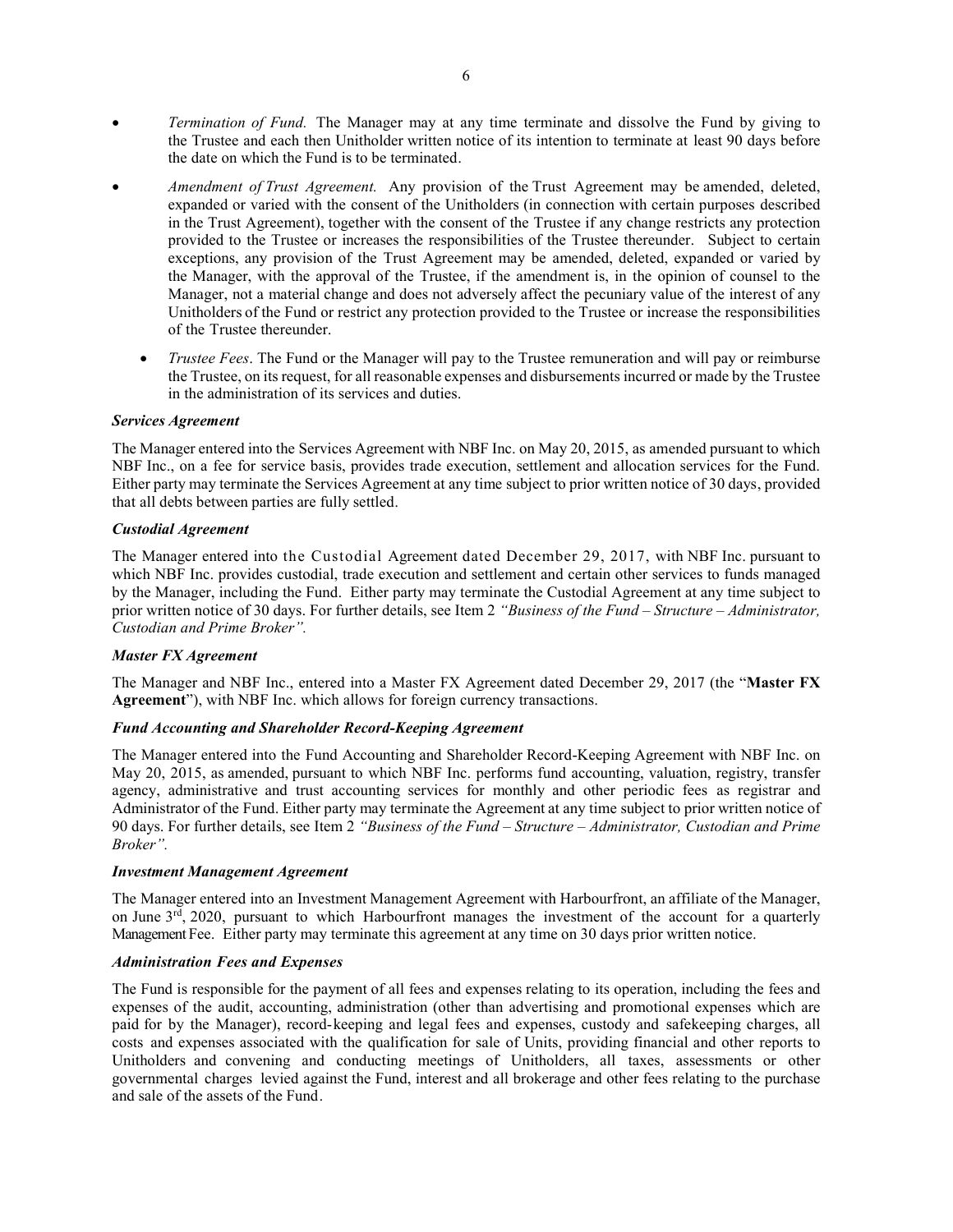With respect to the Fund's ongoing operating fees and expenses, the Manager may pay the Fund's service providers as invoices are received and then seek cost recovery from the Fund on a periodic basis throughout the year. Offering and organizational expenses are initially paid by the Manager and recovered from the Fund over a two-year basis. Certain costs such as commission expenses, wire transfer fees and margin interest are paid directly out of the Fund's assets. The Manager will pay for all expenses associated with the identification and management of the Fund's investments (other than the noted direct expenses such as margin interest and brokerage fees, which are the responsibility of the Fund as noted above).

### **ITEM 3.INTERESTS OF DIRECTORS, MANAGEMENT, PROMOTERS AND PRINCIPAL HOLDERS**

#### **3.1 Compensation and Securities Held**

The following table sets out information about each director and officer of the Manager, each promoter of the Fund and each person who directly or indirectly beneficially owns or controls 10% or more of the Units of the Fund.

| Name and<br>municipality of<br>principal<br>residence       | <b>Positions held and</b><br>the date of<br>obtaining that<br>position                                                                                                                                 | Compensation paid by the Fund<br>in the period ended December 31,<br>2021 and the compensation<br>anticipated to be paid in the<br>current financial year | Number, type and<br>percentage of<br>Units held as at<br>the date of the<br>Offering<br>Memorandum | Number, type and<br>percentage of<br>Units held after<br>completion of the<br>Offering |
|-------------------------------------------------------------|--------------------------------------------------------------------------------------------------------------------------------------------------------------------------------------------------------|-----------------------------------------------------------------------------------------------------------------------------------------------------------|----------------------------------------------------------------------------------------------------|----------------------------------------------------------------------------------------|
| <b>WILLOUGHBY ASSET</b><br>MANAGEMENT INC.<br>Vancouver, BC | Promoter (since<br>June 5, 2020)                                                                                                                                                                       | Compensation for 2021: $$447,658^{(1)}$<br>Compensation for 2022: \$545,000                                                                               | Nil                                                                                                | (3)                                                                                    |
| <b>LYNN STIBBARD</b><br>Vancouver, BC                       | Chief Financial<br>Officer &<br>Secretary (since<br>October 15, 2015),<br>Director (since<br>October 20, 2014),<br>Acting Chief<br>Compliance<br>Officer (since<br>September 20,<br>2021)              | (2)<br>Compensation for 2021: Nil<br>Compensation for 2022: Nil <sup>(2)</sup>                                                                            | N <sub>i</sub> l                                                                                   | (3)                                                                                    |
| DANIEL POPESCU <sup>(4)</sup><br>West Vancouver, BC         | Chief Executive<br>Officer (since June<br>19, 2020), President<br>(since October 15,<br>2015), Ultimate<br>Designated Person<br>(since February 23,<br>2015), Director<br>(since October 20,<br>2014). | (2)<br>Compensation for 2021: Nil<br>Compensation for 2022: Nil                                                                                           | Nil                                                                                                | (3)                                                                                    |
| <b>MARK PINTO</b><br>Mississauga, ON                        | Director (since<br>June 12, 2019)                                                                                                                                                                      | (2)<br>Compensation for 2021: Nil<br>(2)<br>Compensation for 2022: Nil                                                                                    | Nil                                                                                                | (3)                                                                                    |

Notes:

(1) This amount is comprised of the Management Fee paid to the Manager for its services. See Item 2 "*Business of the Fund – Structure – Manager*".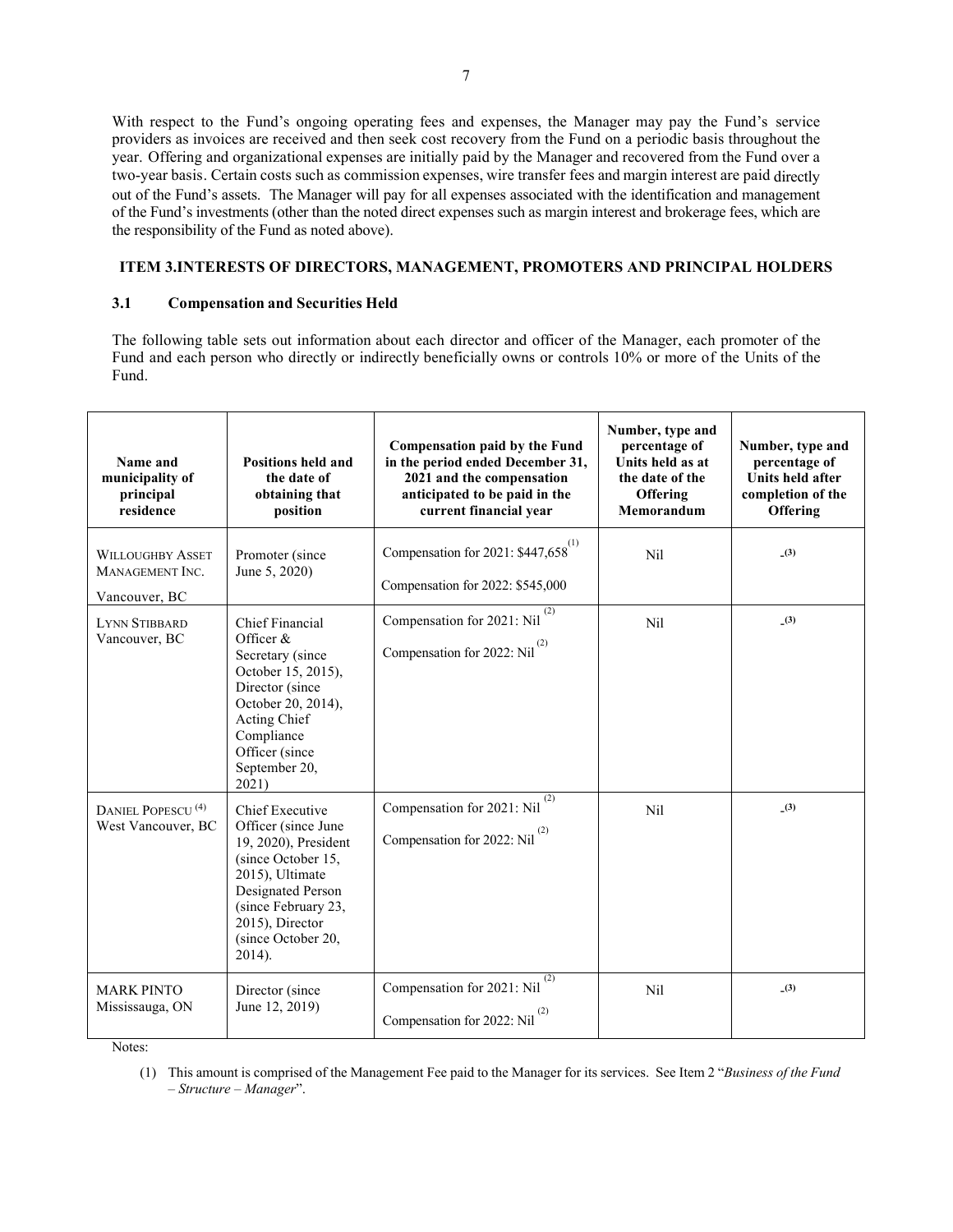- (2) This individual is a director of the Manager. Although she/he does not receive compensation from the Fund, the Manager is expected to receive the Management Fee for its services. See "*Business of the Fund – Manager*".
- (3) The Manager and the directors and officers of the Manager may acquire Units under this Offering Memorandum; however, the number of Units, if any, which may be acquired is not known as at the date of this Offering Memorandum.
- (4) As at the date of the Offering Memorandum, Daniel Popescu beneficially owned 70.78% of the issued and outstanding shares of Willoughby.

#### **3.2 Management Experience**

The senior management of the Manager have a broad background of investment and capital market experience which is brought to bear on the activities undertaken by the Manager on behalf of the Fund. The following table discloses the principal occupations of the directors and senior officers of the Manager over the past five years.

| Name                                                                                                                                                                                                                                                                                                                                                                                                                                                                                                                                                                                                                                                                                                                                                                                                                                                                                                                                                                                                                                                                                                 | Principal occupations and related experience                                                                                                                                                                                                                                                                                                                                                                                                                                                                                                                                                                                                                                                                                                                                                                                                                                                                                                                                                                                                                                                                                                                                                                                                               |  |  |  |
|------------------------------------------------------------------------------------------------------------------------------------------------------------------------------------------------------------------------------------------------------------------------------------------------------------------------------------------------------------------------------------------------------------------------------------------------------------------------------------------------------------------------------------------------------------------------------------------------------------------------------------------------------------------------------------------------------------------------------------------------------------------------------------------------------------------------------------------------------------------------------------------------------------------------------------------------------------------------------------------------------------------------------------------------------------------------------------------------------|------------------------------------------------------------------------------------------------------------------------------------------------------------------------------------------------------------------------------------------------------------------------------------------------------------------------------------------------------------------------------------------------------------------------------------------------------------------------------------------------------------------------------------------------------------------------------------------------------------------------------------------------------------------------------------------------------------------------------------------------------------------------------------------------------------------------------------------------------------------------------------------------------------------------------------------------------------------------------------------------------------------------------------------------------------------------------------------------------------------------------------------------------------------------------------------------------------------------------------------------------------|--|--|--|
| LYNN STIBBARD,<br>CPA, CGA, MBA<br>Chief Financial Officer,<br>Acting Chief<br>Compliance Officer,<br>Secretary, Director                                                                                                                                                                                                                                                                                                                                                                                                                                                                                                                                                                                                                                                                                                                                                                                                                                                                                                                                                                            | Ms. Stibbard is the Chief Financial Officer, Acting Chief Compliance Officer, Secretary<br>and a director of Willoughby and Chief Operating Officer and a director of Harbourfront.<br>She is also the Chief Financial Officer, Secretary and a director of Harbourfront,<br>Harbourfront Estate Planning Services Inc., Harbourfront Wealth America Inc. and<br>Harbourfront Wealth Holdings Inc. (collectively with Willoughby referred to as, the<br>"Harbourfront Group of Companies"). Prior to joining the Harbourfront Group of<br>Companies, she held senior executive roles in several IIROC member firms including<br>Chief Financial Officer, Chief Compliance Officer and President, over a 14-year period.<br>Ms. Stibbard also has 18 years of experience in public practice accounting with Ellis<br>Foster (now Ernst & Young), a regional CA firm, specializing in providing panel auditor<br>and consulting services in the brokerage industry. She is a member of the Pacific District<br>Council and the Financial and Operations Advisory Section of IIROC, and has completed<br>the CSI Partners Directors and Senior Officers examination, and the Chief Financial<br>Officer and Chief Compliance Officer qualifying examinations. |  |  |  |
| DANIEL POPESCU, CFP,<br>Mr. Popescu is the President, Chief Executive Officer, Ultimate Designated Person and<br>a director of Willoughby. Mr. Popescu is also the Chief Executive Officer, Ultimate<br>CIM FMA, FCSI<br>Designated Person and a director of Harbourfront. In addition, he is also the President,<br>President, Chief<br>Chief Executive Officer and a director of each company of the other companies in the<br>Executive Officer,<br>Harbourfront Group of Companies. Mr. Popescu has over 20 years of industry experience<br>Director and Ultimate<br>which includes investment management, financial planning, banking and lending. Prior<br>Designated Person<br>to his roles with the Harbourfront Group of Companies, Mr. Popescu was a Senior Vice<br>President and Investment Advisor with National Bank Financial, heading a team of<br>advisors providing comprehensive wealth management services to private retail clients.<br>In the past he has been a part owner of Wellington West Capital and has had extensive<br>involvement in advisor recruiting and training. |                                                                                                                                                                                                                                                                                                                                                                                                                                                                                                                                                                                                                                                                                                                                                                                                                                                                                                                                                                                                                                                                                                                                                                                                                                                            |  |  |  |
| MARK PINTO,<br><b>MBA</b><br>Director                                                                                                                                                                                                                                                                                                                                                                                                                                                                                                                                                                                                                                                                                                                                                                                                                                                                                                                                                                                                                                                                | Mr. Pinto is the President and a director of Harbourfront and a director of Willoughby<br>and Harbourfront Wealth Holdings Inc. Mr. Pinto has more than 26 years of experience<br>in retail financial services including 16 plus years in senior executive roles with Assante<br>Wealth Management and other financial services entities. His areas of expertise include<br>sales leadership and coaching, business strategy, operations, information technology and<br>sales in a variety of complex situations including mergers and acquisitions, integrations,<br>system conversions and change management.                                                                                                                                                                                                                                                                                                                                                                                                                                                                                                                                                                                                                                            |  |  |  |

#### **3.3 Penalties, Sanctions and Bankruptcy**

There are no penalties, sanctions, declarations of bankruptcy, voluntary assignments in bankruptcy, proposals under any bankruptcy or insolvency legislation or proceedings, arrangements or compromises with creditors, appointments of a receiver, receiver manager or trustee to hold assets, that have been in effect during the last 10 years, or cease trade orders that have been in effect for a period of more than 30 days during the last 10 years, in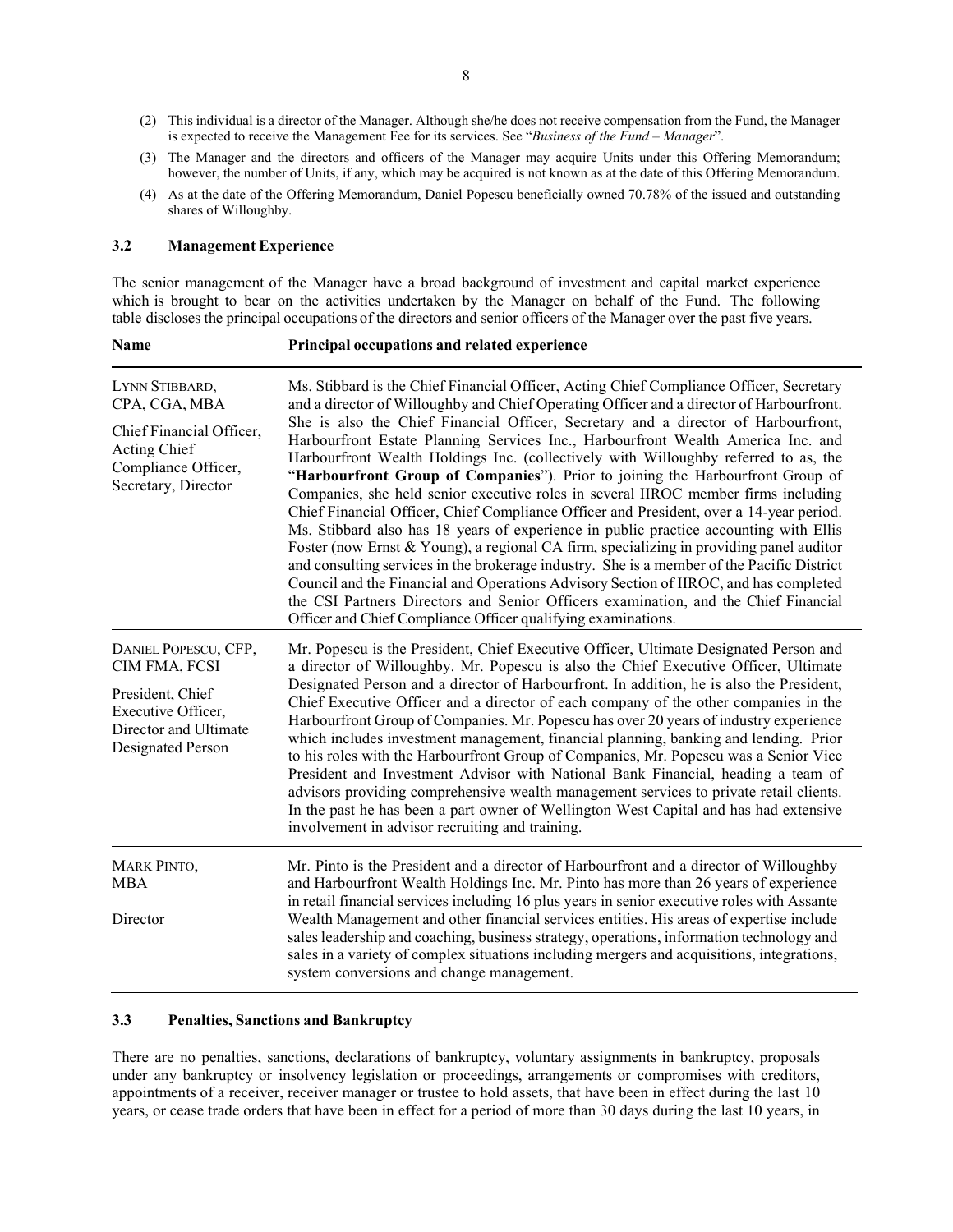each case against or in connection with any of the directors, senior officers or control persons of the Fund or the Manager or any issuer of which any director, senior officer or control person of the Fund or the Manager was a director, senior officer or control person at that time.

#### **3.4 Loans**

There are no loans due to or from the directors, management, promoters and principal holders of the Fund or the Manager in respect of the Fund.

### **ITEM 4. CAPITAL STRUCTURE**

#### **4.1 Share Capital**

| <b>Description of Security</b> | <b>Number</b><br>authorized<br>to be issued | Price per security as at<br><b>March 31, 2022</b> | Number outstanding as at<br>March 31, 2022 |
|--------------------------------|---------------------------------------------|---------------------------------------------------|--------------------------------------------|
| Units $(1)$ :                  |                                             |                                                   |                                            |
| Class A                        | Unlimited                                   | \$9.2213                                          | 4,375.8572                                 |
| Class F                        | Unlimited                                   | \$10.2806                                         | 7,470,049.2161                             |
| Class I-1                      | Unlimited                                   | N/A                                               | Nil                                        |
| Class I-2                      | Unlimited                                   | N/A                                               | Nil                                        |
| Class I-3                      | Unlimited                                   | N/A                                               | Nil                                        |

Notes:

(1) The attributes and characteristics of each Class of Units is set forth under the heading Item 5 "*Securities Offered - Terms of Securities*".

#### **4.2 Long Term Debt Securities**

The Fund has no long-term debt.

#### **4.3 Prior Sales**

The table below discloses information regarding the Units that were issued during the period from April 1, 2021 to March 31, 2022.

| <b>Description of</b><br><b>Security</b> | Number of Units Issued (1) | Price per Unit | <b>Total funds received</b> |
|------------------------------------------|----------------------------|----------------|-----------------------------|
| Class A Units                            | 9,568.1209                 | (2)            | \$95,800                    |
| Class F Units                            | 4,480,239.0406             | (2)            | \$47,707,229.04             |
| Class I-1 Units                          |                            | (2)            | \$0                         |
| Class I-2 Units                          |                            | (2)            | \$0                         |
| Class I-3 Units                          |                            | (2)            | DΓ.                         |

Notes:

<sup>(1)</sup> Within the period from April 1, 2021 to March 31, 2022, an aggregate of 5,369.7904 Class A Units, 1,101,543.7435 Class F Units, 0 Class I-1 Units, 0 Class I-2 Units and 0 Class I-3 Units have been redeemed for an aggregate gross redemption amount of \$11,771,981.14.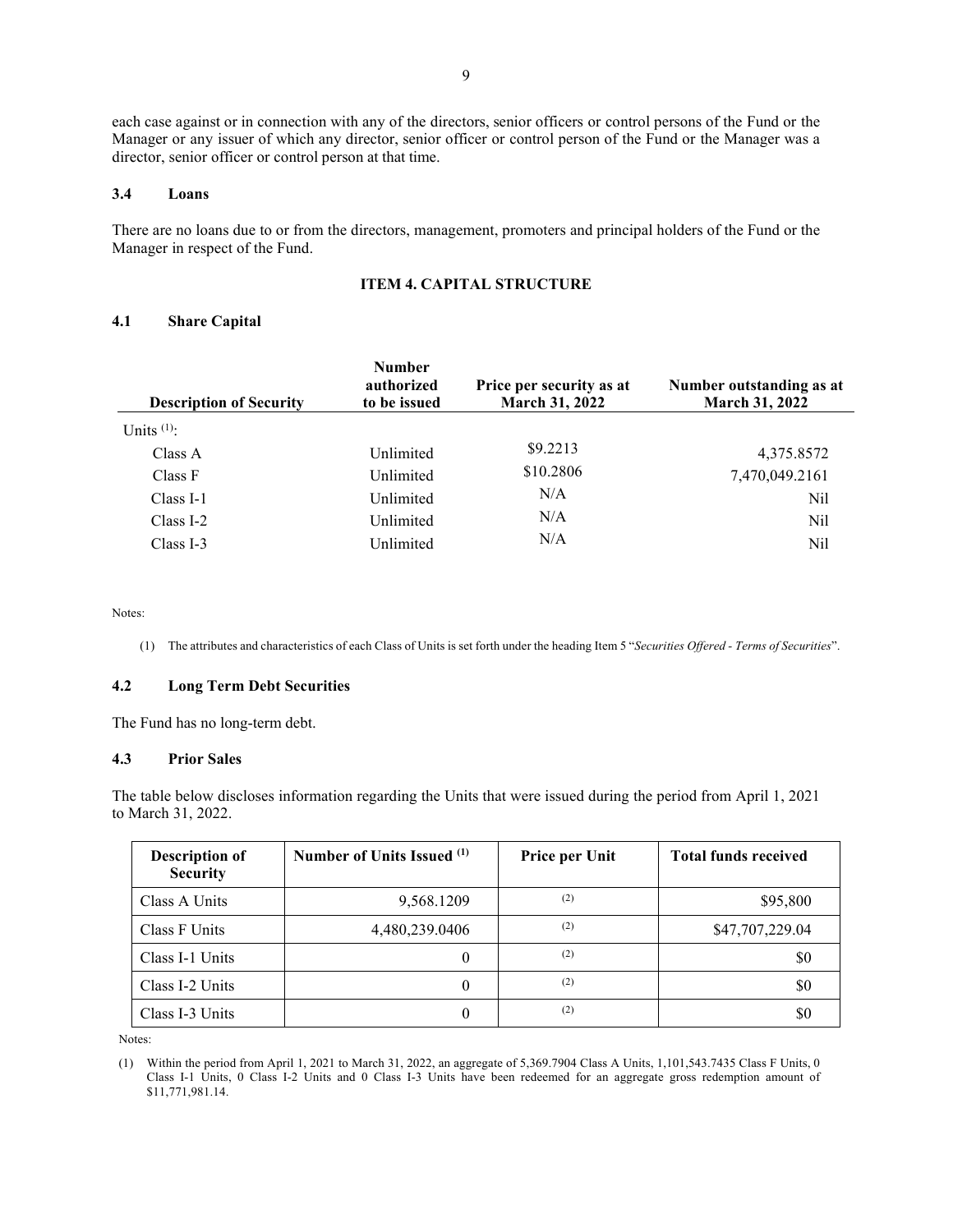(2) As at March 31, 2022 the issued and outstanding Units had the following Net Asset Value: Class F \$10.2806 per Unit, Class A \$9.2213 per Unit..

### **ITEM 5. SECURITIES OFFERED**

### **5.1 Terms of Securities**

The Fund is an open-end investment fund which was established on June 5, 2020 pursuant to the Trust Agreement.

#### *Units*

The beneficial interest in the Fund is divided into interests of multiple Classes each referred to as Units. Each Unit within a particular Class will be of equal value, however the value of a Unit in one Class may differ from the value of a Unit in another Class. Each Class and its Units and fractions thereof will be issued only as fully paid and non-assessable. There is no limit to the number of Units or the number of Classes of Units that may be issued, subject to any determination to the contrary made by the Manager. No Class of Units or fraction thereof shall have any rights, preferences or priorities over any other Class of Units, except in respect of voting rights.

An unlimited number of Class A, Class F, Class I-1, Class I-2 and Class I-3 Units are being offered under this Offering Memorandum on a continuous basis to investors in the province of British Columbia, and in British Columbia, Alberta, Saskatchewan, Manitoba, Ontario, Québec, New Brunswick, Nova Scotia, Prince Edward Island, Newfoundland and Labrador, Yukon and Northwest Territories pursuant to certain other exemptions from the prospectus requirements contained in the securities legislation of those jurisdictions. Closings of the sale of Units offered hereunder take place daily, on each Business Day of the week in which subscriptions are received. See "*Subscription Procedure*" below.

The subscription price for the Units is based upon the applicable Net Asset Value of the Units. The Net Asset Value per Unit for subscriptions which are received and accepted by the Manager before the close of business on a Valuation Day is calculated as of that Valuation Day. The Net Asset Value per Unit for subscriptions received and accepted after such time is calculated on the next following Valuation Day.

The Trust Agreement is the constating document of the Fund and describes the terms and conditions respecting the issuance and redemption of Units, investment and valuation of the Fund's assets, determination and distribution of gains, management and administration of the Fund, duties of the Manager and Trustee, meetings of Unitholders and how the Trust Agreement can be terminated or amended. See Item 2.6 "*Material Agreements – Trust Agreement*".

### *Voting*

Each Unitholder is entitled to one vote for each whole Unit held. No holder of a fraction of a Unit, as such, is entitled to notice of, or to attend or to vote at, meetings of Unitholders. A holder of a Unit of one Class is not permitted to notice of, or to attend or vote at, meetings of Unitholders of another Class.

### *Certificates*

No certificates evidencing the ownership of Units will be issued to a Unitholder.

#### *Valuation Procedures*

The "Net Asset Value" of the Fund is the then fair market value of the assets of the Fund at the time the calculation is made less the amount of its liabilities at that time. The Net Asset Value of each Class (the "**Class Net Asset Value**") is the then fair market value of the assets of the Fund attributable to such Class less the amount of the liabilities of the Fund attributable to such Class as determined by the Manager acting reasonably in accordance with industry standards including accruing fees or liabilities at that time. The "Net Asset Value per Unit" for each Class is the quotient obtained by dividing the amount equal to the Class Net Asset Value by the total number of outstanding Units in such Class, including fractions of Units. The Net Asset Value of the Fund, Class Net Asset Value and the Net Asset Value per Unit is computed by the Manager as provided in the Trust Agreement as at the close of business on every Valuation Day.

The number of Units in each Class, the fair market value of the assets and the amount of the liabilities of the Fund in the aggregate and attributable to each Class, is calculated by the Manager in such manner as the Manager in its sole discretion shall determine from time to time, subject to the following: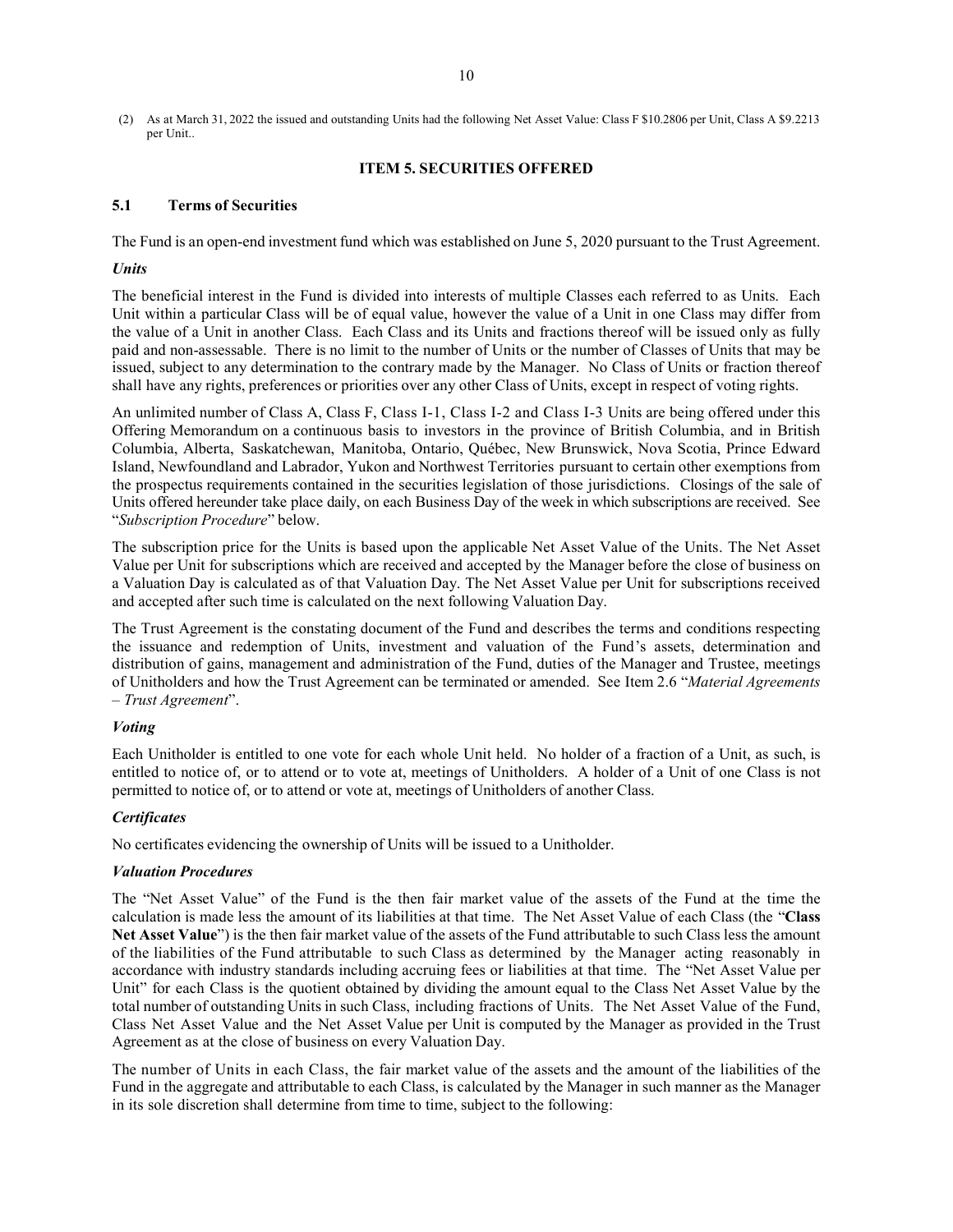- (b) securities listed on a stock exchange or traded on an over the counter market will be valued at the closing sale price or, if there is no closing sale price, the average of the closing bid and closing asked price on a Valuation Day or lacking any recent sales or any record thereof, the latest available sale price or latest available bid price all as reported by any report in common use;
- (c) securities and other assets for which market quotations are not readily available will be valued at the lesser of their fair market value (determined on the basis of such price or yield equivalent quotations or arm's length transaction or on such other appropriate basis), as determined by the Manager, and then historical cost, provided that if a higher price is established for such securities and other assets as a result of an arm's length transaction, the value of such securities and other assets held by the Fund may be revalued to reflect such price;
- (d) the value of any publicly traded bonds, debentures, and other debt obligations shall be valued by taking the average of the bid and ask prices on a Valuation Day at such times as the Manager, in its discretion, deems appropriate;
- (e) short-term investments, including notes and money market instruments, shall be valued at cost plus accrued interest;
- (f) all Fund property valued in a foreign currency and all liabilities and obligations of the Fund payable by the Fund in foreign currency shall be converted into Canadian funds by applying the rate of exchange obtained from the best sources available to the Administrator or any of its affiliates;
- (g) the value of any security, the resale of which is restricted or limited by reason of a representation, undertaking or agreement by the Fund or by the Fund's predecessor in title or by law shall be the lesser of (i) the value thereof based on reported quotations in common use; and (ii) that percentage of the market value of securities of the same class, the trading of which is not restricted or limited by reason of any representation, undertaking or agreement or by law, equal to the percentage that the Fund's acquisition cost was of the market value of such securities at the time of acquisition, provided that a gradual taking into account of the actual value of the securities may be made where the date on which the restrictions will be lifted is known;
- (h) the value of any security which is a debt obligation and which, at the time of acquisition, had a remaining term to maturity of one year or less, shall be the amount paid to acquire the obligation plus the amount of any interest accrued on such obligation since the time of acquisition. For the purposes of the foregoing, interest accrued will include amortization over the remaining term to maturity of any discount or premium from face value of an obligation at the time of its acquisition; and
- (i) the liabilities of the Fund shall be deemed to include all liabilities of the Fund of whatsoever kind and nature except liabilities represented by outstanding Units and, for greater certainty but without limitation, include:
	- (i) all bills, notes and accounts payable;
	- (ii) all administrative expenses payable or accrued;
	- (iii) all obligations for the payment of money or property, including distributions of net income and net realized capital gains, if any, declared, accrued or credited to the Unitholders but not yet paid on the day before the day as of which the Net Asset Value per Unit is being determined; and
	- (iv) all allowances authorized or approved by the Manager for taxes (if any) or contingencies.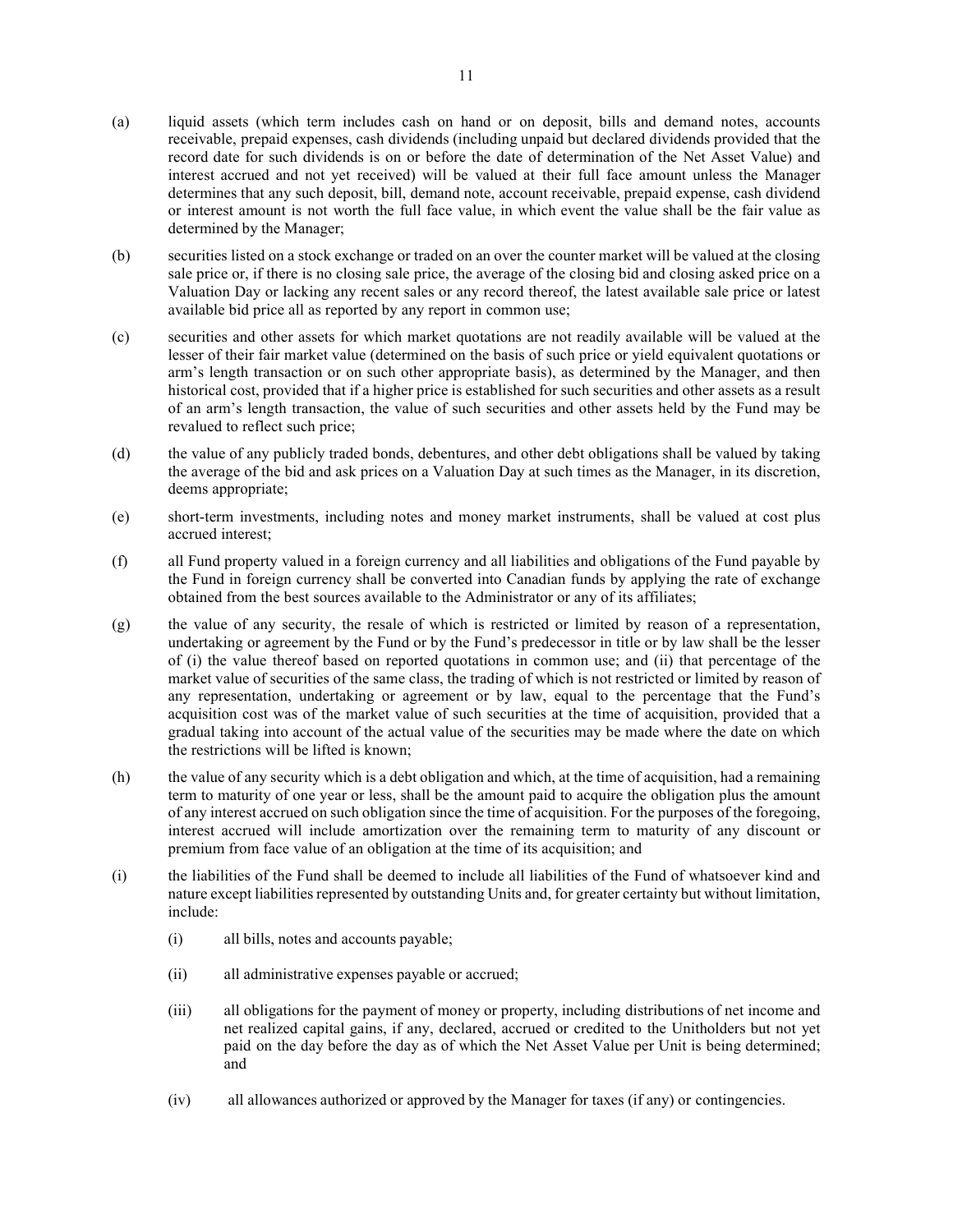The value of any security or property to which, in the opinion of the Manager, the above valuation principles cannot be applied (whether because no price or yield equivalent quotations are available as above provided, or for any other reason) shall be the fair value thereof determined in such manner as the Manager from time to time provides.

Where, for the purposes of the foregoing calculation of the Net Asset Value of the Fund, the Class Net Asset Value and the Net Asset Value per Unit and the calculation of any distributions hereunder, the Manager is provided with a value, quotation, or other information related thereto by a third party (collectively "**Third Party Data**"), including without limitation, any third party data provider, any investment manager of the Fund appointed by the Manager or such investment manager's respective agents, the Manager may rely on such Third Party Data and shall not be required to make any investigation or inquiry as to the accuracy, completeness or validity of such Third Party Data . If such Third-Party Data is not available to the Manager as of a time reasonably proximate to the Valuation Day, such valuation of the securities or other assets of the Fund shall be based on an estimate or estimates provided by the Manager. Such estimate or estimates will be final and binding and will be considered to be the actual value of such securities or other assets for the purposes of any distribution, Net Asset Value of the Fund, Class Net Asset Value or Net Asset Value per Unit calculations. Neither the Manager nor the Trustee shall have any responsibility or liability, whatsoever, for any loss or damage arising out of or in connection with the Manager's reliance on or any failure to provide such Third-Party Data or any such estimates.

The Manager utilizes the services of the Administrator in the process of calculating the Net Asset Values; however, the completeness and accuracy of this calculation is ultimately the responsibility of the Manager. While the goal is to produce completely accurate valuations at all times, errors and adjustments may occur periodically. The Manager has put in place procedures to detect and correct any such errors and make appropriate adjustments, if necessary. The Trustee shall have no responsibility for and bear no liability with respect to the determination of the Net Asset Value of the Fund, Class Net Asset Value or Net Asset Value per Unit.

#### *Distribution of Income and Capital Gains to Unitholders*

The Fund distributes its net income for tax purposes and net realized capital gains (less capital losses) so that the Fund is not liable in any year for income tax. Such distributions, if any, will be declared on a date determined by the Manager, and paid to Unitholders as of record date, by way of reinvestment in additional Units of the same Class of the Fund held by the investor, unless the Unitholder gives written notice to the Manager in advance that the Unitholder wants to receive its distributions in cash.

#### *Trading and Resale Restrictions*

This offering of Units is made only on a private placement basis to investors who are eligible to purchase on an exempt basis under, and subject to compliance with, applicable securities laws. **There is no market for the Units. The transferability of the Units is subject to resale restrictions under applicable securities laws.**

The Fund is entitled to require and may require, as a condition of allowing any transfer of any Unit, the transferor or transferee, at their expense, to furnish to the Fund evidence satisfactory to it in form and substance (which may include an opinion of counsel satisfactory to the Fund) in order to establish that such transfer will not constitute a violation of the securities laws of any jurisdiction whose securities laws are applicable thereto.

The Fund is not a reporting issuer in any of the provinces or territories of Canada and does not intend to become reporting in any province or territory of Canada. The Units are subject to an indefinite hold period. Notwithstanding such indefinite hold period, and subject to approval by the Fund as referred to above, investors may be able to transfer between certain Classes of Units (transfers between Class A, Class F, Class I-1, Class I-2 and Class I-3 Units will generally be permitted) and to transfer Units to another person pursuant to another exemption from the prospectus requirements of applicable securities laws, or pursuant to an order permitting such trade granted by applicable securities regulatory authorities. This matter should be discussed with the Manager. See "*Transfer Between Classes of Units*" below. Units may also be redeemed on each Business Day of the week. See "*Redemption Procedure*" below.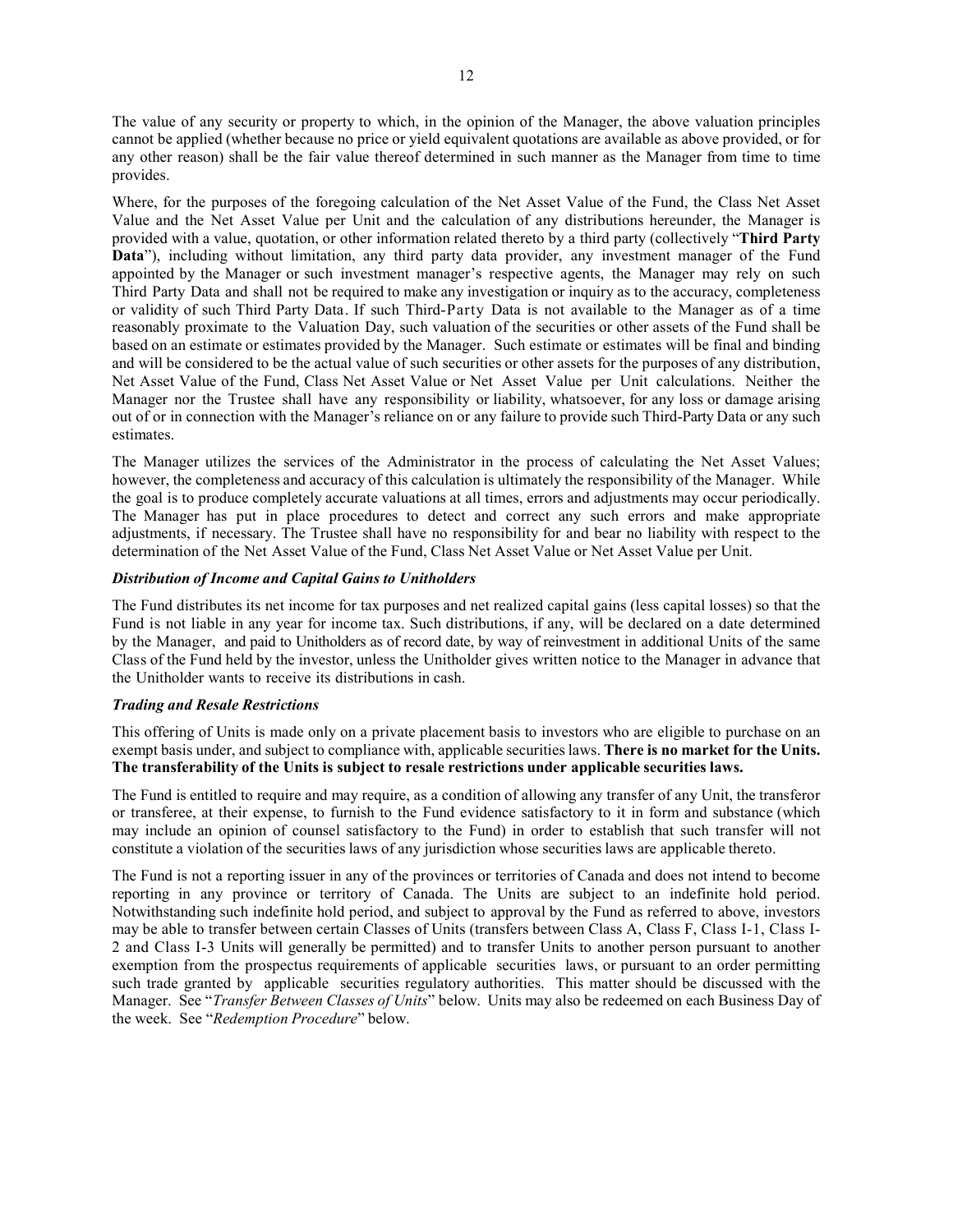### *Transfer Between Classes of Units*

A Unitholder of any Class may be entitled to transfer, at any time, all or, subject to any minimum investment or other requirements for a particular Class prescribed by the Manager and set forth in this Offering Memorandum (or other like document), any part of the Units of one Class registered in its name to another Class of Units, by giving written notice to the Manager. The notice must contain a clear request that a specified number of Units (or fractions thereof) be transferred between the Classes and provide detailed instructions regarding the Class of Units to be acquired, and the signature on the transfer notice must be guaranteed by a Canadian chartered bank, a trust company or securities dealer acceptable to the Manager. The Administrator, in its capacity as registrar of the Fund, may charge a fee to the Unitholder to effect a transfer of Units between Classes. As of the date of this Offering Memorandum, transfers between Class A, Class F, Class I-1, Class I-2 and Class I-3 Units will generally be permitted, subject to such transfers being in compliance with applicable securities laws.

#### *Redemption Procedure*

Each Unitholder is entitled to require payment of the Net Asset Value of all or any of his Units by giving written notice to the Manager, which notice must contain a clear request that a specified number of Units of a specified Class are to be redeemed or the dollar amount which the Unitholder is required to be paid, and the signature on the redemption notice must be guaranteed by a Canadian chartered bank, a trust company or a registered broker or securities dealer acceptable to the Manager.

The Manager may, at its discretion, charge Unitholders a redemption charge in an amount up to a maximum of 3.0% of the Net Asset Value of the Units being redeemed if their Units are redeemed before they have held them for 90 days. Further, in connection with redemption requests for amounts exceeding, in aggregate, 5% of the Net Asset Value of the Fund (determined prior to such redemption), the Manager may, in its discretion, also charge a transaction fee of up to 1% of the redemption amount, calculated as of the applicable Business Day on which the Units are redeemed (a "**Transaction Fee**"). In addition, the Administrator, in its capacity as registrar of the Fund, may charge a fee to the Unitholder to effect a redemption of Units.

A redemption request, properly completed, must be received by the Manager at its offices not later than the close of business on a Valuation Day in order for the redeeming Unitholder to receive the Net Asset Value per Unit calculated on that Valuation Day.

The proceeds payable on redemption will be the applicable Net Asset Value of the Units so redeemed, which may vary from Class to Class, less any applicable redemption charges. The Manager will, within two Business Days after the Valuation Day, and subject to receipt of written notice in respect of redemption requests by the Manager, arrange for the payment of the value of the Units being redeemed by mailing or delivering a cheque in the relevant amount in Canadian funds to the Unitholder.

Redemption requests will be processed in the order in which they are received. Redemption requests specifying a forward date or specific price will not be processed. The Fund is not required to redeem or pay any redemption amounts in respect of any Units unless the above described procedures are followed.

#### *Suspension of Redemptions*

The Manager may suspend, or continue suspension of the right of Unitholders to require the Fund to redeem Units during any period in which:

- (a) the Manager receives redemption requests for amounts exceeding, in aggregate, 5% of the Net Asset Value of the Fund;
- (b) normal trading is suspended on any stock exchange on which the securities that represent more than 5% of the Net Asset Value of the Fund are then listed, or
- (c) the Manager determines that conditions are such that the disposal of the assets of the Fund is not reasonably practicable or it is not reasonably practicable to determine fairly the value of the Fund's assets.

**Units may generally be redeemed on any Business Day. Redemption amounts will be paid out within 2 Business Days of the redemption date and may be subject to an early redemption charge as described above.**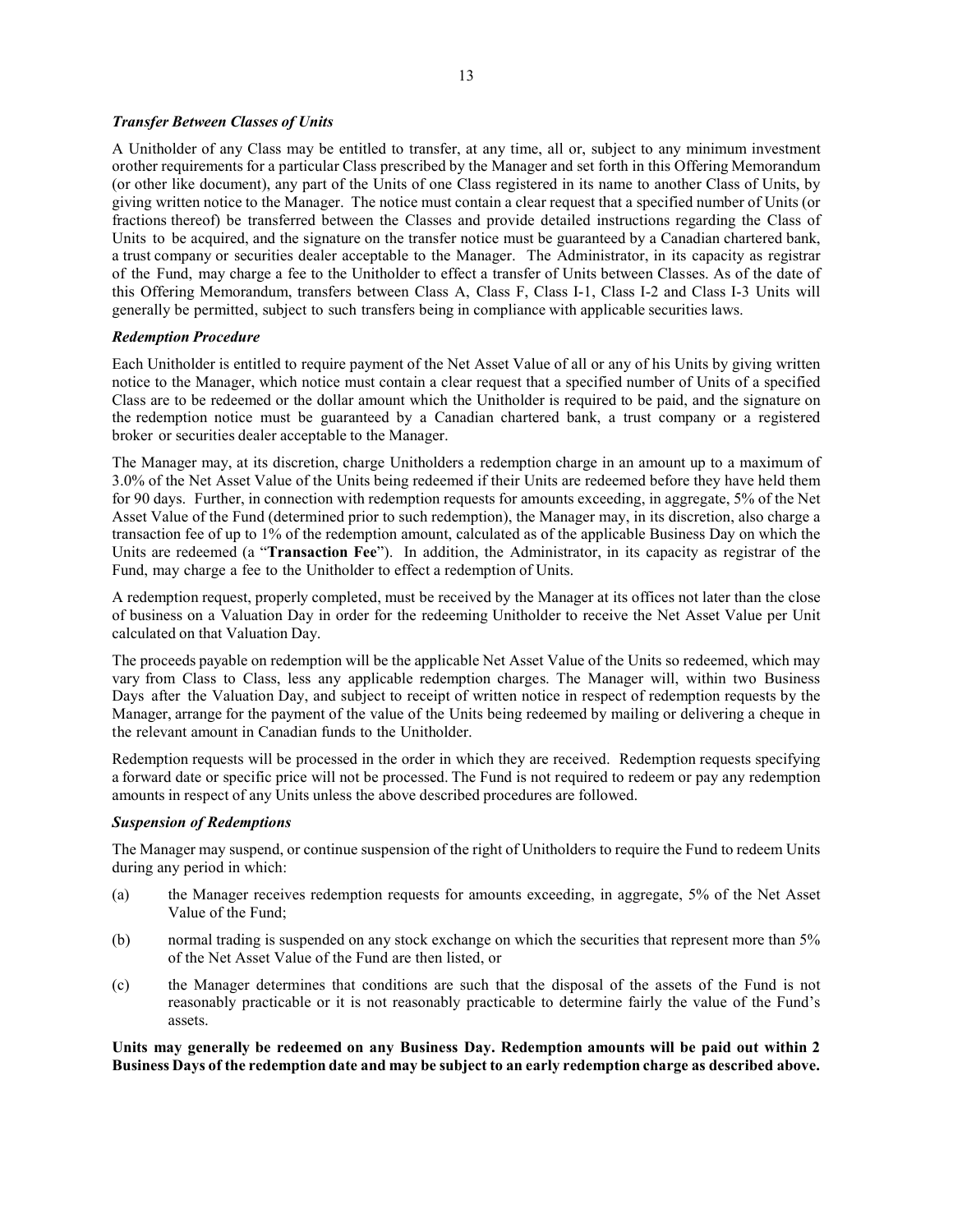#### **5.2 Subscription Procedure**

Investors may purchase Units of the Fund only through Harbourfront, the exclusive selling agent of the Fund. Harbourfront will process orders on behalf of the Manager or it's designee at its principal office via electronic communication facilities without charge to the investor on the day on which investor orders are placed.

The Manager pays part of the Management Fee (2.39%) charged to the Fund in respect of the Class A Units to Harbourfront, as selling agent, in the form of an ongoing service fee known as a "trailing commission". Service fees are calculated based on the aggregate value of the clients' investments in Class A Units of the Fund on each Valuation Day equal to 1% per annum of the Net Asset Value of the Class A Units held by the clients on such Valuation Day. No service fees are payable in respect of the Class F Units and the Class I-1, Class I-2 and Class I-3 Units. See Item 7 "*Compensation Paid to Sellers and Finders*".

The Class F Units are available for sale to retail investors through Harbourfront, and purchasers of Class F Units pay fees to Harbourfront in respect of holdings of Class F Units, such fees to be based on the fee agreements in place between Harbourfront and the purchasers. The assets of the Fund represented by the Class F Units are subject to operating costs, administrative expenses and the applicable Management Fee.

Class I-1, Class I-2 and Class I-3 ("**Class I**") Units are primarily offered to "Institutional Investors". An "Institutional Investor" is an organization whose primary purpose is to invest its own assets or those held in trust by it for others which includes pension funds, investment companies, insurance companies, universities and banks, and may be subject to a minimum initial investment at the Manager's discretion. Class I Units are also offered to registered dealers. The Manager may establish minimum initial purchase amounts in respect of an investment in the Class I Units. The Manager, in its discretion, may prescribe a minimum aggregate balance to be maintained by Unitholders of Class I Units, and may require a Unitholder to redeem all of such person's Class I Units if the minimum balance is not maintained. Purchasers of Class I Units pay fees to Harbourfront in respect of holdings of Class I Units, such fees to be based on the fee agreements in place between Harbourfront and the purchasers. The assets of the Fund represented by the Class I Units are subject to operating costs, administrative expenses and the Management Fee.

The minimum initial investment in the Fund for either Class A, Class F or Class I Units is \$500 (or such lesser amount as the Manager, in its sole discretion, may accept). This \$500 may be spread across different accounts. At the discretion of the Manager, subscriptions for lesser amounts may be accepted for purchases of any Class which comply with available exemptions from prospectus requirements under applicable securities legislation. The Manager reserves the right to change the minimum amounts for investments in the Fund at any time and from time to time.

Each prospective and qualified investor who desires to subscribe for Units must:

- (a) complete and sign a Subscription Agreement in the form accompanying this Offering Memorandum, specifying the aggregate subscription amount and the Class of Units being subscribed for; and
- (b) deliver to the Manager or its designee, in trust, an electronic funds transfer via the FundSERV network for the subscription price payable for the Units subscribed for (or other means satisfactory to the Manager).

Subscriptions will be received subject to prior sale and acceptance of the investor's subscription, in whole or in part (subject to compliance with applicable securities laws), by the Manager on behalf of the Fund.

An initial offering of Units is being undertaken at the date hereof by the Manager on behalf of the Fund at a price of \$10.00 per Unit for the first issuance of Units. Thereafter, the purchase price per Unit will be an amount calculated equal to the Net Asset Value per Unit subscribed for and may vary from Class to Class. The Net Asset Value per Unit for subscriptions which are received and accepted by the Manager before the close of business on a Valuation Day will be calculated as of that Valuation Day. The Net Asset Value per Unit for subscriptions received and accepted after such time will be calculated on the next following Valuation Day.

The subscription price is payable by the investor upon subscription, by electronic funds transfer via the FundSERV network or other means satisfactory to the Manager. No financing of the subscription price will be provided by the Manager.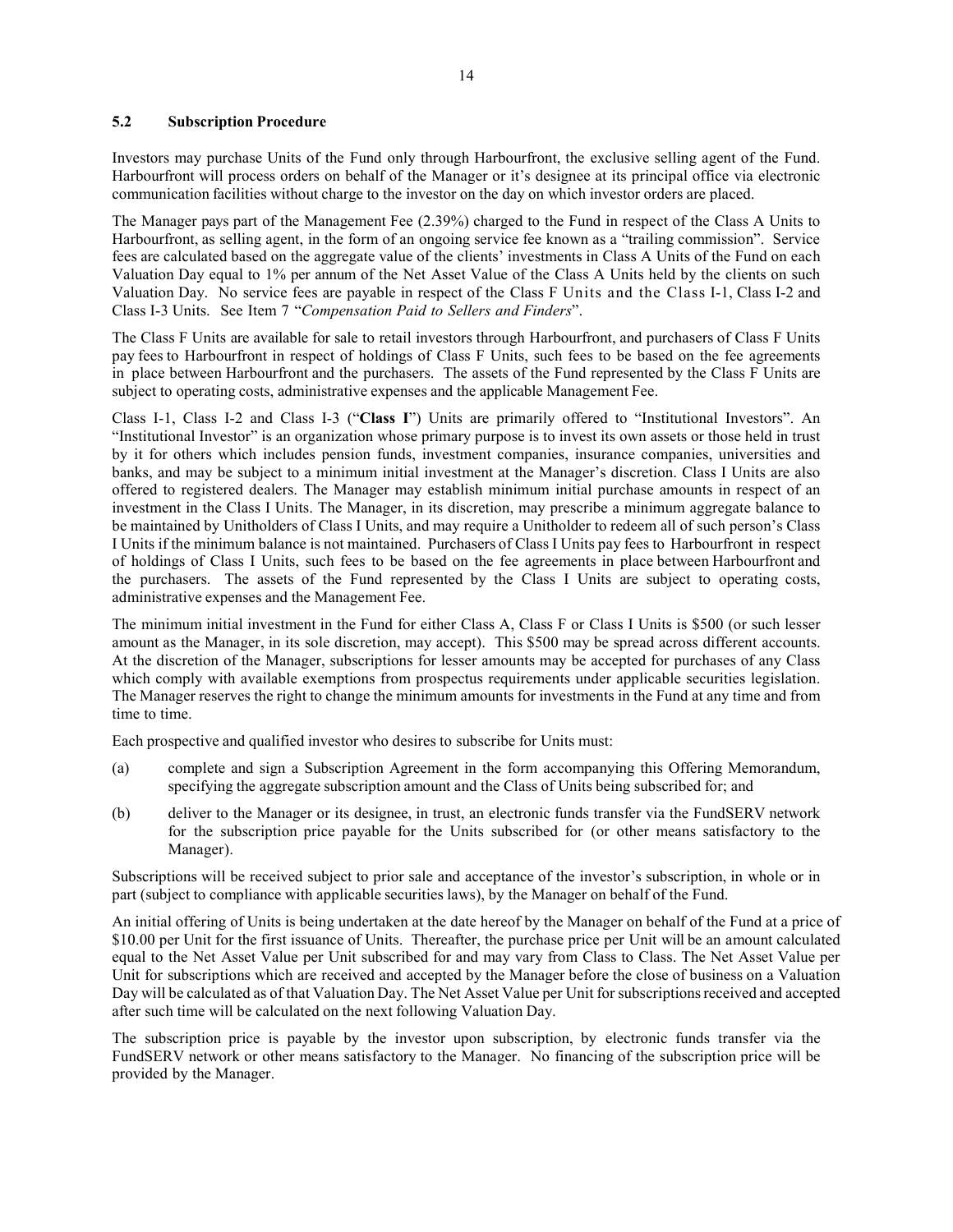The subscription amounts, Subscription Agreements and other documents will be held in trust by the Manager and released upon closing. Where required pursuant to National Instrument 45-106 *Prospectus* Exemptions ("**NI 45-106**"), the subscription amount will be held in trust by the Manager until midnight on the second Business Day after the investor signs a Subscription Agreement. Closings will occur on a continuous basis on each Business Day of the week in which subscriptions are received.

#### **All subscription documents should be reviewed by prospective subscribers and their professional advisers prior to subscribing for Units.**

#### *Qualified Investors*

The Manager is offering for sale an unlimited number of Units on a continuous basis in the provinces and territories listed below by way of private placement.

The offering is being conducted:

- (a) in the province of British Columbia pursuant to the exemptions from the prospectus requirements afforded by Sections 2.3, 2.9 and 2.10 of NI 45-106; and
- (b) in the provinces and territories of Alberta, Saskatchewan, Manitoba, New Brunswick, Nova Scotia, Ontario, Québec, Prince Edward Island, Newfoundland and Labrador, Yukon and the Northwest Territories pursuant to the exemptions from the prospectus requirements afforded by Sections 2.3 and 2.10 of NI 45-106.

The exemption pursuant to Section 2.3 of NI 45-106 is available for distributions to investors purchasing as principal and who are "accredited investors" as defined in NI 45-106.

The exemption pursuant to Section 2.9 of NI 45-106 is available for distributions only to investors in British Columbia, purchasing as principals, who receive this Offering Memorandum prior to signing the Subscription Agreement and who sign a risk acknowledgement in the prescribed form attached to the Subscription Agreement.

The exemption pursuant to Section 2.10 of NI 45-106 is available for distributions to non-individual investors purchasing as principals where the trade is made in a security that has an aggregate acquisition cost to the investor of not less than \$150,000, paid in cash at the time of acquisition.

The foregoing exemptions relieve the Fund from the provisions of the applicable securities laws of each of the provinces and territories of British Columbia, Alberta, Saskatchewan, Manitoba, Ontario, Québec, New Brunswick, Nova Scotia, Prince Edward Island, Newfoundland and Labrador, Yukon and the Northwest Territories, which otherwise would require the Fund to file and obtain a receipt for a prospectus. Accordingly, prospective investors for Units will not receive the benefits associated with a subscription for securities issued pursuant to a filed prospectus, including the review of material by securities regulatory authorities.

#### *Acceptance of Subscriptions*

Subscriptions received are subject to rejection or allotment in whole or in part by the Manager on behalf of the Fund within three days of their receipt by the Manager or its designee. The Manager reserves the right to close the subscription books at any time without notice. Confirmation of the acceptance of a subscription will be forwarded by the Manager to the investor. The Manager is not obligated to accept any subscriptions and will reject any subscription which the Manager considers to be not in compliance with applicable securities laws and regulations. If any subscription is rejected, the Manager will return to the investor within five days after making the decision to reject the subscription, the Subscription Agreement, any other documentation delivered by the investor, and the subscription funds comprising such subscription.

Subject to the statutory rights of action, and a two day right of withdrawal available to certain investors provided for herein, and subject to applicable securities laws, the investor's subscription may not be withdrawn, cancelled, terminated or revoked by the investor for a period of three days from the date of receipt of the subscription by the Manager, unless previously accepted by the Manager.

Units of the Fund will be issued to an investor if a Subscription Agreement substantially in the form prescribed by the Manager from time to time is received by the Fund and accepted by the Manager and if payment of the subscription price is made via the FundSERV network or other means satisfactory to the Manager.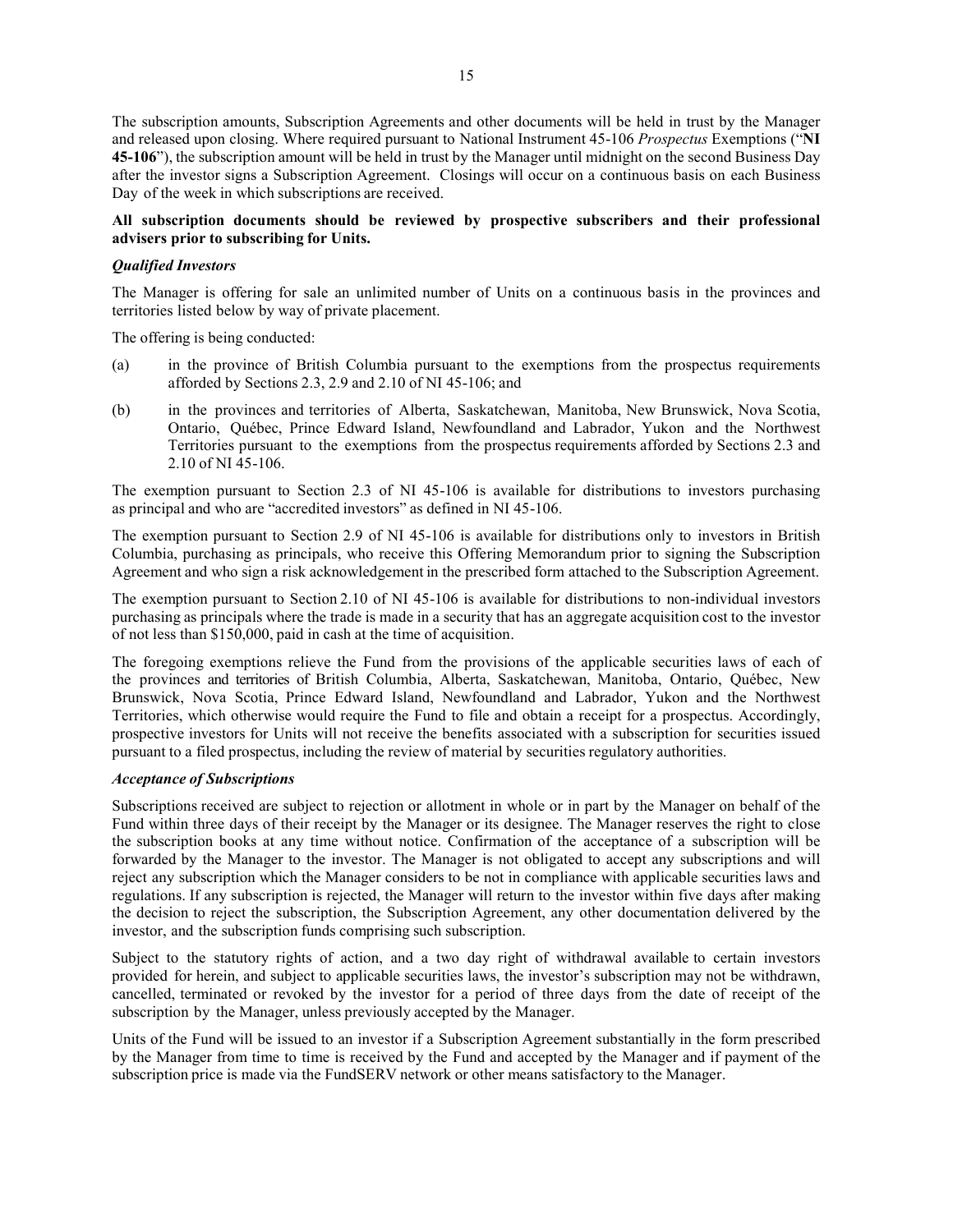An investor who subscribes for Units by executing and delivering a Subscription Agreement will become a Unitholder after the Manager accepts such subscription and the Fund has received the subscription price.

#### *Additional Investments*

Additional investments in the Fund are generally permitted without a Unitholder having to complete a further Subscription Agreement, provided that the Unitholder's initial investment was equal to a minimum of \$150,000, the additional investment is for the same Class as the initial investment and the Unitholder, as at the date of the additional investment, holds securities of the Fund that have an acquisition cost of not less than \$150,000 or a net asset value of not less than \$150,000 (the "**Additional Investment Conditions**"). Subsequent purchases on this basis must be in amounts of at least \$5,000 or such other amount determined by the Manager at any time, in its discretion.

If a Unitholder wishes to make an additional investment in the Fund but does not meet the Additional Investment Conditions, then the Unitholder must complete a further Subscription Agreement.

No certificates evidencing ownership of the Units will be issued to a Unitholder. Following each purchase or redemption of Units, Unitholders will receive a written confirmation from the Administrator indicating details of the transaction including the Class, number and dollar value of the Units purchased or redeemed, the Net Asset Value per Unit and the Class, number and dollar value of Units held by the Unitholder following such purchase or redemption.

#### **ITEM 6.INCOME TAX CONSEQUENCES AND RRSP ELIGIBILITY**

#### **6.1 Independent Tax Advice**

**You should consult your own professional advisers to obtain advice on the income tax consequences that apply to you.** 

### **6.2 Income Tax Consequences**

The following summary is provided by the Manager and describes the principal Canadian federal income tax considerations pursuant to the *Tax Act* and the regulations thereunder generally applicable to a Unitholder who acquires Units of the Fund and who, for purposes of the Tax Act, is resident in Canada, holds the Units as capital property and deals at arm's length with the Fund. Generally, Units of a Fund are considered to be capital property to a Unitholder provided the Unitholder does not hold the Units in the course of carrying on a business and has not acquired them in one or more transactions considered to be an adventure in the nature of trade. Certain Unitholders who might not otherwise be considered to hold their Units as capital property may, in certain circumstances, be entitled to have them treated as capital property by making the irrevocable election permitted by subsection 39(4) of the Tax Act.

This summary is not applicable to a Unitholder that is a "financial institution" (as defined in the Tax Act for purposes of the mark-to-market rules), or a "specified financial institution" or "restricted financial institution" to a Unitholder an interest in which is a "tax shelter investment" (all as defined in the Income Tax Act). This summary is based upon the provisions of the Tax Act, and any regulations thereunder in force at the date hereof and the understanding of the current published administrative and assessing practices of the Canada Revenue Agency ("**CRA**") and takes into account all specific proposals to amend the Tax Act and the regulations thereunder publicly announced by or on behalf of the Minister of Finance (Canada) (the "**Tax Proposals**"). There can be no assurance that the Tax Proposals will be implemented in their current form or at all. No advance income tax ruling has been requested in respect of this offering. This summary does not otherwise take into account or anticipate any changes in the law, whether by legislative, governmental or judicial action, nor does it take into account provincial, territorial or foreign tax considerations, which may differ significantly from those discussed herein.

**This summary is not exhaustive of all possible Canadian federal tax considerations applicable to an Investment in Units. Moreover, the income and other tax consequences of acquiring, holding or disposing of Units will vary depending on the Unitholders' particular circumstances, including the province or provinces in which the Unitholder resides or carries on business.**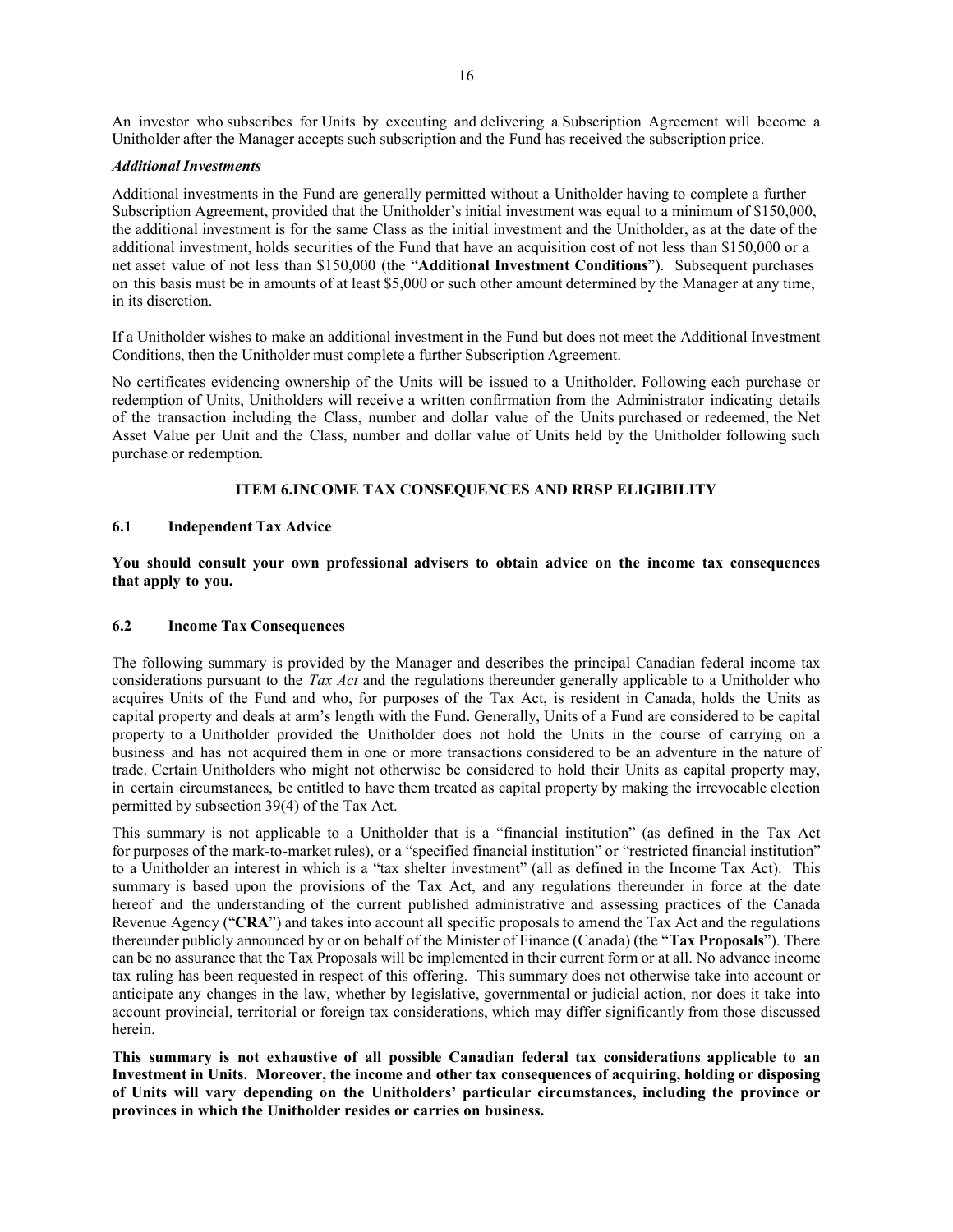**Accordingly, this summary is of a general nature only and is not intended to be legal or tax advice to any prospective purchaser of Units of the Fund or any Unitholder. Consequently, prospective Unitholders should consult their own tax advisers for advice with respect to the tax consequences of an investment in Units based on their particular circumstances.** 

#### *Tax Status of the Fund*

This summary is based on the assumptions that (i) the Fund qualifies, at all times, as a "mutual fund trust" within the meaning of the Tax Act and will elect under the Tax Act to be a "mutual fund trust" from the date it was established, (ii) the Fund is not maintained primarily for the benefit of non-residents, and (iii) not more than 50% (based on fair market value) of the Units will be held by non-residents of Canada or by partnerships that are not Canadian partnerships as defined in the Tax Act, or by any combination of such partnerships and nonresidents.

In the event that the Fund does not qualify as a "mutual fund trust" at all relevant times, the income tax considerations would in some respect be materially different from those described below.

The Fund will not be subject to the "specified flow-through" trust ("**SIFT**") rules in the Tax Act as long as Units are not listed or traded on a stock exchange or other public market.

### *Taxation of the Fund*

The Fund is subject to taxation in each taxation year on its income for the year, including net realized capital gains, less the portion thereof that is paid or payable in the year to Unitholders and which is deducted by the Fund in computing its income for purposes of the Tax Act. An amount will be considered to be payable to a Unitholder in a taxation year if it is paid in the year by the Fund or the Unitholder is entitled in that year to enforce payment of the amount. The Fund intends to distribute a sufficient part of its income and capital gains, if any, so that the Fund will not be subject to tax under Part I of the Tax Act (other than in certain circumstances with respect to the alternative minimum tax, if applicable). Losses incurred by the Fund cannot be allocated to Unitholders but may be dedicated by the Fund in future years in accordance with the Tax Act.

To the extent the Fund's investments include assets denominated in currencies other than Canadian dollars, the cost and proceeds of disposition of such assets, income and any other relevant amounts must be determined for purposes of the Tax Act in Canadian dollars, and the Fund may therefore realize gains or losses by virtue of fluctuations in the value of foreign currencies relative to Canadian dollars. To the extent the Fund derives income or gains from investments in countries other than Canada, the Fund may be liable to pay income or profits tax to such countries and the utilization of credits or deductions in respect of foreign tax so paid is subject to special rules and restrictions under the Tax Act.

### *Taxation of Unitholders*

#### **Fund distributions**

Unitholders which are not exempt from tax under Part I of the Tax Act will generally be required to include in their income for a particular taxation year such part of the Fund's net income for tax purposes for the year as was paid or has become payable to them in that particular taxation year, notwithstanding that any such amount is payable in additional Units of the Fund (see "*Distribution of Income and Capital Gains to Unitholders*"). In certain cases, the Fund may apply net capital losses or non-capital losses from prior taxation years to reduce its net taxable income, thereby effectively permitting such amounts to be distributed as capital to Unitholders. However, any such distribution will reduce the adjusted cost base of a Unitholder's Units. To the extent that the adjusted cost base of a Unitholder's Units becomes negative, the negative amount will be included in the Unitholder's income for the year as a capital gain. The adjusted cost base of the Units are then reset to nil.

Units issued to a Unitholder in lieu of a cash distribution will have a cost equal to the fair market value of the Units and this cost must be averaged with the cost of all Units held by the Unitholder to determine the adjusted cost base of each Unit of that Unitholder.

Where the Fund has received taxable dividends from a taxable Canadian corporation in the year, it may designate a pro rata share of such dividends to be taxable dividends received by the Unitholder from a taxable Canadian corporation in the year.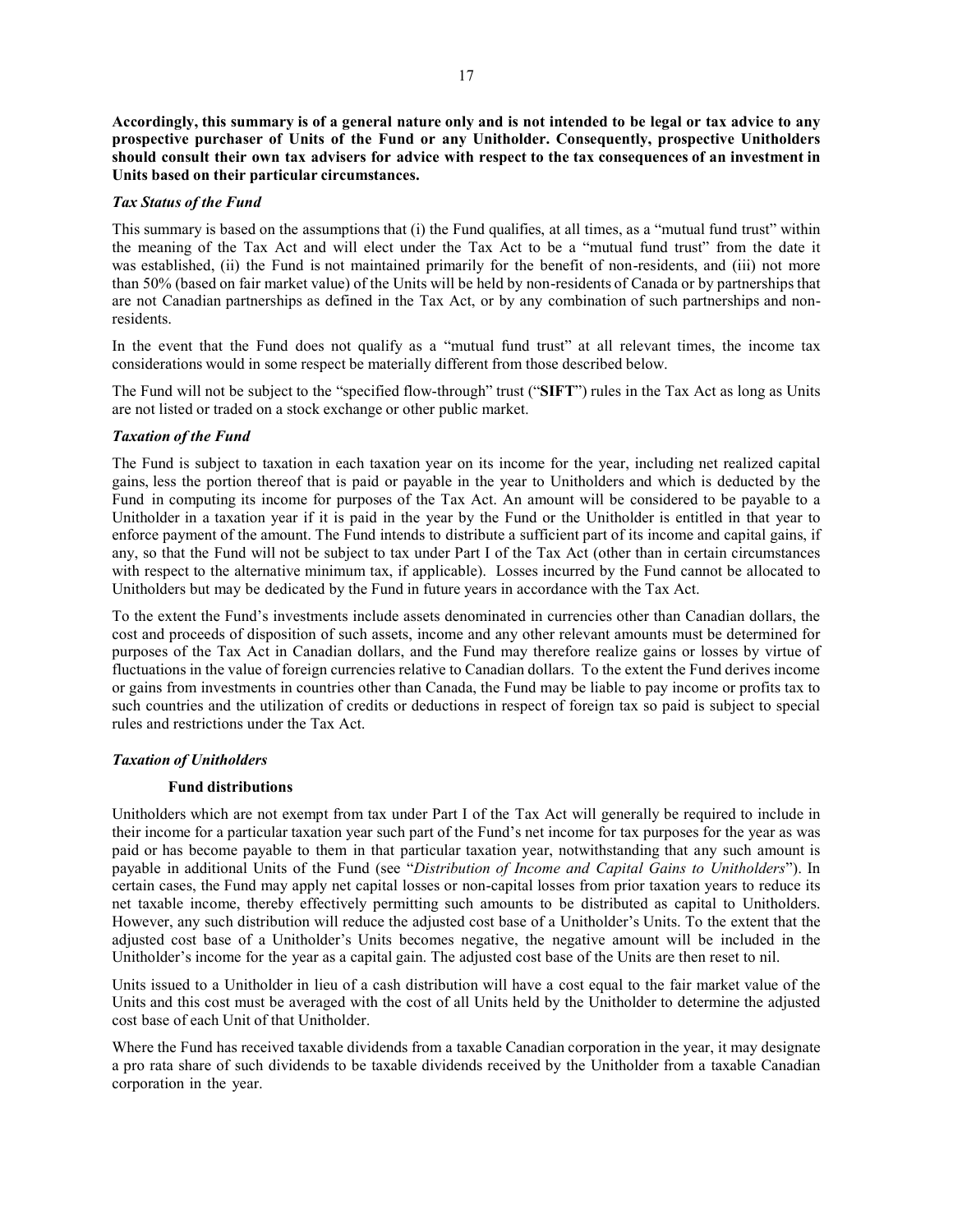To the extent that amounts are designated as taxable dividends, the normal gross-up and dividend tax credit provisions will be applicable in respect of Unitholders who are individuals, the refundable tax under Part IV of the Tax Act will be payable by Unitholders who are private corporations and certain other corporations controlled directly or indirectly by or for the benefit of an individual or related group of individuals, and the deduction in computing taxable income will be available to Unitholders that are corporations.

The Fund may make designations in respect of net taxable capital gains realized by it in the year, and foreign source income received in the year and foreign taxes paid in the year. Where applicable, Unitholders may apply capital losses against such capital gains and may claim the foreign tax credit in calculating tax payable.

The Fund must withhold a 25% Canadian withholding tax from distributions of income paid to Unitholders who are not resident in Canada for Canadian income tax purposes (subject to treaty reduction).

#### **Disposition of Units**

A Unitholder's gain or loss from the disposition of a Unit (including a disposition by way of redemption) will generally be treated as a capital gain or loss. One-half of any capital gain realized by a Unitholder and the amount of any net taxable capital gains designated by the Fund in respect of a Unitholder will be included in the Unitholder's income under the Tax Act for the year of disposition as a taxable capital gain. Subject to certain specific rules in the Tax Act, one-half of any capital loss realized by a Unitholder may be deducted against any taxable capital gains realized by the Unitholder in the year of disposition, in the three preceding taxation years or in any subsequent taxation years.

Capital gains realized on dispositions of Units by Unitholders who are not resident in Canada for Canadian income tax purposes will be subject to Canadian income tax only (i) if the Unitholder, persons who do not deal at arm's length with the Unitholder, or any combination of the Unitholder and such persons owned not less than 25% of the issued Units of the Fund at any time in the 60 months preceding the date of disposition of the Units, and (ii) more than 50% of the fair market value of such Units is derived directly or indirectly from any combination of real or immovable project property situated in Canada, Canadian Resource properties, timber resource properties, or options, interests or civil law rights therein.

#### **Alternative minimum tax**

Canadian dividends and capital gains distributed by the Fund to, and taxable capital gains realized by a Unitholder that is an individual, may give rise to alternative minimum tax depending on the Unitholder's circumstances.

#### **6.3 Eligibility for Registered Tax Plans**

#### **Not all securities are eligible for investment in a registered retirement savings plan (RRSP). You should consult your own professional advisers to obtain advice on eligibility of these securities for deferred plans.**

The Fund is a "mutual fund trust" for purposes of the Tax Act. Accordingly, Units are qualified investments under the Tax Act for Registered Plans

The Fund must have 150 at all times in order to continue to qualify as a mutual fund trust under the Tax Act. If the Fund ceases to qualify as a mutual fund trust, the Units may cease to be qualified investments for trusts governed by RRSPs, RRIFs, registered education saving plans (RESPs), registered disability savings plans (RDSPs), TFSAs and deferred profit-sharing plans (DPSPs) under the Tax Act. There can be no assurance that income tax laws and the treatment of unit trusts will not be changed in a manner which adversely affects Unitholders. Holders of TFSAs, RDSPs, and RESPs and annuitants of RRSPs and RRIFs should consult with their own advisers as to whether Units would be "prohibited investments" for such plans for the purposes of the Tax Act.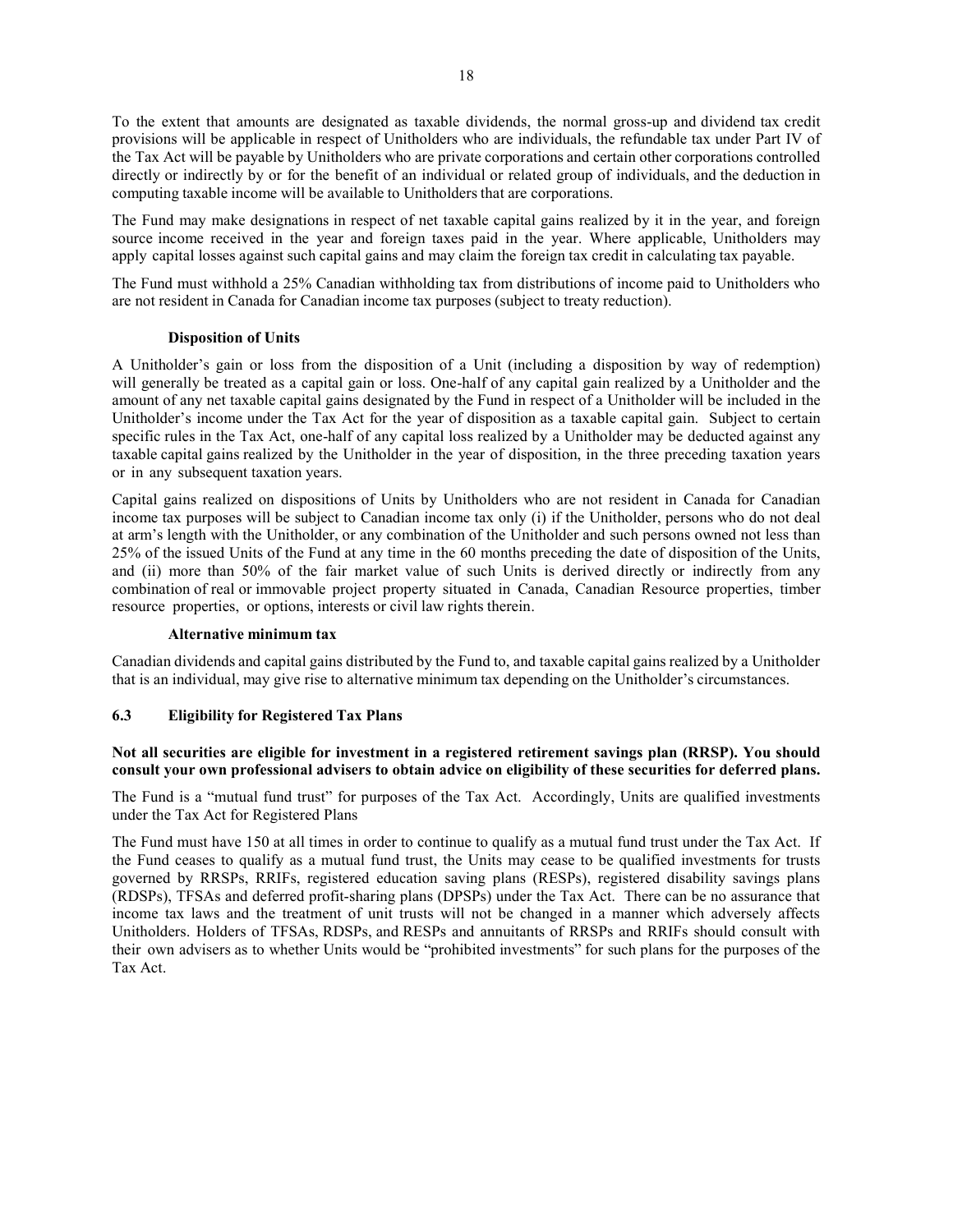#### **6.4 Tax Information Reporting**

Pursuant to the *Agreement Between the Government of the United States of America and the Government of Canada to Improve International Tax Compliance through Enhanced Exchange of Information under the Convention Between the United States of America and Canada with Respect to Taxes on Income and Capital* entered into between Canada and the U.S. on February 5, 2014 (the "**IGA**") and the Tax Act, the Fund and/or registered dealers are required to report certain information (including certain financial information) with respect to Unitholders who are U.S. tax residents and U.S. citizens (including U.S. citizens who are residents or citizens of Canada), and certain other "U.S. Persons" a defined under the IGA (excluding Units held in certain registered plans and accounts, including TFSAs and RRSPs) to the CRA. The CRA will then provide this information to the U.S. Internal Revenue Service. The information to be reported includes, among others, the Unitholder's name, address, US and Canadian taxpayer identification numbers, date of birth where applicable, account number, the value of the Unitholder's Units, as well as the gross amount paid or credited to the Unitholder in the course of the year, including the aggregate amount of any redemption payments.

In addition, and to meet the objectives of the Organization for Economic Co-operation and Development Common Reporting Standard (the "**CRS**"), the Fund and/or registered dealers are required under the Tax Act to identify and report certain financial (including certain financial information) with respect to Unitholders in the Fund who are tax residents of a country other than Canada and the U.S. (excluding Units held in certain registered plans and accounts, including TFSAs and RRSPs) to the CRA. The CRA will then provide this information to the authorities of the relevant jurisdictions that have adopted the CRS. The information to be reported includes, among others, the Unitholder's name, address, jurisdiction of residence for tax purposes, foreign and Canadian taxpayer identification numbers, date of birth where applicable, account number, the value of the Unitholder's Units, as well as the gross amount paid or credited to the Unitholder in the course of the year, including the aggregate amount of any redemption payments.

## **ITEM 7. COMPENSATION PAID TO SELLERS AND FINDERS**

Units are distributed exclusively by Harbourfront, as selling agent to the Fund.

The Manager pays part of the Management Fee (2.39%) charged to the Fund in respect of the Class A Units to Harbourfront, as selling agent, in the form of an ongoing service fee known as a "trailing commission". Service fees are calculated based on the aggregate value of the clients' investments in Class A Units of the Fund on each Valuation Day equal to 1% per annum of the Net Asset Value of the Class A Units held by the clients on such Valuation Day.

The service fee is paid to Harbourfront for ongoing advice and service provided by Harbourfront to its clients who have invested in Class A Units of the Fund. This service fee is payable by the Fund for as long as Harbourfront clients' investments remain in the Fund.

No service fees are payable to Harbourfront in respect of the Class F Units or Class I Units. Service fees may be modified or discontinued by the Manager at any time.

#### **ITEM 8.RISK FACTORS**

**An investment in the Fund involves significant risks. In addition to other information in this Offering Memorandum, the following risk factors should be given special consideration when evaluating an investment in any Units. The risk factors outlined below are not a definitive list of all risks associated with an investment in the Fund.** 

#### **8.1 Risks Associated with an Investment in the Fund**

#### *General Investment Risk*

Investing in the Fund is only suitable for investors who understand and are capable of bearing the risks of their investment. An investment in the Fund is not intended and should not be used as an entire investment program. All investments in securities made by the Fund risk the loss of invested capital.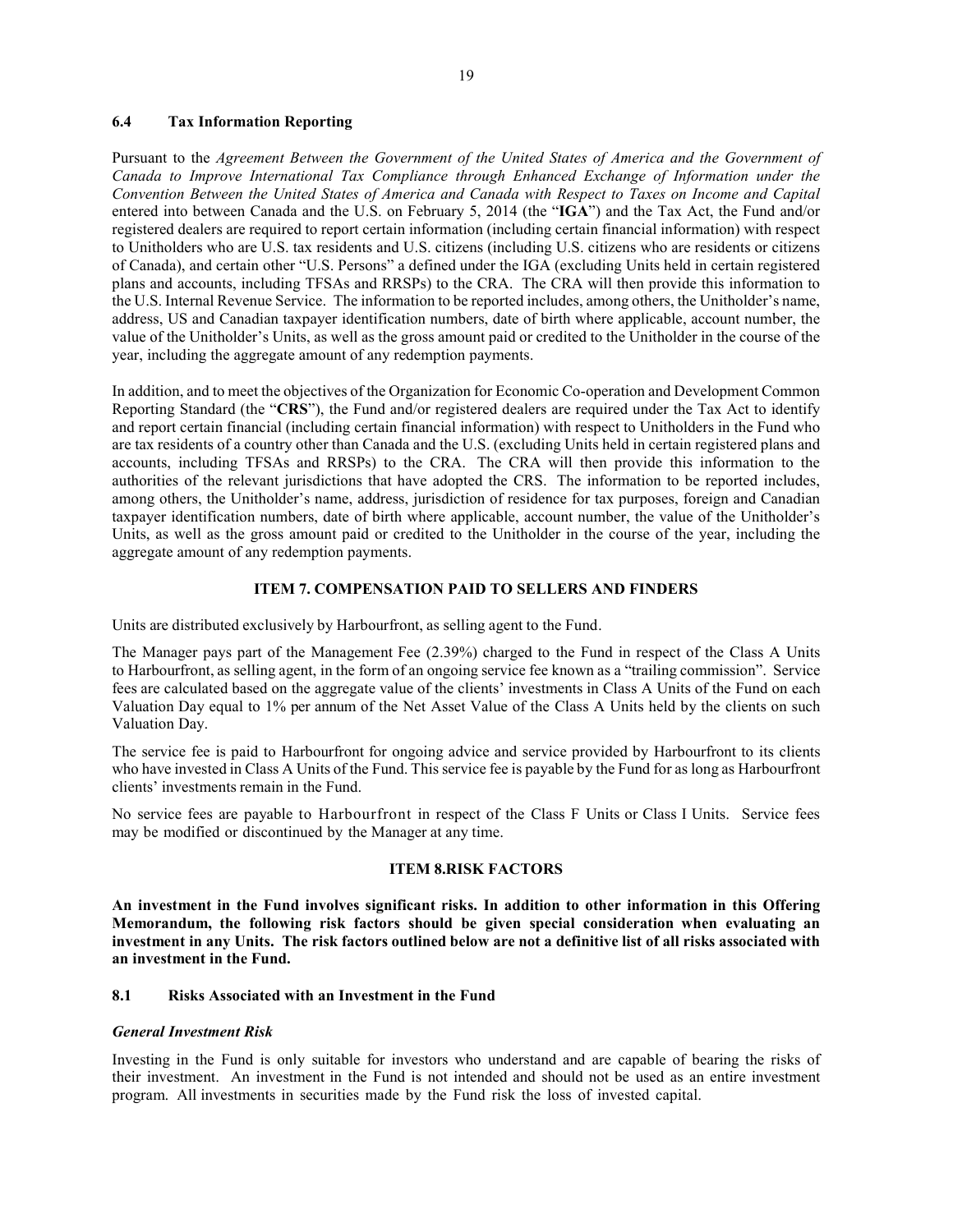Therefore, there is a risk that an investment in the Fund could be lost entirely or in part. While the Manager believes that the Fund's investment policies will be successful over the long term, there is no assurance that the Fund will achieve its investment objectives. There is no guarantee that an investment in Units of the Fund will earn any positive return in the short or long term and investors must be able to bear the risk of a complete loss of their investment. The Fund is not subject to normal mutual fund regulations and disclosure requirements for publicly offered mutual funds which limit such mutual funds' ability to use leverage, concentrate investments and use derivatives, but is instead subject to the investment restrictions set out herein.

#### *No Market for Units*

There is currently no market for the Units and it is not anticipated that any market will develop. Furthermore, the Units are subject to transfer and resale restrictions. Purchasers should be prepared to hold these securities indefinitely and cannot expect to be able to liquidate their investment in the case of an emergency. Accordingly, an investment in Units is suitable solely for persons able to make and bear the economic risk of a long-term investment.

#### *Limitations on Liquidity; Redemptions*

An investment in the Fund provides limited liquidity. The Units are subject to indefinite resale restrictions under applicable securities laws. The redemption of Units is subject to certain risks and fees and in certain circumstances the right to redeem Units may be suspended. See Item 5.1 "*Terms of Securities – Redemption Procedure*".

#### *Redemptions*

Redemptions are permitted only on a Valuation Day. There are circumstances in which the Fund may suspend redemptions. Accordingly, Units may not be an appropriate investment for investors seeking liquidity. In addition, while redemptions may generally be redeemed on any Business Day, there are circumstances in which the Manager may suspend redemptions, including in the event of redemptions exceeding, in aggregate, 5% of the Net Asset Value of the Fund and in the event the Manager determines that conditions are such that the disposal of the assets of the Fund is not reasonably practicable or it is not reasonably practicable to determine fairly the value of the Fund's assets. As such, Unitholders may not be able to liquidate their investments in a timely manner or in the event of an emergency. Substantial redemptions of Units could require the Fund to liquidate positions more rapidly than otherwise desirable to raise the necessary cash to fund redemptions and achieve a market position appropriately reflecting a smaller asset base. Such factors could adversely affect the value of the Units redeemed and of the Units that remain outstanding. See Item 5.1 "*Redemption Procedures*".

### *Business Risk*

While the Manager believes that the Fund's investment policies will be successful over the long term, there can be no guarantee against losses resulting from an investment in the Units and there can be no assurance that the Fund's investment approach will be successful or that its investment objectives will be attained. No assurance can be given that the Fund's investment portfolio will generate any income or will appreciate in value. The Fund could realize substantial losses, rather than gains, from some or all of the investments described herein.

#### *Public Health Crises*

Business, operations and the financial condition of the Manager and of the issuers of securities that the Fund invests in could be materially adversely affected by the outbreak of epidemics, pandemics or other health crises, such as the outbreak of the novel coronavirus COVID-19 that was first reported from Wuhan, China in December, 2019 and designated as a pandemic by the World Health Organization on March 11, 2020. The international response to the spread of COVID-19 has led to significant restrictions on travel, temporary business closures, quarantines, global stock market volatility and a general reduction in consumer activity. Such public health crises can result in operating, supply chain and project development delays and disruptions, global stock market and financial market volatility, declining trade and market sentiment, reduced movement of people and labour shortages, and travel and shipping disruption and shutdowns. Government regulation and prevention measures, or a fear of any of the foregoing could affect commodity prices, interest rates, credit ratings, credit risk and inflation.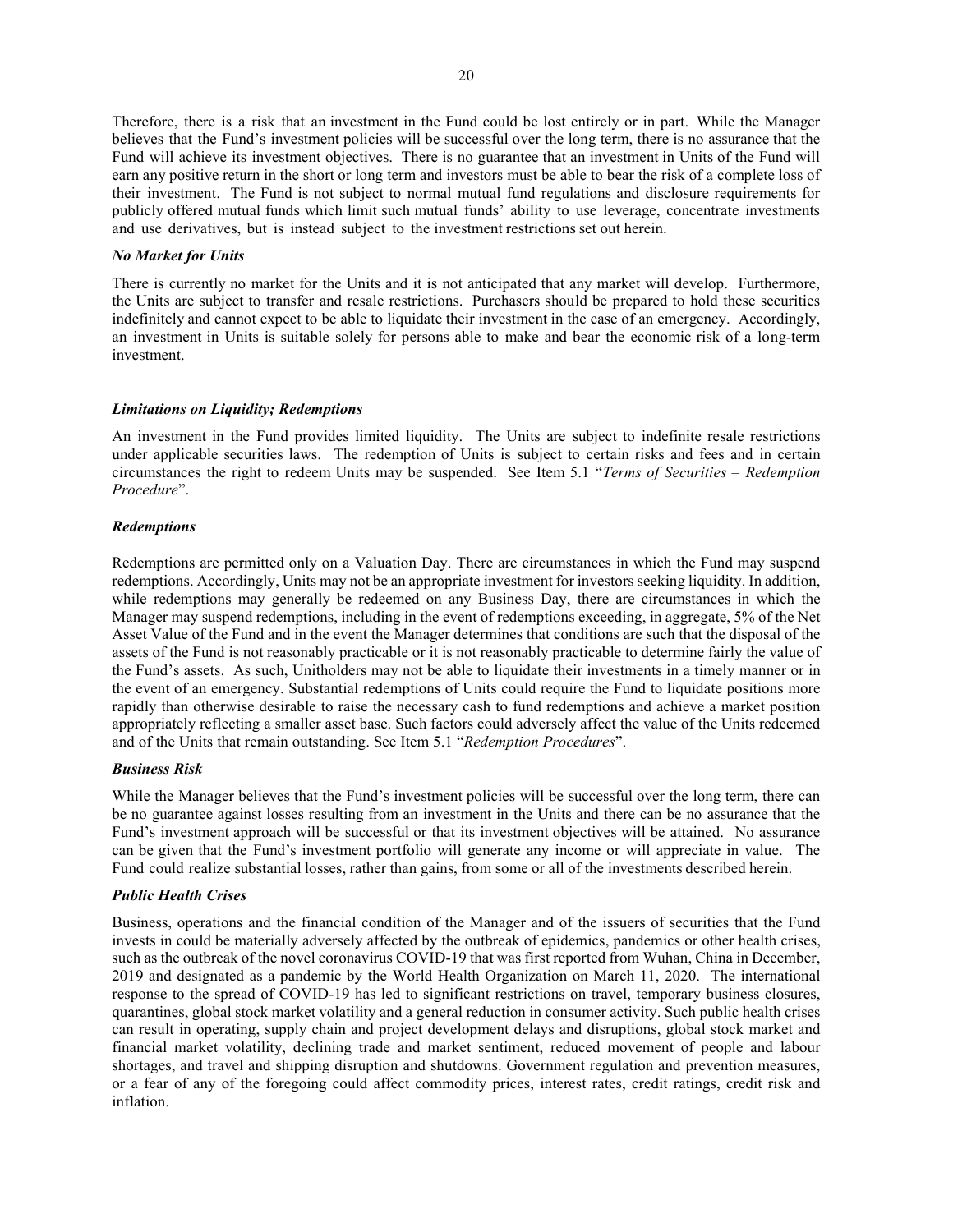The Manager or issuers of securities in which the Fund invests may experience business interruptions including suspended or reduced operations, expenses and delays relating to COVID-19 and other such events outside of their control which could have a material adverse impact on business, operating results and financial condition of the Fund. As at the date of this Offering Memorandum, the duration of the business disruptions internationally and related financial impact of COVID-19 cannot be reasonably estimated. It is unknown whether and how the Manager, the issuers of securities in which the Fund invests, and the Fund may be affected if such an epidemic persists for an extended period of time.

### *Investment Eligibility*

The Fund intends to qualify as a "mutual fund trust" under the Tax Act at all relevant times. If the Fund does not meet the requisite conditions or otherwise does not qualify or ceases to qualify as a "mutual fund trust" under the Tax Act, adverse consequences may arise including that: (i) the Fund may become liable to pay certain additional tax liabilities (with the result that the amount of cash available for distribution by the non-qualifying trust would be reduced and Unitholders may otherwise be adversely affected), and (ii) the Units will not be qualified investments for RRSPs, RRIFs, RESPs, RDSPs, TFSAs and DPSPs with the result that adverse tax consequences will generally arise to the Registered Plan and the annuitant, beneficiary or holder of the plan, including, depending on the circumstances, that the Registered Plan and the annuitant, beneficiary or holder may become subject to additional taxes and penalties, that the annuitant, beneficiary or holder of the Registered Plan may be deemed to have received income therefrom and that the Registered Plan may have its tax status revoked.

#### *Net Asset Value*

The Net Asset Value of each Class of Units that comprise the Fund will fluctuate with changes in the market value of the investments attributable to that Class. Such changes in market value may occur as a result of various factors such as changes in interest rates, economic conditions, and market and company news. Therefore, when you redeem your Units in the Fund, you may receive less than the full amount you originally invested. The full amount of an investment in the Fund is not guaranteed. Unlike bank accounts or guaranteed investment certificates (GICs), mutual fund units are not covered by the Canada Deposit Insurance Corporation or any other government deposit insurer.

#### *Not a Public Mutual Fund*

The Fund is not a reporting issuer for securities laws purposes and is therefore not subject to the restrictions placed on public mutual funds to ensure diversification and liquidity of the Fund's portfolio, as well as a more stringent level of public disclosure of performance. As a result, some of the protections provided to investors in reporting issuer mutual funds under such laws are not available to Unitholders.

#### *Limited Resources of Manager*

The Manager has no obligation to fund any operating deficits resulting from the business of the Fund or to advance funds to continue the business operations of the Fund. Even if the Manager should elect to do so voluntarily or be held individually accountable by Fund creditors, there is no assurance that the available assets will be adequate to satisfy the capital needs of continuing business operations. If Fund revenues are insufficient to pay Fund expenses after expending the funds obtained from this Offering and if the Manager does not advance such additional funds as may be needed by the Fund, the Fund may not be able to continue its business operations in the absence of an alternative source of financing, and there can be no assurance that such financing will be available to the Fund.

#### *Reliance on Management*

The success of the Fund is entirely dependent upon the efforts of the Manager and, in particular, the efforts, knowledge and expertise of the Fund's portfolio managers, who have substantial discretionary authority for investment advisory and portfolio management decisions. There is no certainty that the portfolio managers will remain so in the foreseeable future. Unitholders have no right or power to take part in the management of the Fund. Accordingly, no one should invest in Units of the Fund unless they are willing to entrust all aspects of the management and all investment decisions of the Fund to the Manager and the portfolio managers.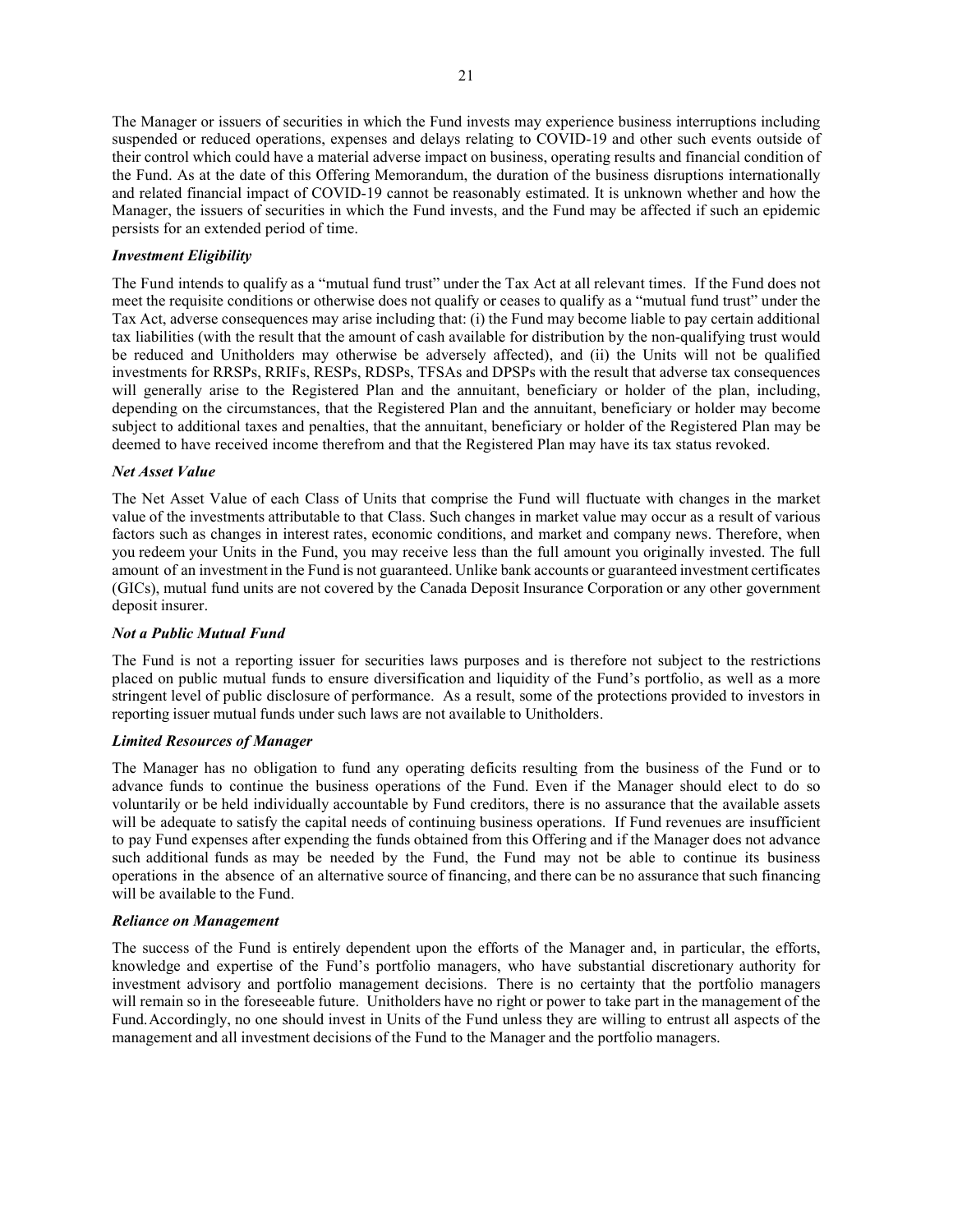#### *Legal, Tax and Regulatory Risks*

Legal, tax and regulatory changes to laws or administrative practice could occur during the term of the Fund which may adversely affect the Fund. For example, the regulatory or tax environment for derivative instruments is evolving, and changes in the regulation or taxation of derivative instruments may adversely affect the value of derivative instruments held by the Fund and the ability of the Fund to pursue is investment strategies. Interpretation of the law or administrative practice may affect the characterization of the Fund's earnings as capital gains or income which may increase the level of tax borne by investors as a result of increased taxable distributions from the Fund. There can be no assurance that the Canadian federal income tax laws and administrative policies and assessing practices of the Canada Revenue Agency respecting the treatment of trusts, including mutual fund trusts, will not be changed in a manner that adversely affects the Unitholders. If the Fund ceases to qualify as a mutual fund trust under the Tax Act, the income tax considerations described under Item 6 "*Income Tax Consequences and RRSP Eligibility"* would be materially and adversely different in certain respects.

#### *Relationship Between the Fund, the Manager and Affiliates of the Manager and Potential Conflicts of Interest*

The Fund is available to Harbourfront clients exclusively. Harbourfront, an IIROC Dealer Member and registered investment dealer, is an affiliate of the Manager.

The Fund may be subject to various conflicts of interest.

Investors may purchase Units of the Fund only through Harbourfront. Class F Units and Class I Units may only be purchased in Harbourfront Fee Based and/or Managed Accounts. Purchasers of Class F Units and Class I Units are required to pay fees to Harbourfront in respect of holdings of Class F Units and Class I Units and such fees may reduce the amount invested in the Units.

Harbourfront is engaged in a wide variety of management, advisory and other investment dealer business activities. Harbourfront's investment decisions for the Fund will be made independently of those made for the other clients of Harbourfront and independently of its own investments. However, on occasion, Harbourfront may make the same investment for the Fund and one or more of its other clients. Where the Fund and one or more of the other clients of Harbourfront are engaged in the purchase or sale of the same security, the transaction will be effected on an equitable basis. Harbourfront will allocate opportunities to make and dispose of investments equitably among clients with similar investment objectives having regard to whether the security is currently held in any of the relevant investment portfolios, the relative size and rate of growth of the Fund and the other funds under common management and such other factors as Harbourfront considers relevant in the circumstances.

Certain of the directors and officers of the Manager are also directors and officers of Harbourfront. Although the Manager will have various obligations to the Fund, situations may arise where the interests of the directors, officers, employees and shareholders of the Manager (being the promoter of the Fund) could conflict with the interests of the Fund.

The Manager as well as employees, directors and officers of the Manager may invest their own money in the Fund and may, from time to time, have substantial holdings in the Fund.

The Fund pays the Manager the Management Fee. (ultimately borne by the holders of the different Classes of Units as discussed elsewhere in this Offering Memorandum).

#### *Broad Authority of the Manager*

The Trust Agreement gives the Manager broad discretion over the conduct of the Fund's business, the selection of the securities in which the Fund invests and the types of transactions in which the Fund engages.

#### *Involvement in Other and Competing Activities*

The Manager, Harbourfront and their respective officers, directors, employees and shareholders and their respective affiliates and associates are not limited or affected in their ability to carry on other business ventures for their own account, or for the account of others, and may be engaged in the development of, investment in, or management of businesses that may compete with the business of the Fund. Investment in the Fund will not carry with it the right of the Fund or of any Unitholder to invest in any other venture of the Manager or its affiliates or associates or to any profit therefrom or to any interest therein.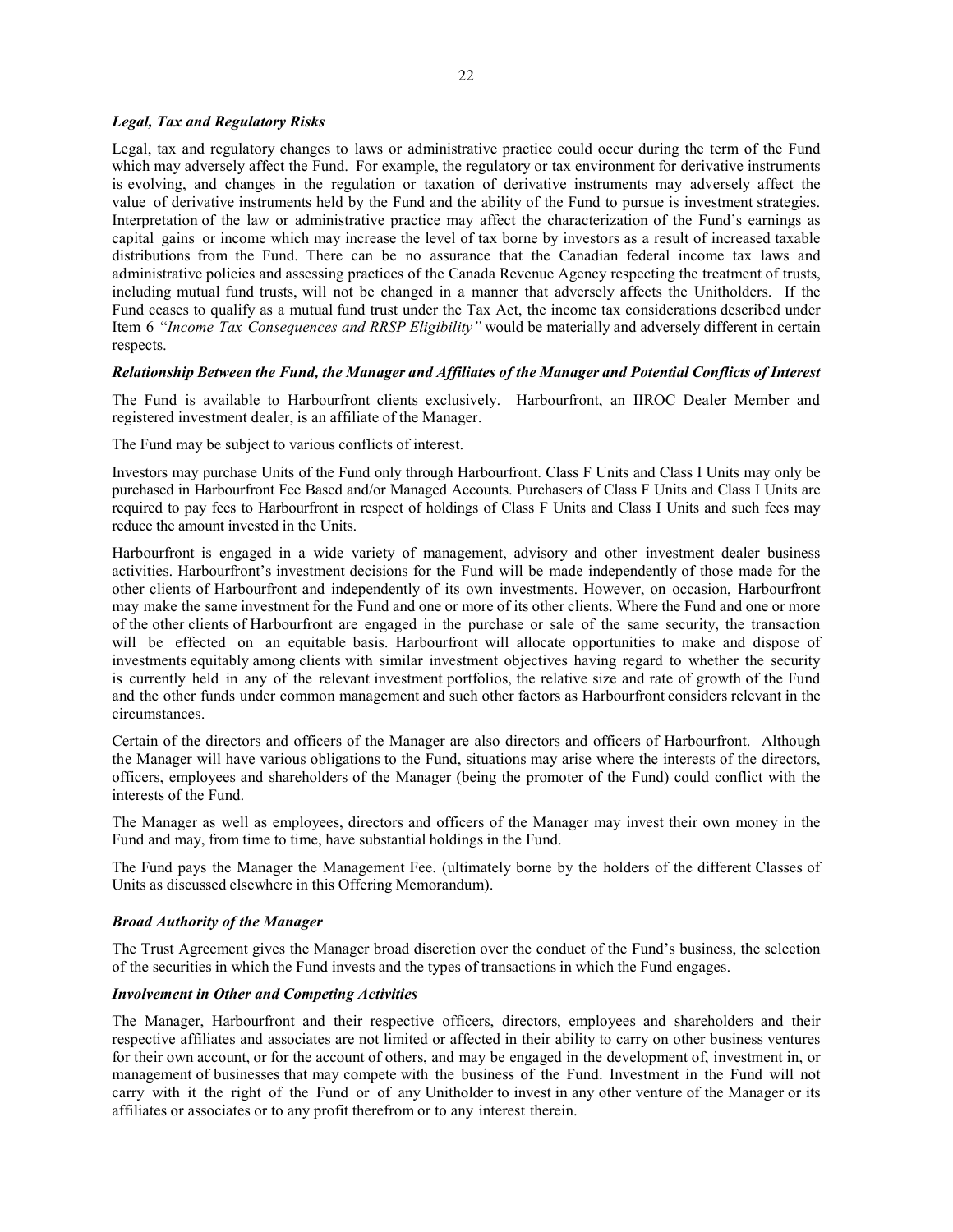The Manager may have a conflict of interest in carrying out its obligations to the Fund as a result of its involvement in competing activities.

#### *Competition for Services*

The Fund will not have an independent review committee or any other form of independent management oversight and will rely exclusively upon the Manager to manage the business of the Fund and to provide investment managerial skill. The directors, officers, employees and shareholders of the Manager may have a conflict of interest in allocating their time between the business of the Manager, Harbourfront, and that of the Fund, and other businesses or projects in which they may become involved. The directors and officers of the Manager have, however, agreed to devote as much time to the Fund as is required for the effective management of the Fund.

#### *Liability of Unitholders*

The Trust Agreement provides that no Unitholder will be subject to any liability whatsoever, in tort, contract or otherwise, to any person in connection with the investment obligations, affairs or assets of the Fund and all such persons shall look solely to the Fund's assets for satisfaction of claims of any nature arising out of or in connection therewith. There is a risk, which is considered by the Manager to be remote in the circumstances, that a Unitholder could be held personally liable, notwithstanding the foregoing statement in the Trust Agreement, for obligations of the Fund to the extent that claims are not satisfied out of the assets of the Fund. It is intended that the operations of the Fund will be conducted in such manner to minimize such risk. If a Unitholder should be required to satisfy any obligation of the Fund, such Unitholder will be entitled to reimbursement from any available assets of the Fund.

#### *Lack of Separate Counsel*

Counsel for the Fund in connection with this offering is also counsel to the Manager. The Unitholders, as a group, have not been represented by separate counsel and counsel for the Fund and the Manager does not purport to have acted for the Unitholders or to have conducted any investigation or review on their behalf.

#### *Cyber Security*

The information and technology systems of the Manager, Underlying Fund Manager (FIC) and the Administrator may be vulnerable to damage or interruption from computer viruses, network failures, computer and telecommunication failures, infiltration by unauthorized persons and security breaches, usage errors by their respective professionals, power outages and catastrophic events such as fires, tornadoes, floods, hurricanes and earthquakes. Although the Manager and FIC have implemented, and the Administrator may maintain, various measures to manage risks relating to these types of events, if these systems are compromised, become inoperable for extended periods of time or cease to function properly, the Manager, FIC and/or the Administrator may have to make a significant investment to fix or replace them. The failure of these systems and/or of disaster recovery plans for any reason could cause significant interruptions in the Manager's, FIC's, the Fund's and the Administrator's operations and result in a failure to maintain the security, confidentiality or privacy of sensitive data, including personal information relating to investors (and the beneficial owners of investors). Such a failure could harm the Manager's, FIC's, and/or the Administrator's reputation, subject any such entity and their respective affiliates to legal claims and otherwise affect their business and financial performance.

Furthermore, although the Manager and FIC has vendor oversight policies and procedures, an investment fund cannot control the cyber security plans and systems put in place by its service providers, or any other third party whose operations may affect the investment fund or its unitholders. The investment fund and its unitholders could be negatively impacted as a result.

#### **8.2 Risks Associated with the Fund's Underlying Investments**

To the extent that the Fund invests in the Underlying Fund, it has exposure to the same risks as the Underlying Fund. The following additional risk factors, associated with the Underlying Fund, may indirectly impact Unitholders in the Fund.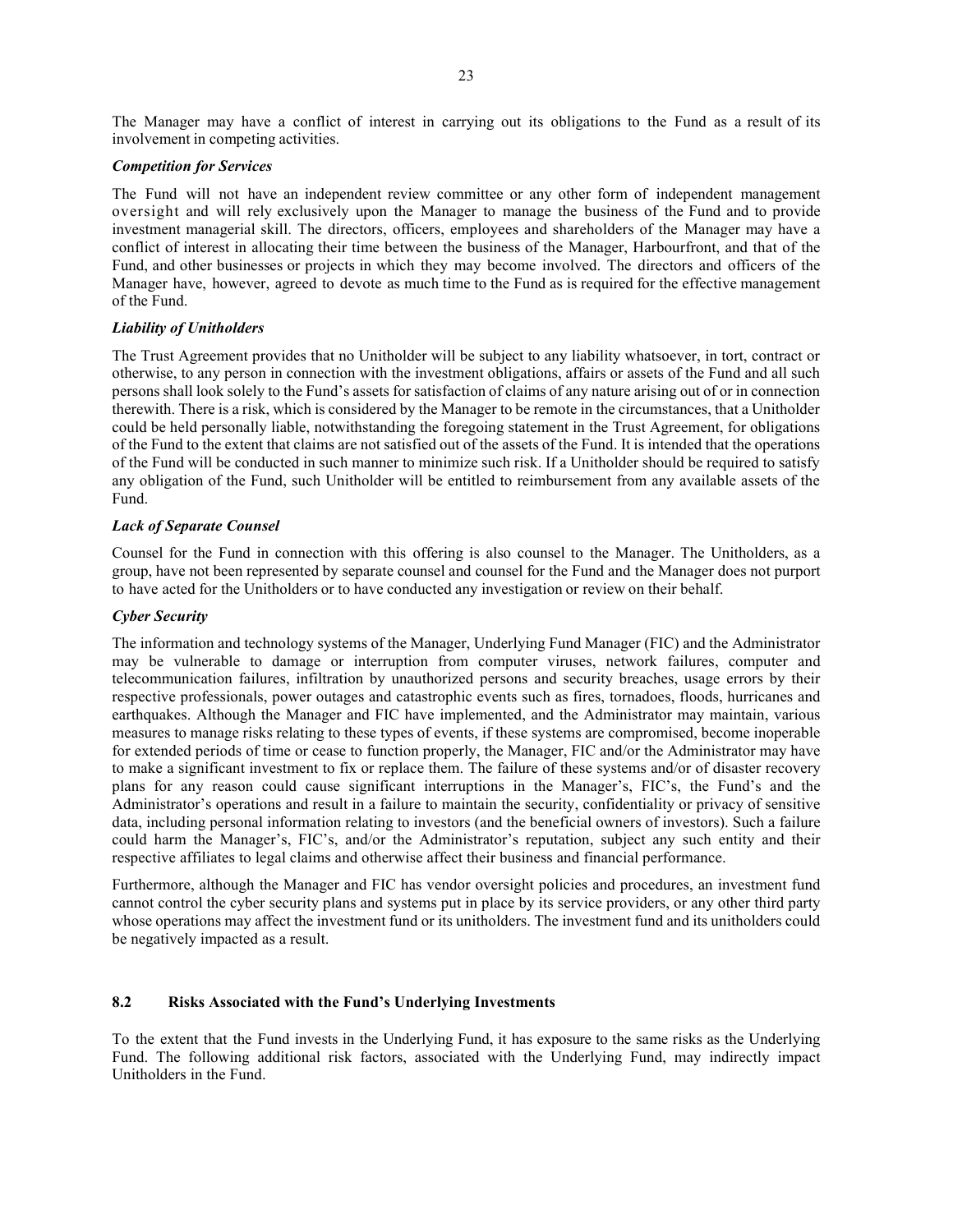A copy of the offering document or other similar disclosure document of an underlying fund (if any) and financial statements of the underlying funds in which the Fund invests its assets is available, free of charge, upon request.

The Underlying Fund invests in underlying collective investment vehicles ("Underlying Pools"). An investment in the Underlying Fund has many of the same risks as an investment in its Underlying Pools. These risk factors do not purport to be a complete explanation of all risks involved in investing in the Underlying Fund.

#### *Suspensions of Redemptions of Units*

The redemption of units is subject to restrictions and suspension as set out in the Underlying Fund's declaration of trust. Accordingly, investors, including the Fund, may not be able to liquidate their investment in a timely manner.

#### *Investment*

A subscription for units should be considered only by persons financially able to maintain their investment and who can bear the risk of losses associated with an investment in the Fund. Investors should review closely the investment objectives and strategies of the Underlying Fund to familiarize themselves with the risks associated with an investment in the Fund. It should be appreciated that the value of the units and the income from them may go down as well as up and accordingly an investor may not get back the full amount invested. There can be no assurance that the investment objectives of the Underlying Fund will be achieved and returns may vary substantially over time.

#### *Possible Effect of Redemptions*

Despite various measures available to the manager of the Underlying Fund with respect to the redemption of units, substantial redemptions of units could require the Underlying Fund to liquidate positions more rapidly than otherwise desirable to raise the necessary cash to fund redemptions and achieve a market position appropriately reflecting a smaller asset base. These factors could adversely affect the value of the units redeemed and of the units remaining outstanding. It also increases the chance that the Underlying Fund will realize capital gains and pay a capital gains distribution to investors, including the Fund.

#### *Lack of Insurance*

The assets of the Underlying Fund are not insured by any government or private insurer, except to the extent that certain portions of these assets may be deposited in bank accounts insured by a government agency such as the Canada Deposit Insurance Corporation, or with brokers insured by the Canadian Investor Protection Fund and such deposits and securities are subject to such insurance coverage (which, in any event, is limited in amount). Therefore, in the event of the insolvency of a depository or custodian, the Underlying Fund may be unable to recover all of its assets or the value of its securities so deposited.

#### *General Economic and Market Conditions*

The success of the activities of the Underlying Fund may be affected by general economic and market conditions, such as fluctuations in interest rates, availability of credit, inflation rates, economic uncertainty, changes in laws, national and international political circumstances, and factors unique to each issuer of the securities held by the Underlying Fund and/or its Underlying Pools, such as changes in management, changes in strategic direction, achievement of strategic goals, mergers, acquisitions and divestitures, changes in distribution and dividend policies and other events. These factors may affect the level and volatility of securities prices and the liquidity of the Underlying Fund's investments. Unexpected volatility or illiquidity could impair the Underlying Fund's profitability or result in losses.

See also 8.1 "*Risks Associated with an Investment in the Fund, Public Health Crisis"* 

#### *Prices of Securities and Financial Instruments*

The value of the securities and financial instruments held by an investment fund will fluctuate as a result of changes in market prices whether caused by factors specific to an individual investment, or other factors affecting all instruments traded in a market or market segment. All securities present a risk of loss of capital.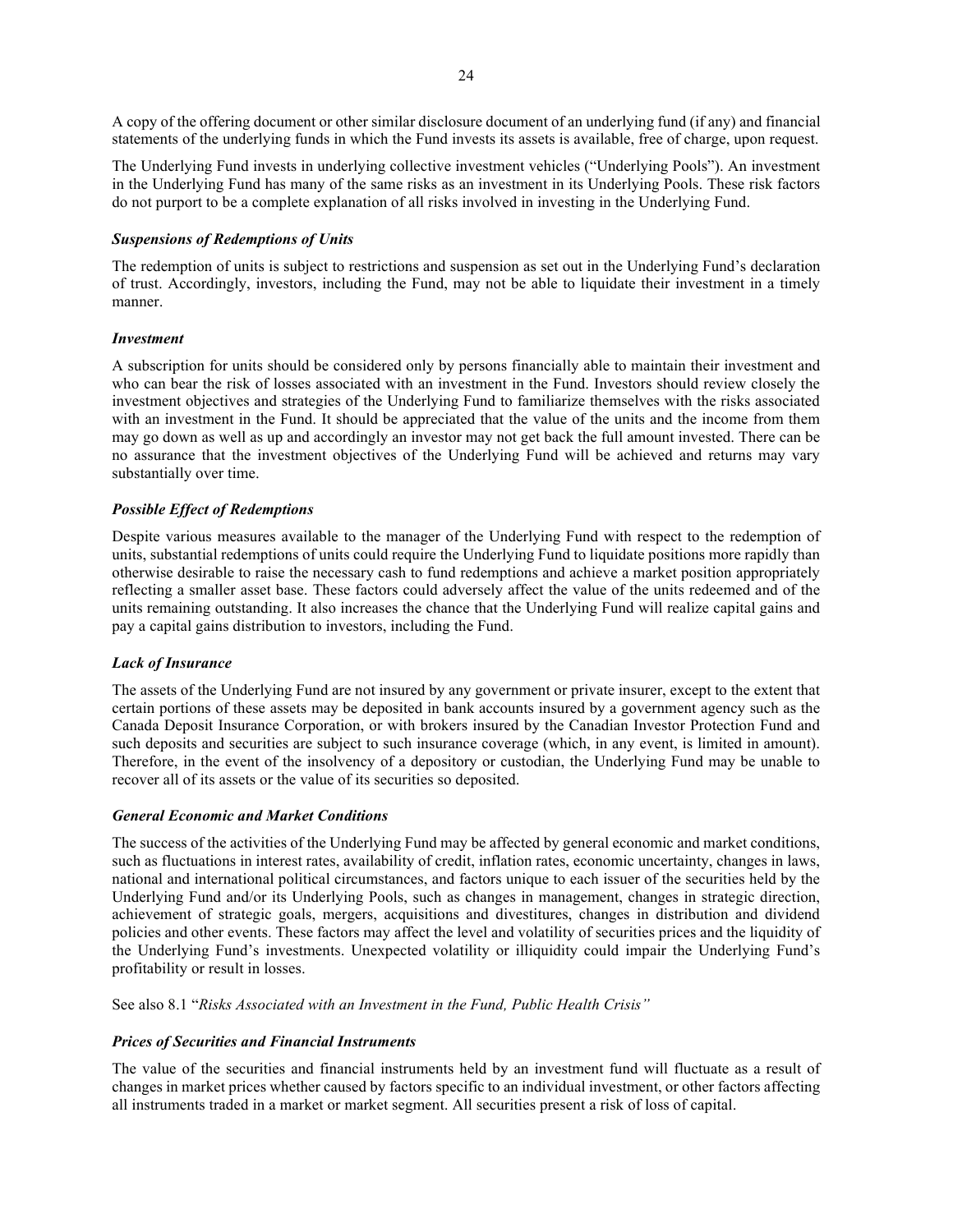#### *Investing in Underlying Pools*

The Underlying Fund will invest in Underlying Pools. As a unitholder of an Underlying Pool, the Underlying Fund will bear, along with other unitholders, its portion of the operating expenses of the Underlying Pool. These operating expenses will be in addition to expenses which the Underlying Fund bears directly with its own operations. The redemption of Underlying Pool units is subject to restrictions and suspension. Accordingly, the Underlying Fund may not be able to liquidate its investment in the Underlying Pools in a timely manner.

#### *No Opportunity for Unitholders to Evaluate Underlying Pools*

Investors will have no opportunity to select or evaluate any Underlying Pool. All Underlying Pools will be selected by Fidelity Investments Canada ULC as manager of the Underlying Fund and there could be additional risks associated with any particular Underlying Pool that is not described in this Offering Memorandum. The likelihood that investors will realize income or gain depends on the skill and expertise of the Underlying Fund's manager and the manager of each Underlying Pool.

#### *Equity Securities*

The value of the equity securities held directly or indirectly within an investment fund are subject to market risk, including changes in economic conditions, growth rates, profits, interest rates and the market's perception of these securities. While offering greater potential for long-term growth, equity securities are more volatile and more risky than some other forms of investment.

#### *Foreign investment*

The value of foreign securities may be influenced by foreign government policies, lack of information about foreign companies, political or social instability and the possible levy of foreign withholding tax. There may be lower standards of government supervision and regulation in foreign financial markets. Foreign countries may experience relatively high inflation, and high interest rates. There may be less publicly available information about issuers in emerging market countries which generally are not subject to uniform accounting, auditing and financial reporting standards and other disclosure requirements comparable to those applicable to Canadian and United States issuers. Foreign stock markets may also be concentrated in a small number of companies, less liquid and more volatile. An investment fund may have difficulty enforcing legal rights in jurisdictions outside Canada.

#### *Currency*

The value of securities issued in foreign currencies, or of securities that pay income in foreign currencies, is affected by changes in the value of the Canadian dollar relative to those currencies. As a result, currency fluctuations may indirectly adversely affect the value of an investment fund's investments and, in turn, may also affect the value of units held by a unitholder. For example, if the U.S. dollar rises relative to the Canadian dollar, U.S. shares will be worth more in Canadian dollars. On the other hand, if the U.S. dollar falls, U.S. shares will be worth less in Canadian dollars.

Some Underlying Pools that invest in securities issued in currencies other than the Canadian dollar may use the U.S. dollar as their primary working currency instead of the Canadian dollar. A U.S. dollar working currency is generally used by Underlying Pools that invest: (i) primarily in U.S. dollar denominated securities; or (ii) all or a substantial portion of their assets in securities denominated in foreign currencies other than the U.S. dollar. While there are benefits to the Underlying Pools that use the U.S. dollar as their working currency, there is no assurance that this strategy is effective, and it is possible that costs incurred by these Underlying Pools for foreign exchange transactions may exceed the benefits. Some of the Underlying Pools may use derivatives, such as options, futures contracts, forward contracts, swaps and customized types of derivatives, to reduce the effect of changes in exchange rates.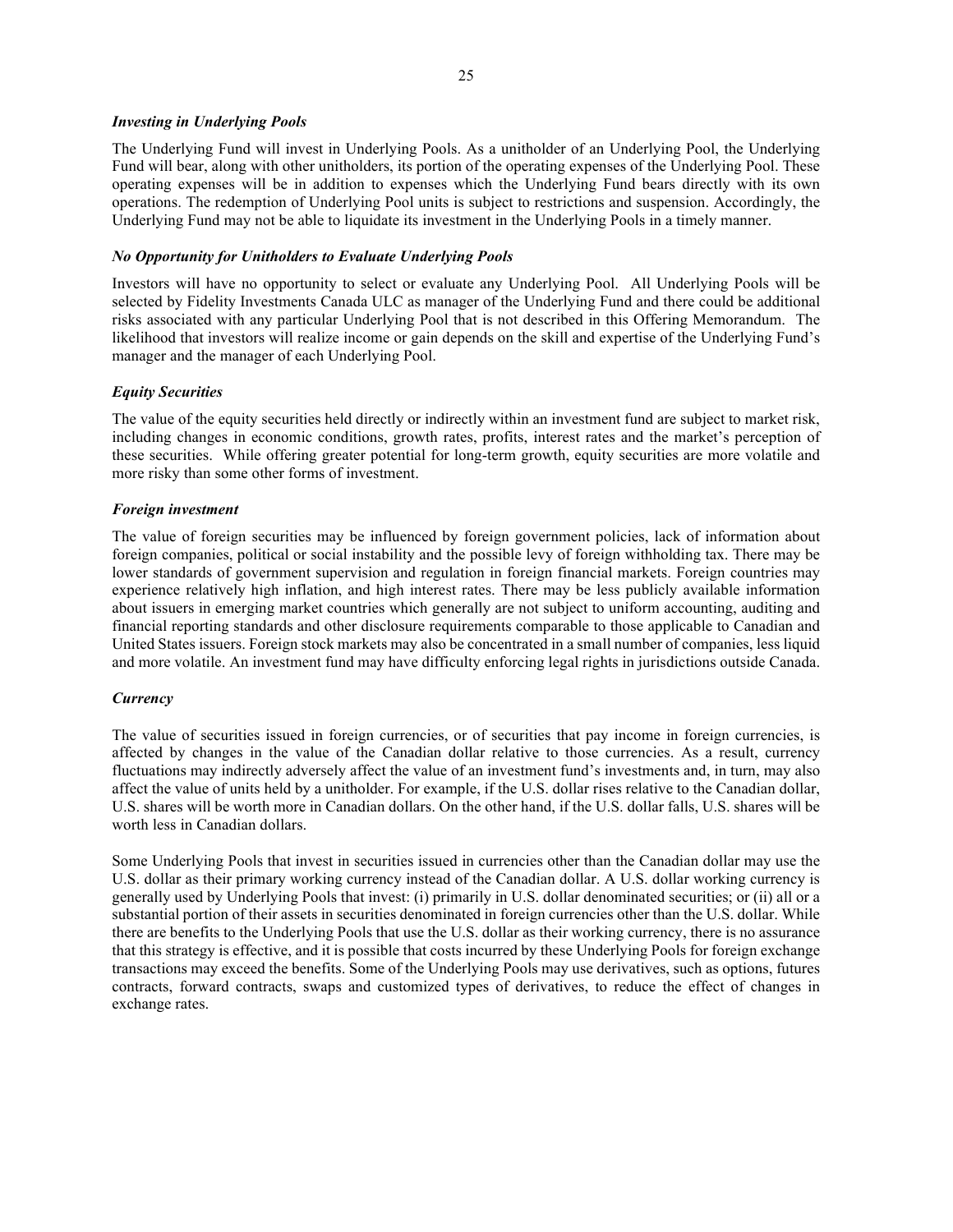#### *Credit*

Credit risk is the risk that an issuer or counterparty to a financial instrument will fail to discharge an obligation or commitment that it has entered into with an investment fund. In determining the fair value of financial assets and financial liabilities, where applicable, the investment fund's own credit risk (in the case of financial liabilities) and a counterparty's credit risk (in the case of financial assets) are considered.

Collateralized reverse repurchase agreements may result in credit exposure in the event that the counterparty to the transaction is unable to fulfill its contractual obligations. The risk is managed by the receipt of the underlying securities as collateral and use of counterparties whose credit worthiness is considered sufficient based on Fidelity's independent review.

#### *Interest Rate*

Changes in interest rates may adversely affect the value of debt securities held directly or indirectly by an investment fund. The interest rate on a bond or other debt security is set when it is issued. When interest rates fall, the price of existing bonds will rise because existing bonds pay higher rates than new bonds and are therefore worth more and the value of investment fund may increase. On the other hand, when interest rates rise, the price of existing bonds will fall, and so will the value of the investment fund as a result of holding such bonds.

#### *Derivatives*

Investment funds may engage in the use of derivatives including, but not limited to, futures, options, swaps and forward contracts. There are a number of risks involved in the use of derivatives by an investment fund. These include the risk that:

The investment fund may be unable to buy or sell a derivative at the right time to profit or limit a loss.

- A counterparty to the derivative instrument faces bankruptcy or fails to discharge an obligation or commitment that it has entered into with the investment fund.

The value of the derivative may not accurately reflect the value of the underlying interest.

The value of the derivative instrument may be influenced by interest rates, changing supply and demand relationships, trade, fiscal, monetary and exchange control programmes and policies of governments, and national and international political and economic events and policies.

An investment fund may utilize exchange-traded futures as part of its investment strategy and may utilize exchange-traded and/or over the counter futures and options for hedging purposes. These instruments may be volatile, involve certain special risks and expose investors to a high risk of loss. The low initial margin deposits normally required to establish a futures position permit a high degree of leverage. As a result, a relatively small movement in the price of a futures contract may result in a profit or a loss which is high in proportion to the amount of funds actually placed as initial margin and may result in unquantifiable further loss exceeding any margin deposited. Further, when used for hedging purposes there may be an imperfect correlation between these instruments and the investments or market sectors being hedged. Transactions in over-the-counter derivatives may involve additional risk as there is no exchange or market on which to close out an open position. It may be impossible to liquidate an existing position, to assess or value a position or to assess the exposure to risk.

#### *Repurchase transactions, reverse repurchase transactions and securities lending risk*

An investment fund may enter into repurchase transactions, securities lending transactions and reverse repurchase transactions. In a repurchase transaction the investment fund sells a security to another party for cash and agrees to buy the same security back from the same party for cash.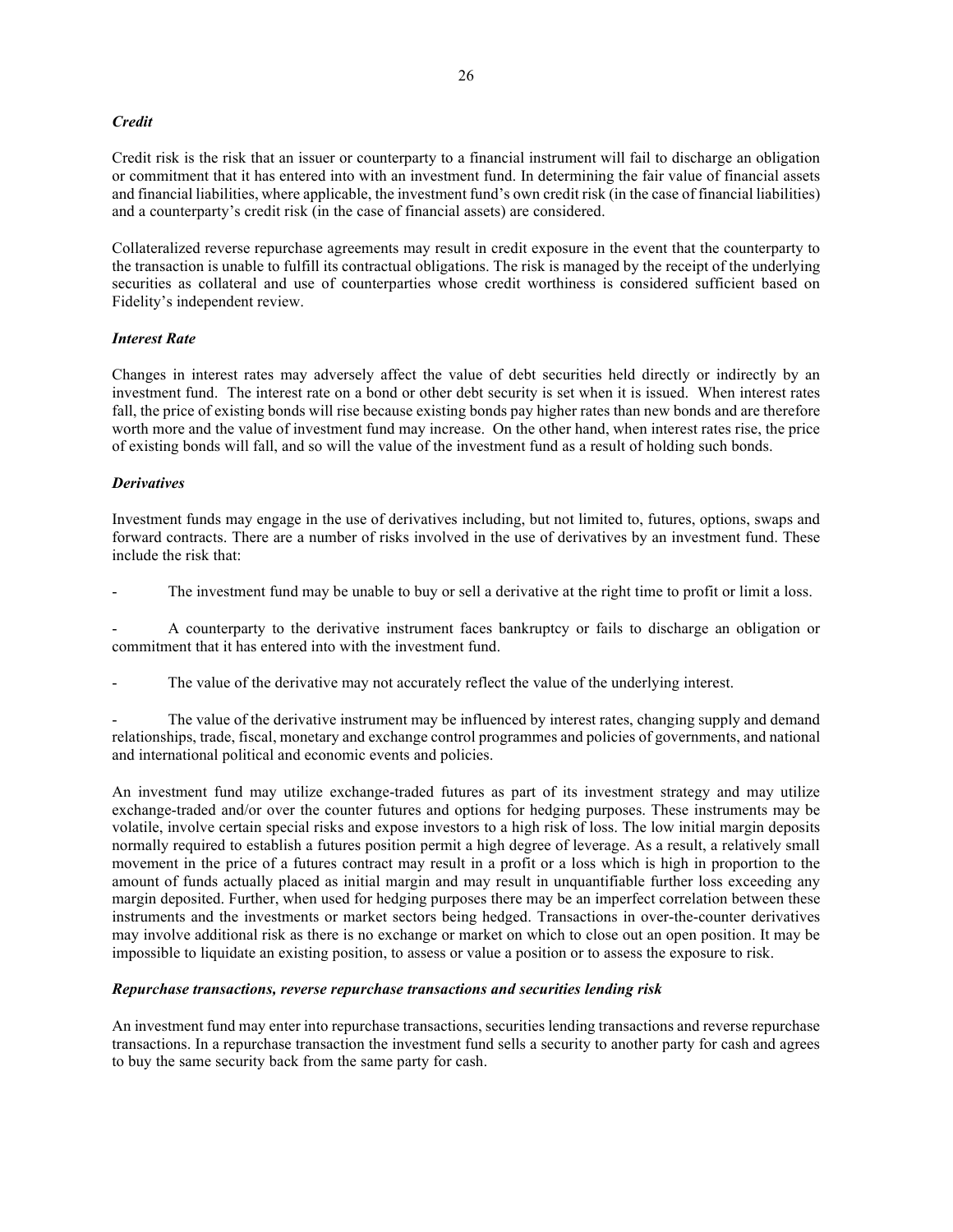In a securities lending transaction, the investment fund loans a security to another party and can demand the return of the security at any time. In a reverse repurchase transaction, the investment fund buys a security at one price from a party and agrees to sell the same security back to the same party at a higher price later on. In each case, the transaction allows the investment fund to earn interest on cash balances.

The risk with these types of transactions is that the other party may default under the agreement or go bankrupt. In a reverse repurchase transaction the investment fund is left holding the security, and may not be able to sell the security at the same price it paid for it, plus interest, if the market value for the security has dropped in the interim. In the case of a repurchase transaction or securities lending transaction, the investment fund could incur a loss if the value of the security sold or loaned has increased more than the value of the cash and collateral held.

Fidelity reduces these risks by requiring the other party to put up collateral. The value of the collateral has to be at least 102% of the market value of the security sold (for a repurchase transaction), cash loaned (for a reverse repurchase transaction), or security loaned (for a securities lending transaction). The value of the collateral is checked and reset daily. The investment funds only deal with parties who appear to have the resources and the financial strength to live up to the terms of the agreements.

#### *Portfolio Management*

An investment fund is dependent on its portfolio adviser or sub-Adviser to select individual securities or other investments and, therefore, is subject to the risk that poor security selection or market allocation will cause the investment fund to underperform relative to its benchmark or other investment funds with similar investment objectives.

#### *Commodities*

Some investment funds invest in commodities or commodity sectors, including gold, silver, other precious metals, industrial metals, energy, and soft (or grown) commodities, like wheat, livestock, cocoa, cotton, coffee, and sugar. There are several ways an investment fund can obtain commodities exposure, including by purchasing securities of an exchange-traded fund, purchasing exchange-traded derivatives and investing directly in a company operating in a commodities sector. Commodity prices can fluctuate significantly in short time periods. An investment fund exposed to commodities may, therefore, experience volatility in its net asset value. Commodity prices can change as a result of a number of factors, including supply and demand, speculation, central bank and international monetary activities, political or economic instability, changes in interest rates and currency values, new discoveries, or changes in government regulations affecting commodities.

#### *Large Investor*

Units of investment funds may be purchased and redeemed by large investors, such as pension plans, who may purchase or redeem large numbers of units at one time. The purchase or redemption of a large number of units may require the manager to change the composition of the investment fund's portfolio significantly or may force the sub-adviser to buy or sell investments at unfavourable prices, which can affect fund performance. It also increases the chance that the investment fund will realize capital gains and pay a capital gains distribution to investors. The purchase or redemption of a large number of units by a single unitholder may cause the investment fund to experience a "loss restriction event" for tax purposes, which could result in an unscheduled distribution of income and capital gains and may cause the investment fund to distribute a larger amount of income and capital gains in the future.

#### *Asset-backed securities and mortgage-backed securities risk*

Asset-backed securities are debt obligations that are backed by pools of consumer or business loans. Mortgage backed securities are debt obligations backed by pools of mortgages on commercial or residential real estate.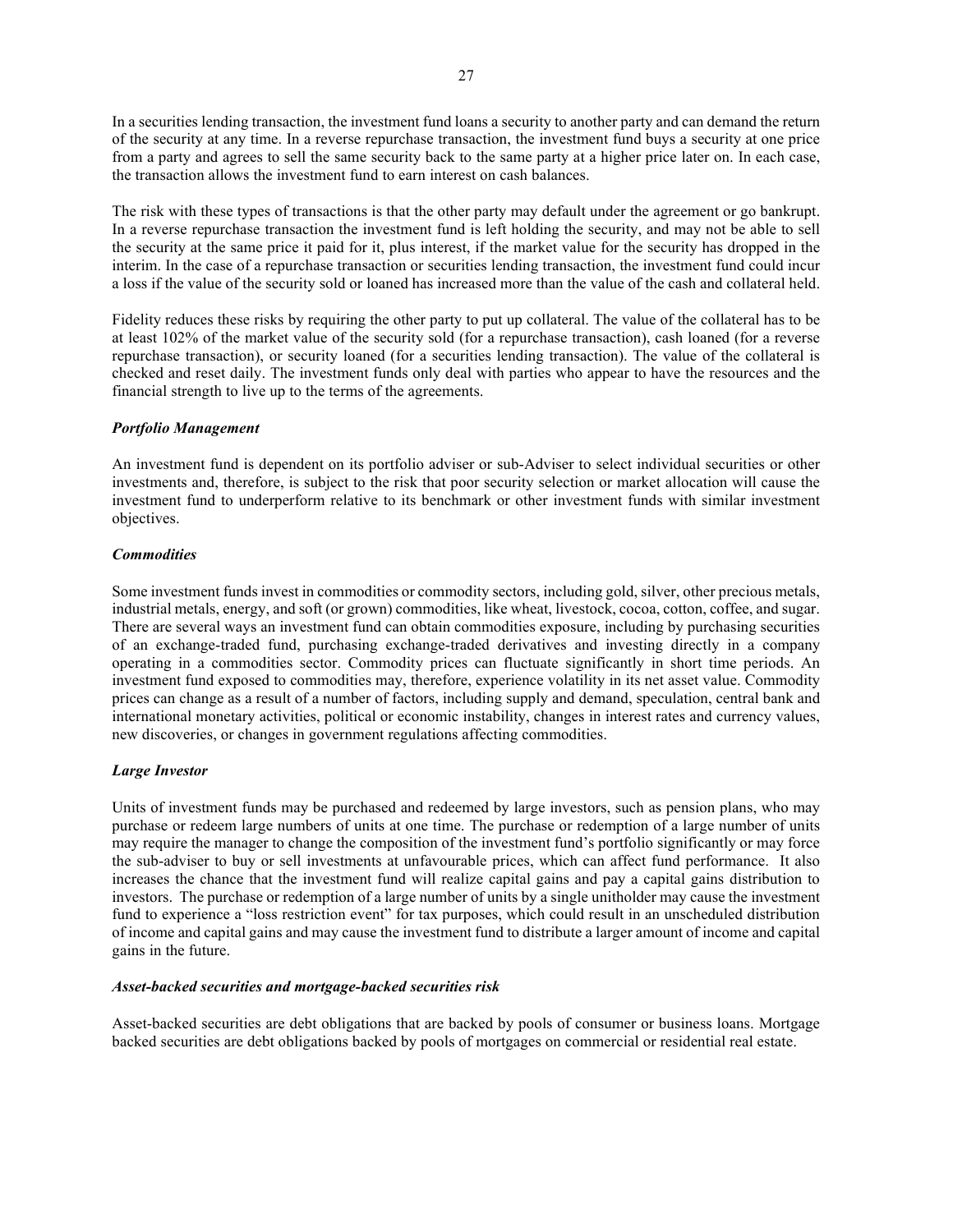The principal risks associated with investing in asset-backed securities and mortgage-backed securities are: (i) if there are changes in the market's perception of the issuers of these types of securities, in the creditworthiness of the underlying borrowers, or in the assets backing the pools, then the value of the securities may be affected; (ii) the underlying loans may not be ultimately repaid in full, in some cases leading to holders of asset-backed securities and mortgage-backed securities not receiving full repayment; and (iii) if these securities are prepaid before maturity and the prepayment is unexpected, or if it occurs faster than predicted, the asset-backed securities or mortgage-backed securities may pay less income, and their value might decrease. Since issuers generally choose to prepay when interest rates fall, the investment fund may have to reinvest this money in securities that have lower rates.

#### *Small Companies*

Small companies are often newer and may not have a track record, extensive financial resources or a wellestablished market for their securities. The prices and liquidity of shares of such companies can change significantly in a short period of time.

#### *Liquidity*

An investment fund may, from time to time, invest in securities that are not traded in an active market and may be illiquid. It is possible that the investment fund may not be able to sell or repurchase significant portions of such positions without facing substantially adverse prices. If the investment fund is required to transact in such securities before its intended investment horizon, the performance of the investment fund could suffer.

#### *Portfolio Turnover*

In order to achieve the Underlying Fund's investment objective, the Underlying Fund's investment portfolio may be actively traded. Active trading in the Underlying Fund can indirectly increase brokerage commissions, which may lower the Underlying Fund's returns. It also increases the chance that the Underlying Fund will realize capital gains and pay a capital gains distribution to investors, including the Fund.

#### *Concentration*

An investment fund may concentrate its investments in relatively few companies and/or may hold more than 10% of its net assets in securities of a single issuer where permitted by the Pension Benefits Standards Act, 1985 (Canada). As a result, the investment fund would have less diversification, which may have an impact on its returns. Increased concentration can also lead to increased volatility in the investment fund's unit price and may increase the illiquidity of the investment fund's portfolio.

#### *Emerging Markets*

Where an investment fund invests in equities or securities of companies incorporated in or whose principal operations are based in emerging markets, additional risks may be encountered. These include:

Currency Risk: the currencies in which investments are denominated may be unstable, may be subject to significant depreciation and may not be freely convertible.

- Country Risk: the value of the investment fund's assets may be affected by political, legal, economic and fiscal uncertainties within the emerging markets. Existing laws and regulations may not be consistently applied.

Market Characteristics: some emerging markets are still in the early stages of their development, have less volume, are less liquid and experience greater volatility than more established markets and are not highly regulated. Settlement of transactions may be subject to delay and administrative uncertainties.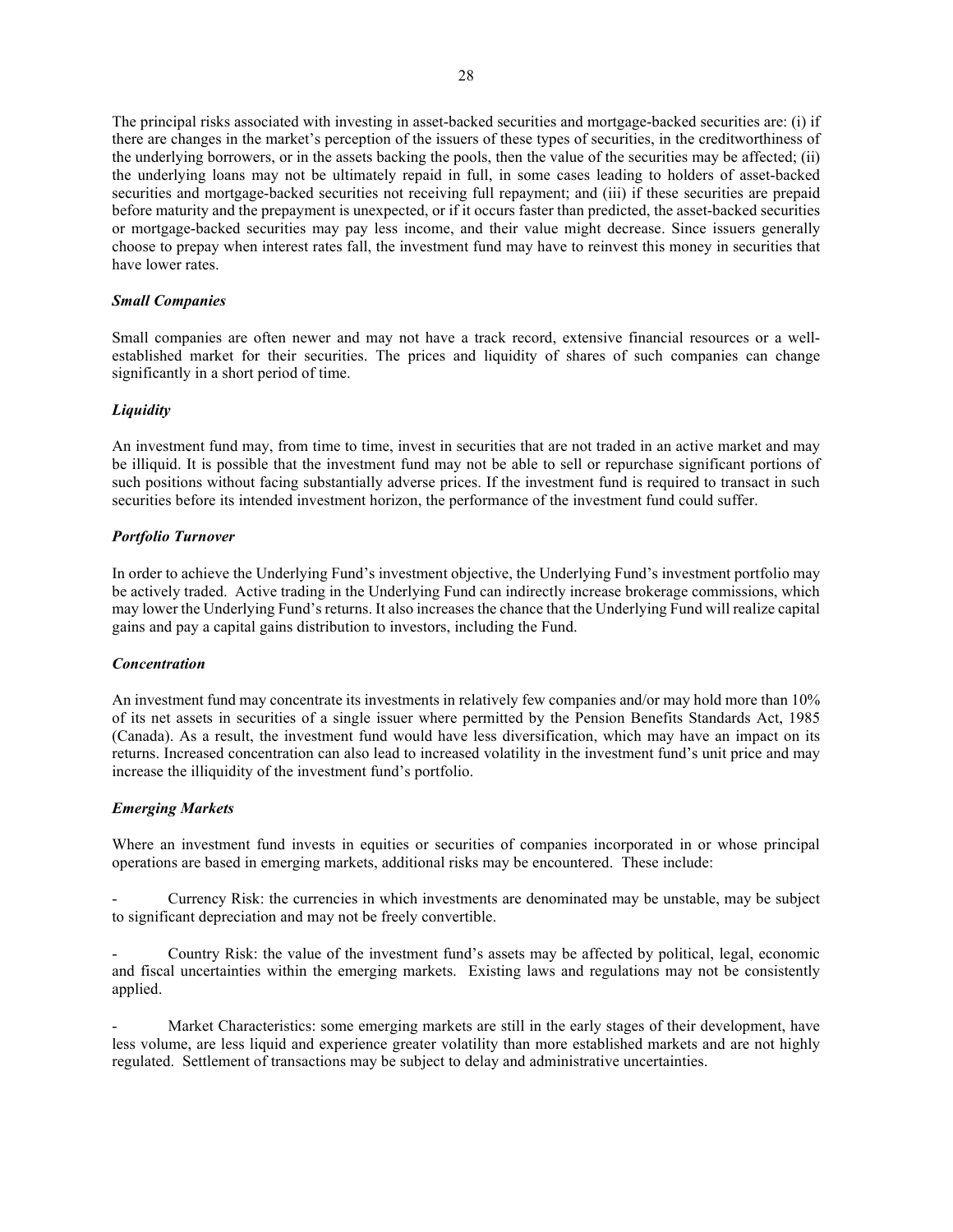Custody Risk: custodians may not be able to offer the level of service and safe-keeping, settlement and administration of securities that is available in more developed markets and there is a risk that an investment fund will not be recognized as the owner of securities held on its behalf by a sub-custodian.

- Disclosure: less complete and reliable fiscal and other information may be available to investors and accounting standards may not provide the same degree of shareholder protection as would generally apply in developed markets.

#### *Specialization*

An investment fund may specialize in investing in a particular industry or part of the world. If the industry or geographic area experiences a downturn, the value of the investment fund's investments may be reduced significantly. An investment fund must follow its investment objectives and continue to invest primarily in securities in the industry or geographic area, whether or not it is growing.

## **ITEM 9. REPORTING OBLIGATIONS**

As a Unitholder of the Fund you are entitled to receive copies of the Fund's audited financial statements. Except as may be otherwise required by applicable securities laws, the Fund will, upon request by a Unitholder, make audited financial statements for the year ended December 31, available within 120 days after the last day of each fiscal year of the Fund. Interim unaudited financial statements of the Fund are available to Unitholders upon request.

The Fund is not a reporting issuer in any of the provinces or territories of Canada and does not intend on becoming a reporting issuer in any province or territory in Canada.

### **ITEM 10. RESALE RESTRICTIONS**

These securities are subject to a number of resale restrictions, including a restriction on trading. Until the restriction on trading expires, you will not be able to trade these securities unless you comply with an exemption from the prospectus and registration requirements under securities legislation.

Unless permitted under securities legislation, you cannot trade the securities before the date that is 4 months and a day after the date the Fund becomes a reporting issuer in any Canadian province or territory.

### **ITEM 11. PURCHASERS' RIGHTS**

If you purchase these Units you may have certain rights, some of which are described below. These rights may not be available to you if you purchase the Units pursuant to a prospectus exemption other than the offering memorandum exemption afforded by section 2.9 of NI 45-106. For information about your rights you should consult a lawyer.

**Two Day Cancellation Right -** You can cancel your agreement to purchase these securities. To do so, you must send a notice to us by midnight on the 2nd Business Day after you sign the agreement to buy the securities.

#### **Statutory Rights of Action in the Event of a Misrepresentation**

The following is a summary of the statutory rights of action for damages or rescission, or both, available to purchasers resident in certain jurisdictions. The summary is subject to the express provisions of the applicable securities legislation of each applicable jurisdiction and the regulations, rules, policy statements and instruments thereunder, and reference is made to the complete text of such provisions. The rights discussed below are in addition to and without derogation from any other right or remedy that purchasers may have at law, are qualified by the provisions of the relevant securities legislation and are subject to certain limitations and statutory defences contained therein. Purchasers should refer to the applicable securities legislation for particulars of these provisions or consult their legal advisors.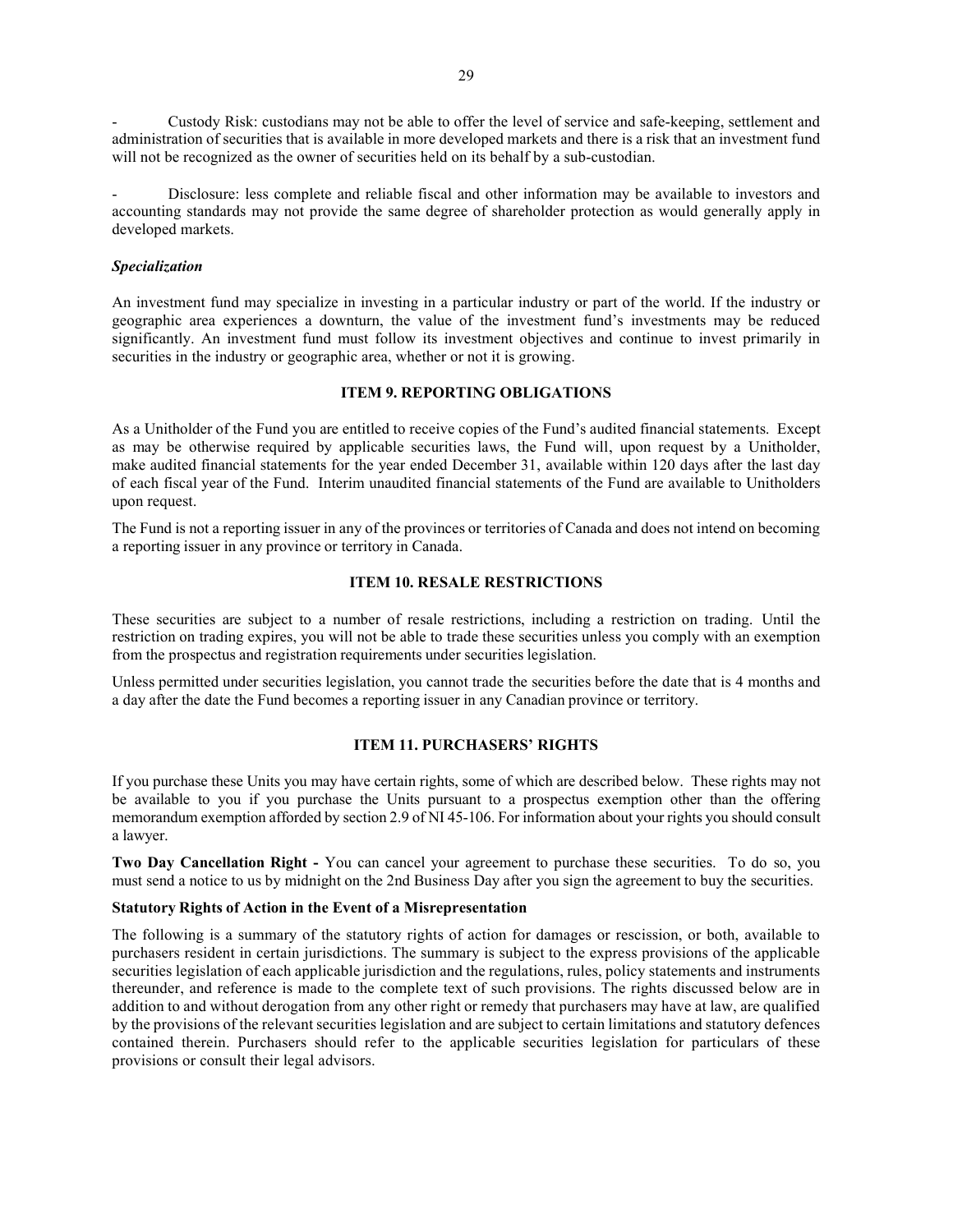#### *Investors in Jurisdictions other than Ontario*

If there is a misrepresentation in this Offering Memorandum, you may have a statutory right to sue:

- A. the Fund to cancel your agreement to buy the Units; or
- B. for damages against the Fund and every person who signed this Offering Memorandum.

This statutory right to sue is available to you whether or not you relied on the misrepresentation. However, in an action for damages, the amount you may recover will not exceed the price that you paid for your securities and will not include any part of the damages that the Fund proves does not represent the depreciation in value of the securities resulting from the misrepresentation. There are various defenses available to the persons or companies that you have a right to sue. In particular, they have a defense if you knew of the misrepresentation when you purchased the securities. Additionally, if you elect to exercise a right of rescission against the Fund, you will have no right of action for damages against the Fund.

If you intend to rely on the rights described in A or B above, you must do so within strict time limitations. Generally speaking, in many jurisdictions, you must commence your action to cancel the Subscription Agreement within 180 days after you signed the agreement to purchase the Units or you must commence your action for damages within the earlier of 180 days after learning of the misrepresentation or 3 years after you signed the agreement to purchase the Units; **however, purchasers are cautioned that their statutory rights of action and the applicable time limitations may vary from those described above depending on the securities legislation of the applicable jurisdiction. As such, purchasers should consult with their legal advisor and/or refer to the complete text of the applicable securities legislation of their jurisdiction of residence and the rules, regulations and other instruments thereunder.** 

#### *Investors in Ontario*

Section 5.2 of Ontario Securities Commission Rule 45-501 – *Ontario Prospectus and Registration Exemptions* provides that when this Offering Memorandum is delivered to an investor to whom Units are distributed in reliance upon a prospectus exemption under section 73.3 of the *Securities Act* (Ontario) (or a predecessor exemption), the rights referred to in section 130.1 of the *Securities Act* (Ontario) are applicable, unless the prospective purchaser is:

- (a) a Canadian financial institution, meaning either:
	- (i) an association governed by the *Cooperative Credit Associations Act* (Canada) or a central cooperative credit society for which an order has been made under section 473(1) of that Act; or
	- (ii) a bank, a loan corporation, trust company, trust corporation, insurance company, treasury branch, credit union, caisse populaire, financial services cooperative, or league that, in each case, is authorized by an enactment of Canada or a jurisdiction of Canada to carry on business in Canada or a jurisdiction of Canada;
- (b) a Schedule III bank, meaning a bank listed in Schedule III of the *Bank Act* (Canada);
- (c) the Business Development Bank of Canada incorporated under the *Business Development Bank of Canada Act* (Canada); or
- (d) a subsidiary of any person referred to in paragraphs (a), (b) or (c), if the person owns all of the voting securities of the subsidiary, except the voting securities required by law to be owned by the directors of that subsidiary.

Where this Offering Memorandum is delivered to a prospective purchaser of Units in connection with a trade made in reliance on section 73.3 of the *Securities Act* (Ontario) (or a predecessor exemption) or section 2.10 of NI 45-106 and this document contains a misrepresentation, subject to the exceptions set out above, the purchaser will have, without regard to whether the purchaser relied on the misrepresentation, a statutory right of action against the Fund and a selling security holder on whose behalf the distribution is made for damages or, while still the owner of Units, for rescission, in which case, if the purchaser elects to exercise the right of rescission, the purchaser will have no right of action for damages. However, no action shall be commenced more than, in the case of an action for rescission, 180 days after the date of the transaction that gave rise to the cause of action, and in the case of any action other than an action for rescission, the earlier of: (i) 180 days after the plaintiff first had knowledge of the facts giving rise to the cause of action; or (ii) 3 years after the date of the transaction that gave rise to the cause of action.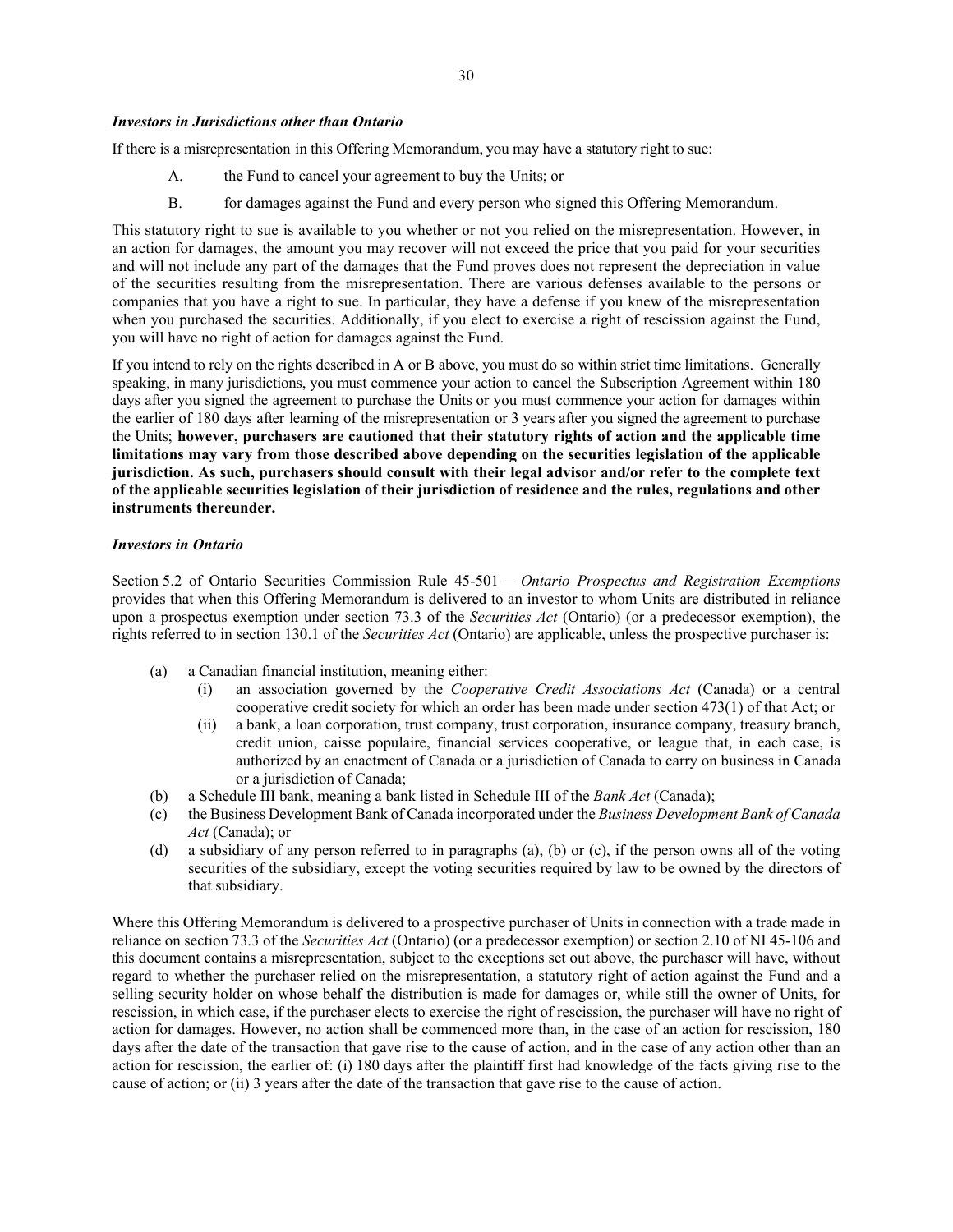The defendant shall not be liable for a misrepresentation if it proves that the purchaser purchased the Units with knowledge of the misrepresentation.

In an action for damages, the defendant shall not be liable for all or any portion of the damages that the defendant proves do not represent the depreciation in value of the Units as a result of the misrepresentation relied upon.

In no case shall the amount recoverable for the misrepresentation exceed the price at which the Units were offered.

This summary is subject to the express provisions of the *Securities Act* (Ontario) and the regulations and rules made under it, and prospective investors should refer to the complete text of those provisions and/or consult with a legal advisor.

**THE FOREGOING SUMMARY IS SUBJECT TO AND QUALIFIED IN ITS ENTIRETY BY THE EXPRESS PROVISIONS OF THE SECURITIES LEGISLATION OF EACH APPLICABLE JURISDICTION AND THE RULES, REGULATIONS AND OTHER INSTRUMENTS THEREUNDER, AND REFERENCE IS MADE TO THE COMPLETE TEXT OF SUCH PROVISIONS. SUCH PROVISIONS MAY CONTAIN LIMITATIONS AND STATUTORY DEFENCES ON WHICH THE FUND MAY RELY. THE ENFORCEABILITY OF THESE RIGHTS MAY BE LIMITED.**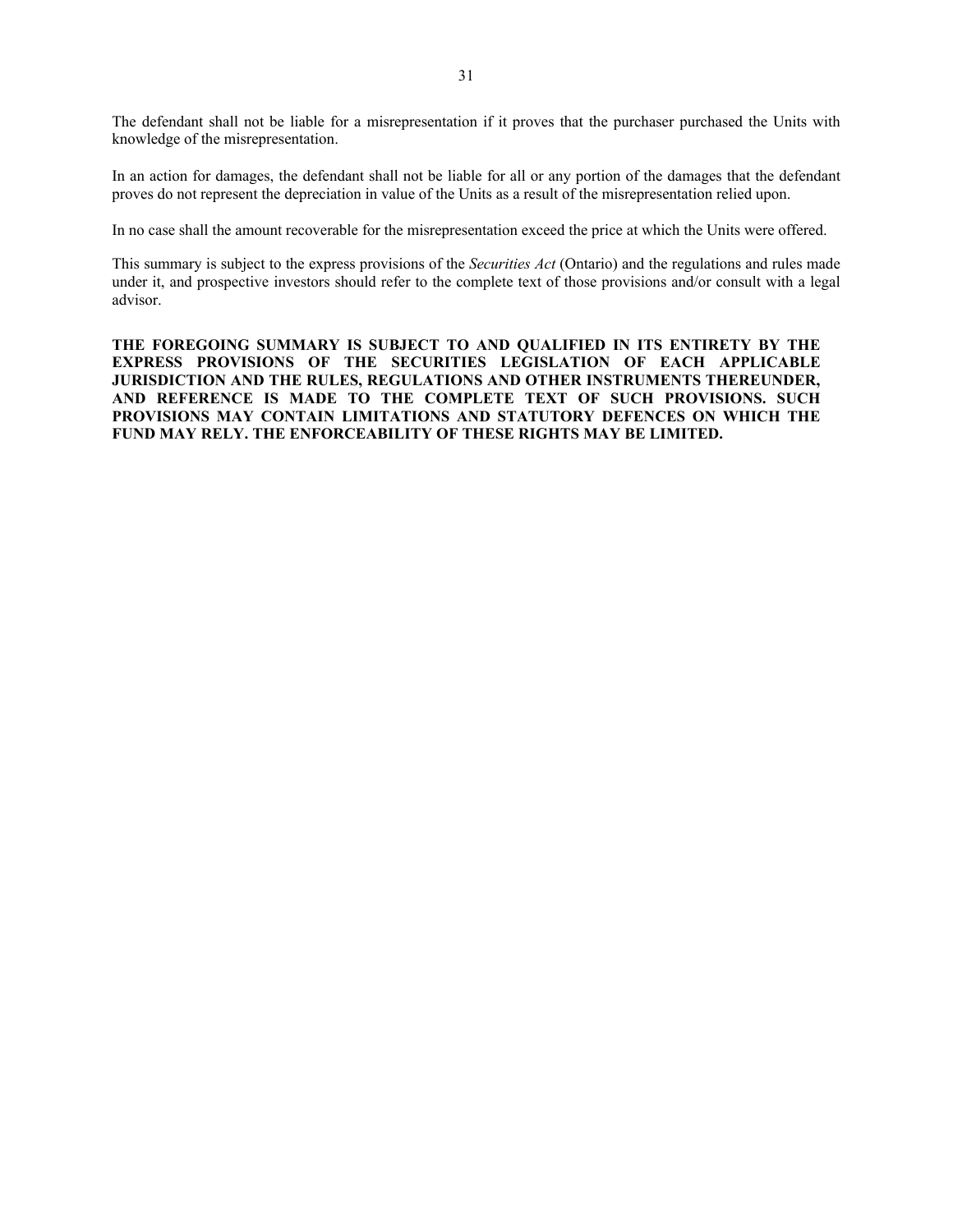# **ITEM 12. FINANCIAL STATEMENTS**

# **AUDITED FINANCIAL STATEMENTS OF BOSTON INSTITUTIONAL POOL AS AT DECEMBER 31, 2021**

(See attached)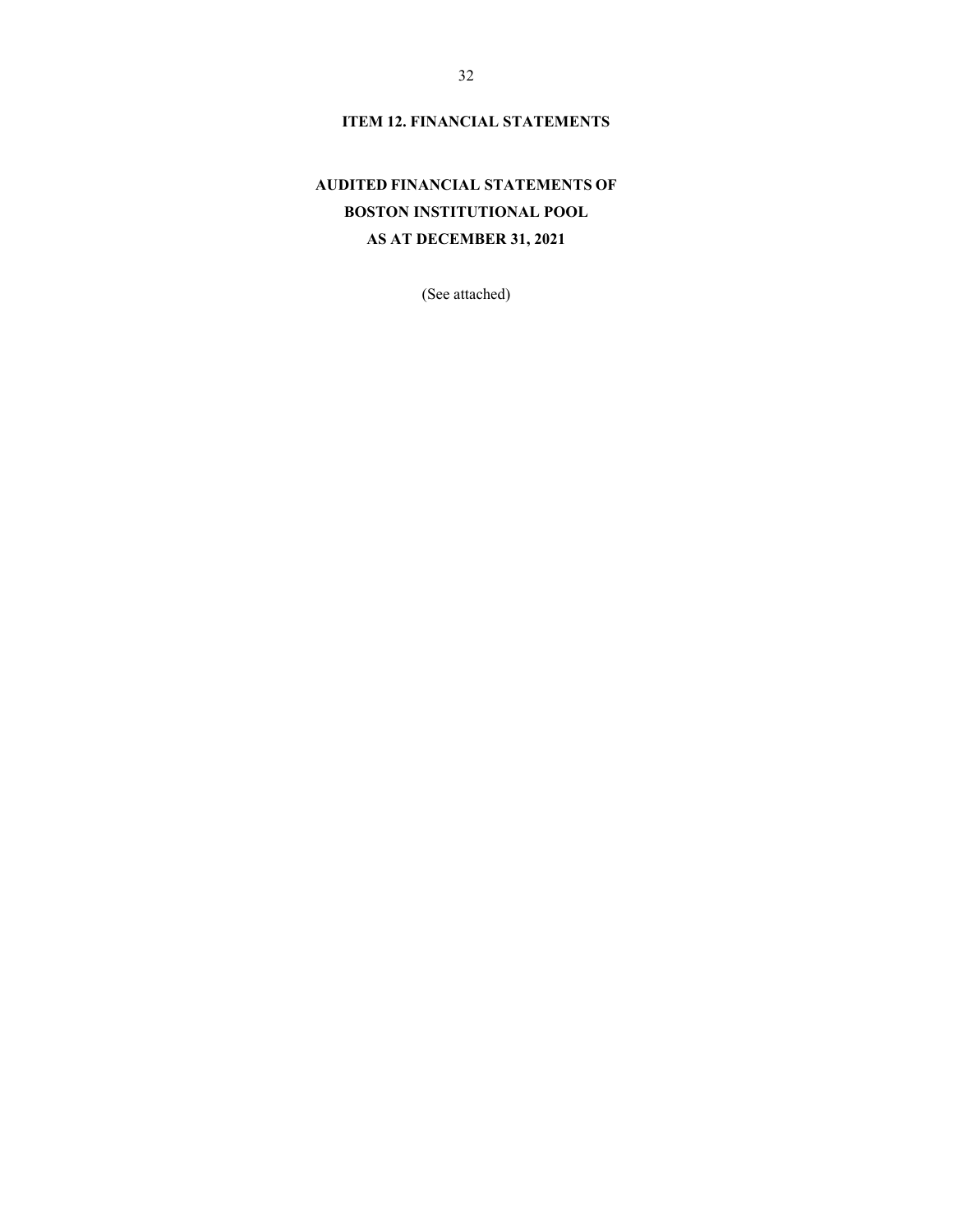Financial Statements

# **BOSTON INSTITUTIONAL POOL**

And Independent Auditors' Report thereon

Year ended December 31, 2021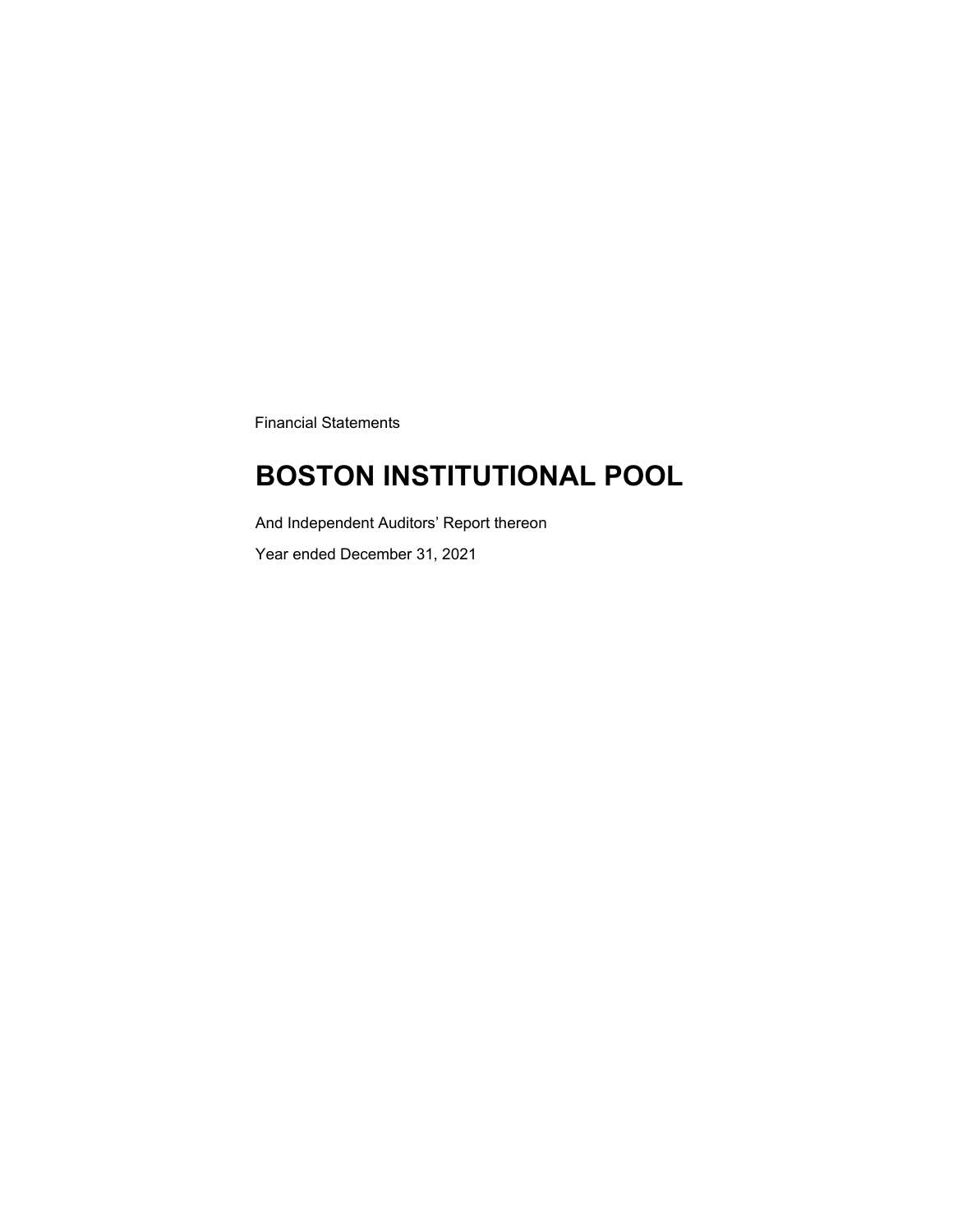

KPMG LLP PO Box 10426 777 Dunsmuir Street Vancouver BC V7Y 1K3 Canada Telephone (604) 691-3000 Fax (604) 691-3031

# **INDEPENDENT AUDITORS' REPORT**

To the unitholders of Boston Institutional Pool

# *Opinion*

We have audited the financial statements of Boston Institutional Pool (the "Fund"), which comprise:

- the statement of financial position as at December 31, 2021
- the statement of comprehensive income for the year then ended
- the statement of changes in net assets attributable to holders of redeemable units for the year then ended
- the statement of cash flows for the year then ended
- and notes to the financial statements, including a summary of significant accounting policies

(hereinafter referred to as the "financial statements").

In our opinion, the accompanying financial statements present fairly, in all material respects, the financial position of the Fund as at December 31, 2021, and its financial performance and its cash flows for the year then ended in accordance with International Financial Reporting Standards ("IFRS").

# *Basis for Opinion*

We conducted our audit in accordance with Canadian generally accepted auditing standards. Our responsibilities under those standards are further described in the "*Auditors' Responsibilities for the Audit of the Financial Statements*" section of our auditors' report.

We are independent of the Fund in accordance with the ethical requirements that are relevant to our audit of the financial statements in Canada and we have fulfilled our other ethical responsibilities in accordance with these requirements.

We believe that the audit evidence we have obtained is sufficient and appropriate to provide a basis for our opinion.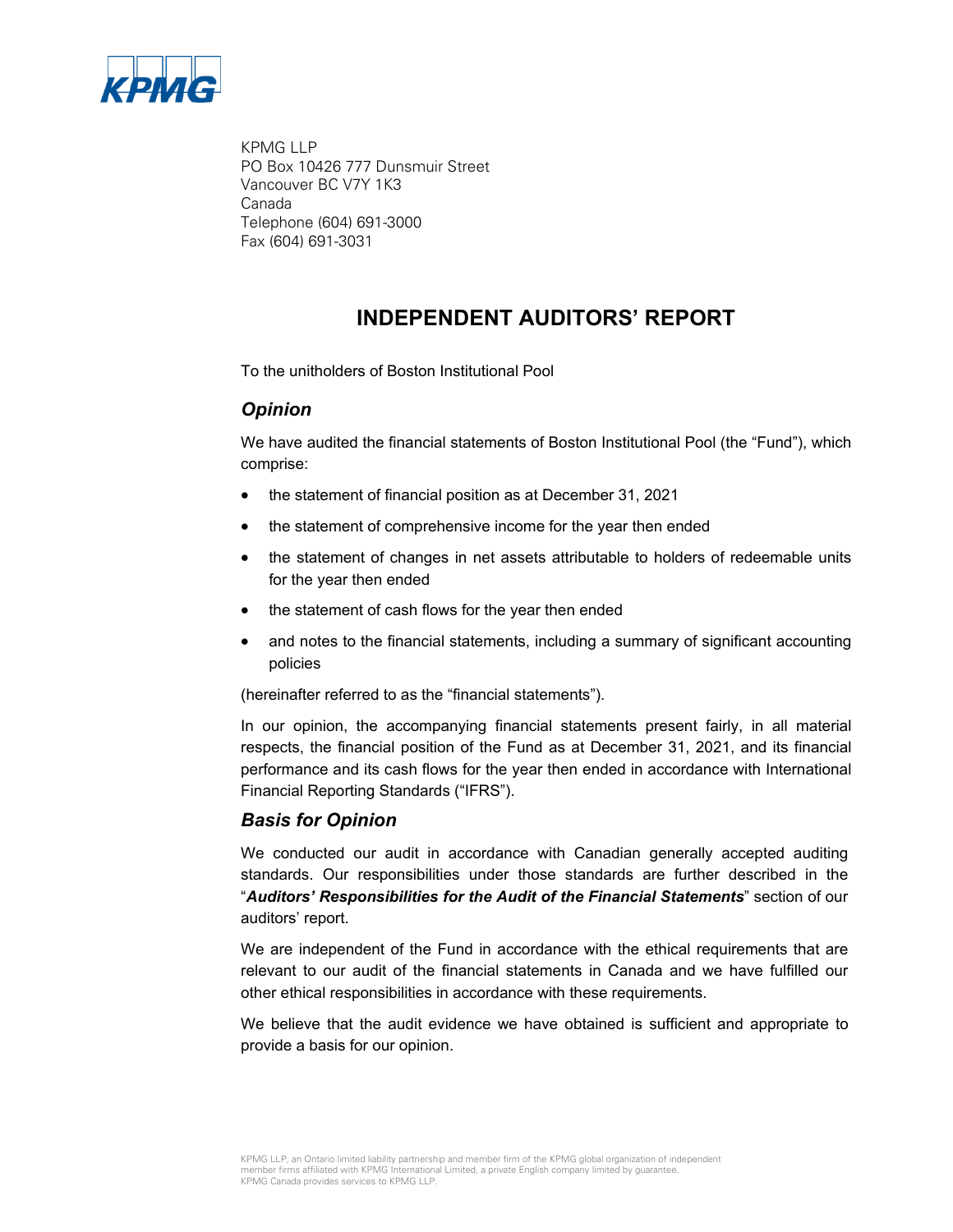

# *Responsibilities of the Manager and Those Charged with Governance for the Financial Statements*

The Fund's Manager is responsible for the preparation and fair presentation of the financial statements in accordance with IFRS, and for such internal control as the Manager determines is necessary to enable the preparation of financial statements that are free from material misstatement, whether due to fraud or error.

In preparing the financial statements, the Manager is responsible for assessing the Fund's ability to continue as a going concern, disclosing as applicable, matters related to going concern and using the going concern basis of accounting unless the Manager either intends to liquidate the Fund or to cease operations, or has no realistic alternative but to do so.

Those charged with governance are responsible for overseeing the Fund's financial reporting process.

# *Auditors' Responsibilities for the Audit of the Financial Statements*

Our objectives are to obtain reasonable assurance about whether the financial statements as a whole are free from material misstatement, whether due to fraud or error, and to issue an auditors' report that includes our opinion.

Reasonable assurance is a high level of assurance, but is not a guarantee that an audit conducted in accordance with Canadian generally accepted auditing standards will always detect a material misstatement when it exists.

Misstatements can arise from fraud or error and are considered material if, individually or in the aggregate, they could reasonably be expected to influence the economic decisions of users taken on the basis of the financial statements.

As part of an audit in accordance with Canadian generally accepted auditing standards, we exercise professional judgment and maintain professional skepticism throughout the audit.

We also:

• Identify and assess the risks of material misstatement of the financial statements, whether due to fraud or error, design and perform audit procedures responsive to those risks, and obtain audit evidence that is sufficient and appropriate to provide a basis for our opinion.

The risk of not detecting a material misstatement resulting from fraud is higher than for one resulting from error, as fraud may involve collusion, forgery, intentional omissions, misrepresentations, or the override of internal control.

- Obtain an understanding of internal control relevant to the audit in order to design audit procedures that are appropriate in the circumstances, but not for the purpose of expressing an opinion on the effectiveness of the Fund's internal control.
- Evaluate the appropriateness of accounting policies used and the reasonableness of accounting estimates and related disclosures made by the Manager.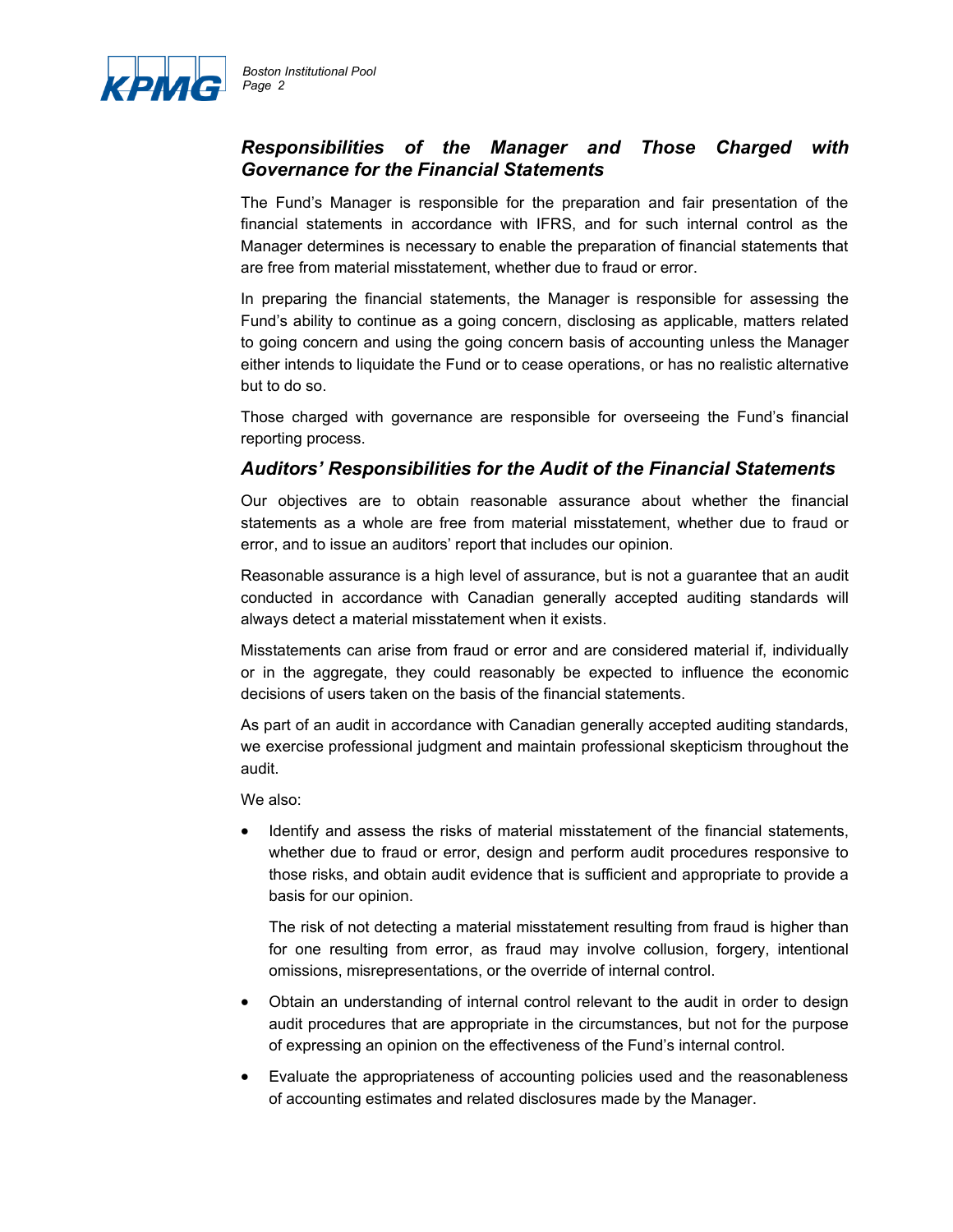

- Conclude on the appropriateness of the Manager's use of the going concern basis of accounting and, based on the audit evidence obtained, whether a material uncertainty exists related to events or conditions that may cast significant doubt on the Fund's ability to continue as a going concern. If we conclude that a material uncertainty exists, we are required to draw attention in our auditors' report to the related disclosures in the financial statements or, if such disclosures are inadequate, to modify our opinion. Our conclusions are based on the audit evidence obtained up to the date of our auditors' report. However, future events or conditions may cause the Fund to cease to continue as a going concern.
- Evaluate the overall presentation, structure and content of the financial statements, including the disclosures, and whether the financial statements represent the underlying transactions and events in a manner that achieves fair presentation.
- Communicate with those charged with governance regarding, among other matters, the planned scope and timing of the audit and significant audit findings, including any significant deficiencies in internal control that we identify during our audit.

 $k$ *PMG*  $44$ 

Chartered Professional Accountants

Vancouver, Canada April 29, 2022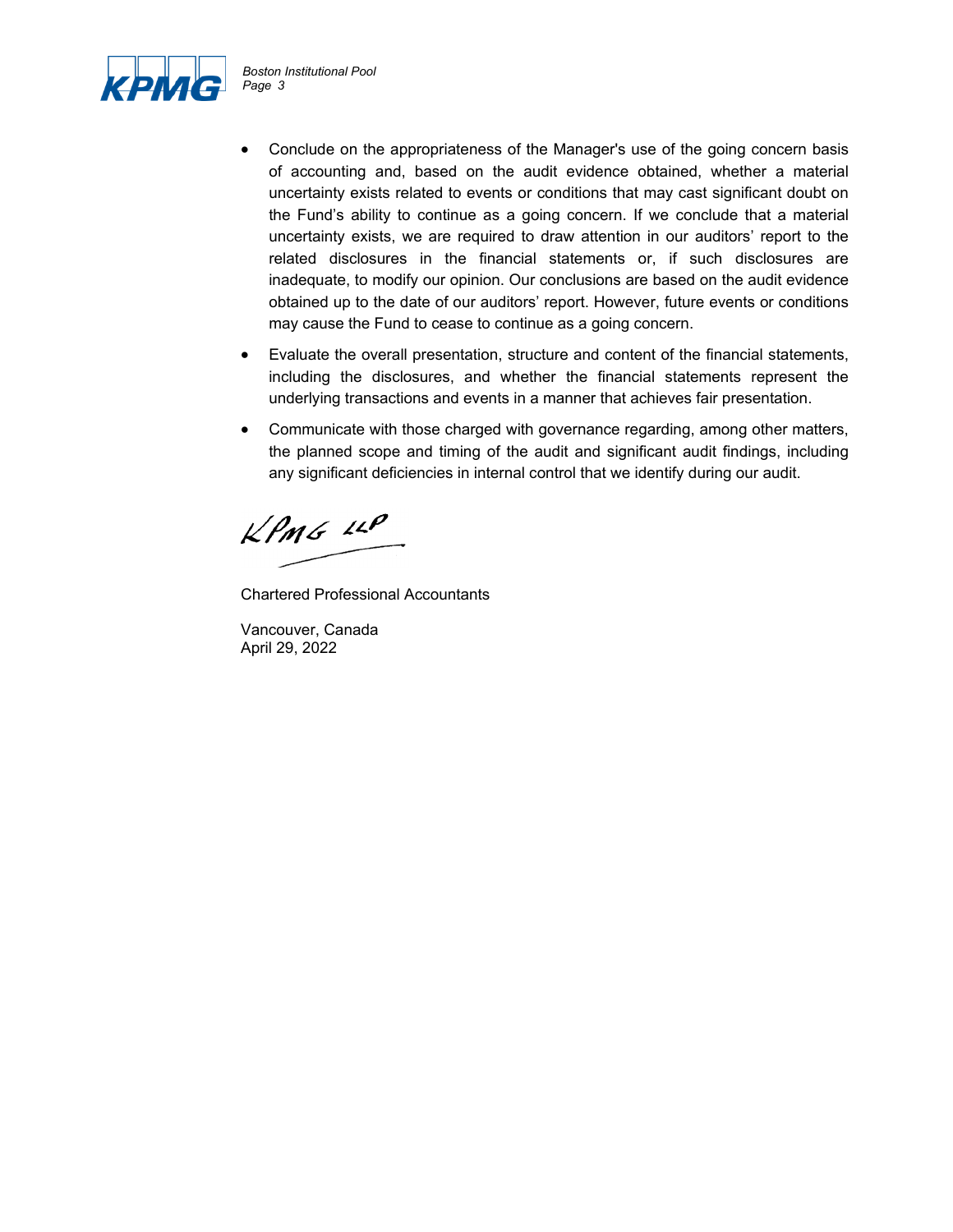Statement of Financial Position

December 31, 2021, with comparative information for 2020

|                                                                                                                                                         | <b>Notes</b> | 2021                                                         | 2020                                                         |
|---------------------------------------------------------------------------------------------------------------------------------------------------------|--------------|--------------------------------------------------------------|--------------------------------------------------------------|
| <b>Assets</b>                                                                                                                                           |              |                                                              |                                                              |
| Cash<br>Subscriptions receivable<br>Interest and dividends receivable<br>Prepaid expenses<br>Investments                                                |              | \$<br>508,739<br>267,110<br>2,760,890<br>4,409<br>65,276,522 | \$<br>1,422,649<br>449,435<br>720,811<br>20,661,428          |
|                                                                                                                                                         |              | 68,817,670                                                   | 23,254,323                                                   |
| Liabilities                                                                                                                                             |              |                                                              |                                                              |
| Redemptions payable<br>Payable for securities purchased<br>Distributions payable<br>Management fees payable<br>Accounts payable and accrued liabilities | 4            | 27,660<br>1,292,372<br>146,076<br>38,185<br>1,504,293        | 193<br>1,360,000<br>697,130<br>30,985<br>26,588<br>2,114,896 |
| Net assets, attributable to holders of redeemable units                                                                                                 |              | \$67,313,377                                                 | \$<br>21,139,427                                             |
| Net assets attributable to holders of redeemable<br>units per class:<br>Class A<br>Class F                                                              |              | \$<br>51,257<br>67,262,120                                   | \$<br>21,139,427                                             |
|                                                                                                                                                         |              | \$67,313,377                                                 | \$<br>21,139,427                                             |
| Number of redeemable units outstanding:<br>Class A<br>Class F                                                                                           | 5            | 5,238<br>6,188,006                                           | 2,063,039                                                    |
| Net assets attributable to holders of<br>redeemable units per unit per class:<br>Class A<br>Class F                                                     |              | \$<br>9.79<br>10.87                                          | \$<br>10.25                                                  |

The accompanying notes are an integral part of these financial statements.

Approved on behalf of the Board of Directors of

Willoughby Asset Management Inc., in its capacity as Manager:

*(signed)* "Lynn Stibbard" **Director**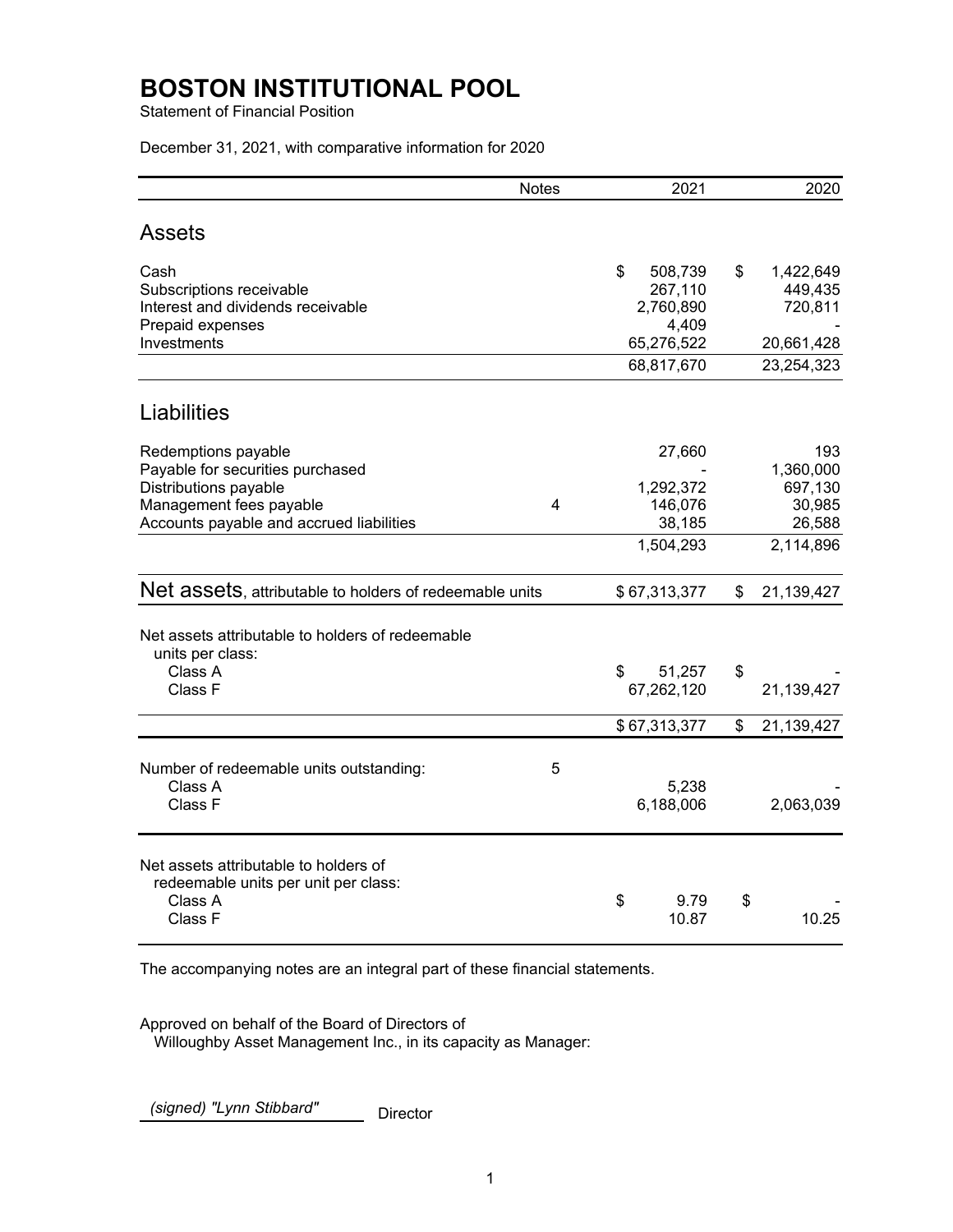Statement of Comprehensive Income

|                                                   |              |                     | Period from    |
|---------------------------------------------------|--------------|---------------------|----------------|
|                                                   |              |                     | commencement   |
|                                                   |              |                     | of operations  |
|                                                   |              | Year                | on November 4, |
|                                                   |              | ended               | 2020 to        |
|                                                   |              | December 31,        | December 31,   |
|                                                   | <b>Notes</b> | 2021                | 2020           |
|                                                   |              |                     |                |
| Income:                                           |              | \$                  |                |
| Dividend income<br>Interest income                |              | 24,621<br>1,162,720 | \$<br>390,305  |
| Other income                                      |              | 6,000               | 760            |
| Net realized gain on sale of investments          |              | 1,834,600           | 345,457        |
| Net change in unrealized appreciation             |              | 2,503,211           | 136,476        |
|                                                   |              |                     |                |
|                                                   |              | 5,531,152           | 872,998        |
| Expenses:                                         |              |                     |                |
| Management fees                                   | 4            | 475,663             | 30,985         |
| Operating costs                                   |              | 270,054             | 14,505         |
| Audit fees                                        |              | 24,698              | 15,750         |
| Commissions and other portfolio transaction costs |              | 23,528              | 42             |
| Custodian fees                                    |              | 10,160              | 832            |
| <b>Trustee fees</b>                               |              | 6,249               |                |
| Legal fees                                        |              | 1,125               |                |
| Offering costs                                    |              |                     | 3,675          |
|                                                   |              | 811,477             | 65,789         |
| Increase in net assets attributable to holders of |              |                     |                |
| redeemable units per class:                       |              | \$<br>4,719,675     | \$<br>807,209  |
|                                                   |              |                     |                |
| Increase in net assets attributable to holders of |              |                     |                |
| redeemable units per class:                       | 6            |                     |                |
| Class A                                           |              | \$<br>705           | \$             |
| Class F                                           |              | 4,718,970           | 807,209        |
|                                                   |              |                     |                |
|                                                   |              | \$<br>4,719,675     | \$<br>807,209  |
|                                                   |              |                     |                |
| Increase in net assets attributable to holders of |              |                     |                |
| redeemable units per class per unit:              | 6            |                     |                |
| Class A                                           |              | \$<br>0.62          | \$             |
| Class F                                           |              | 1.10                | 0.44           |

The accompanying notes are an integral part of these financial statements.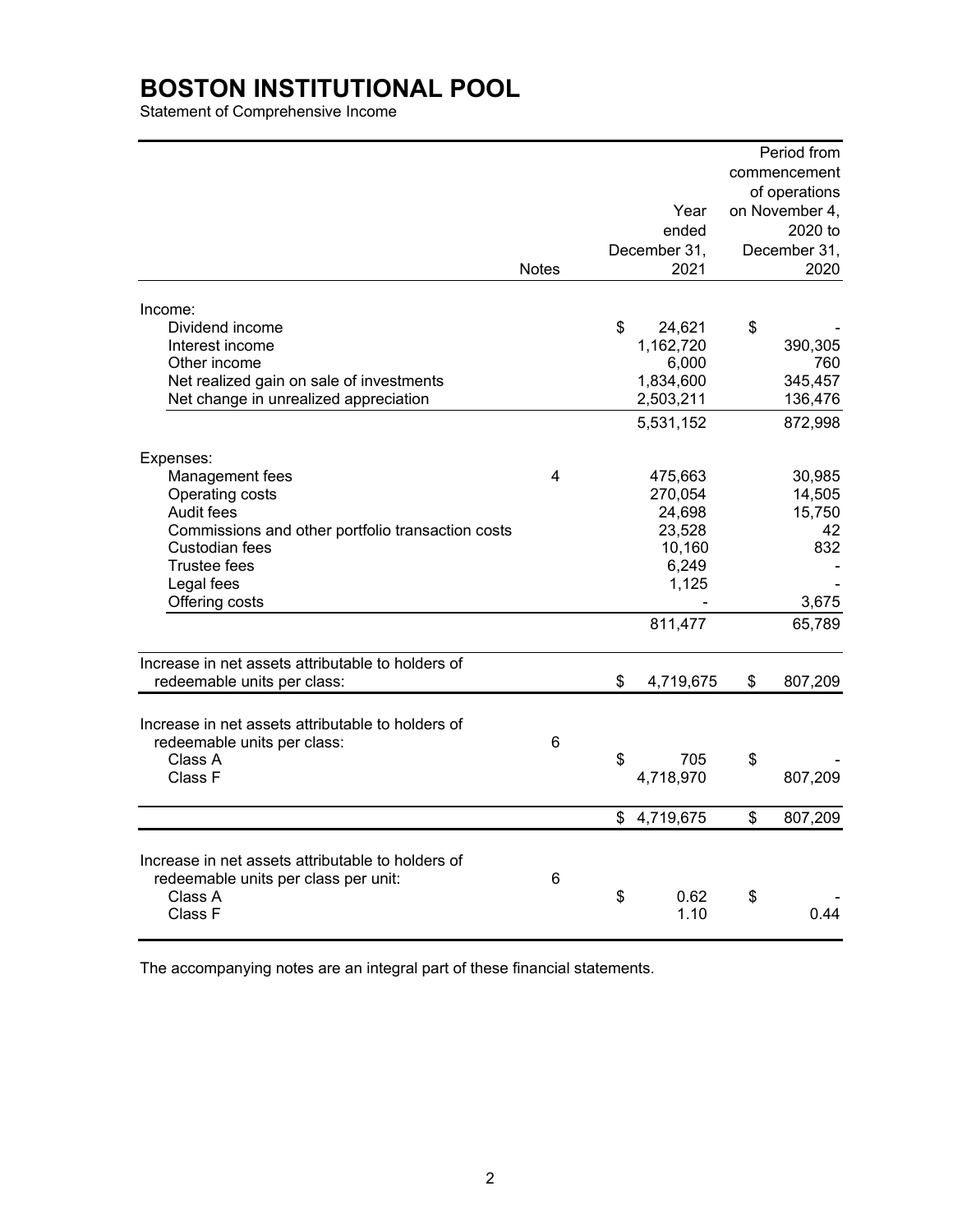Statement of Changes in Net Assets Attributable to Holders of Redeemable Units

Year ended December 31, 2021

|                                                                                                                                                                              | Series A                    | Series F                              |
|------------------------------------------------------------------------------------------------------------------------------------------------------------------------------|-----------------------------|---------------------------------------|
| Net assets attributable to holders of<br>redeemable units, beginning of year                                                                                                 | \$                          | \$21,139,427                          |
| Increase in net assets<br>attributable to holders of redeemable units                                                                                                        | 705                         | 4,718,970                             |
| Distributions to unitholders of redeemable units:<br>From net investment income<br>From net realized gain on investment<br>Return of capital                                 | (799)<br>(1,093)<br>(5)     | (520, 767)<br>(1,478,557)<br>(6, 851) |
| Redeemable unit transactions:<br>Proceeds from redeemable units issued<br>Reinvestments of distributions to<br>holders of redeemable units<br>Redemption of redeemable units | 88,800<br>1,737<br>(38,088) | 52,952,218<br>36,400<br>(9,578,720)   |
| Net assets attributable to holders of<br>redeemable units, end of year                                                                                                       | \$<br>51,257                | \$67,262,120                          |

Period from commencement of operations on November 4, 2020 to December 31, 2020

|                                                                                                                                                                              | Series A | Series F                          |
|------------------------------------------------------------------------------------------------------------------------------------------------------------------------------|----------|-----------------------------------|
| Net assets attributable to holders of<br>redeemable units, beginning of year                                                                                                 | \$       | \$                                |
| Increase in net assets<br>attributable to holders of redeemable units                                                                                                        |          | 807,209                           |
| Distributions to unitholders of redeemable units:<br>From net investment income<br>From net realized gain on investment<br>Return of capital                                 |          | (361, 211)<br>(343, 014)          |
| Redeemable unit transactions:<br>Proceeds from redeemable units issued<br>Reinvestments of distributions to<br>holders of redeemable units<br>Redemption of redeemable units |          | 21,343,595<br>7,096<br>(314, 248) |
| Net assets attributable to holders of<br>redeemable units, end of year                                                                                                       | \$       | \$21,139,427                      |

The accompanying notes are an integral part of these financial statements.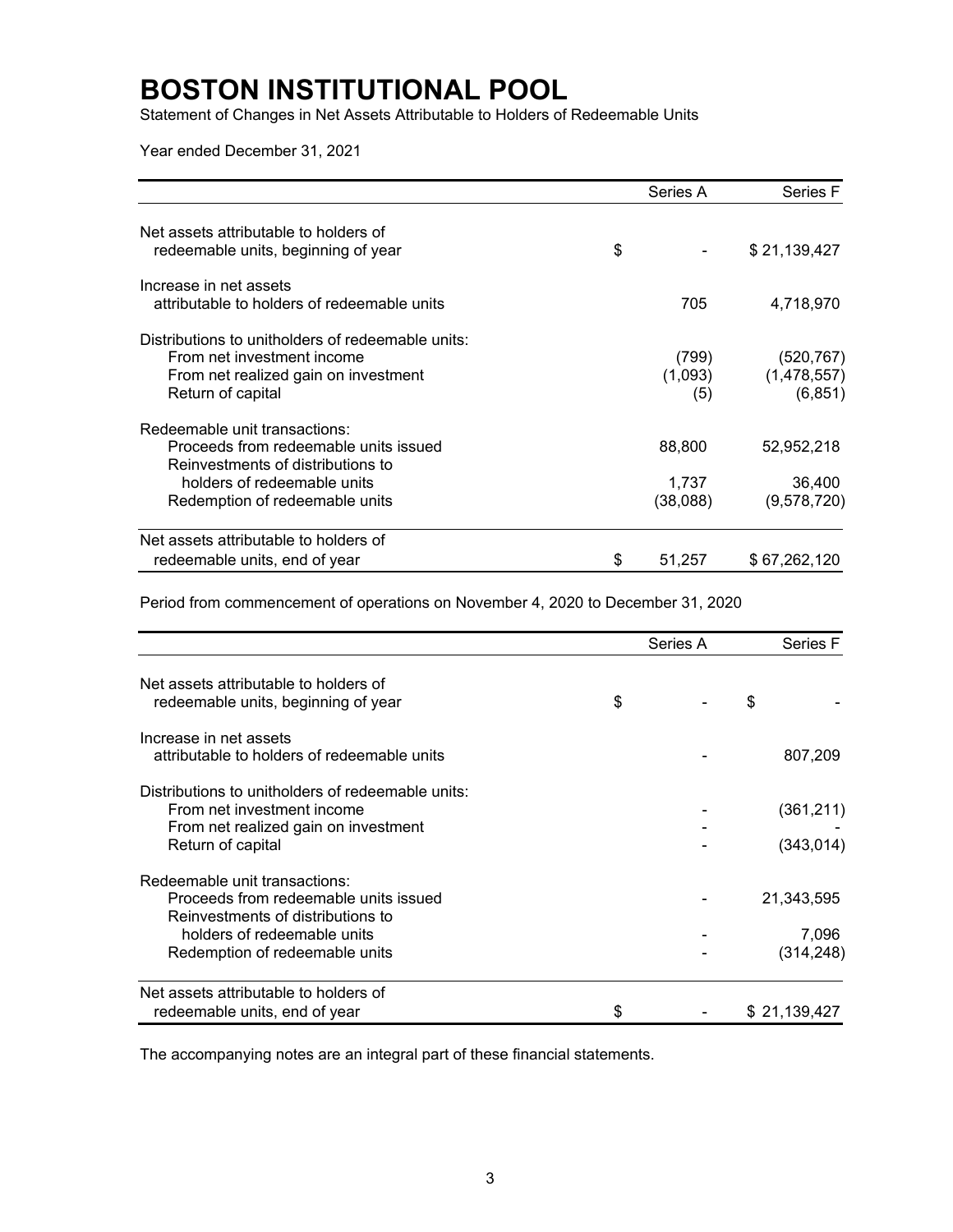Statement of Cash Flows

|                                                                                             |                     | Period from      |
|---------------------------------------------------------------------------------------------|---------------------|------------------|
|                                                                                             |                     | commencement     |
|                                                                                             |                     | of operations    |
|                                                                                             | Year                | on November 4,   |
|                                                                                             | ended               | 2020 to          |
|                                                                                             | December 31,        | December 31,     |
| <b>Notes</b>                                                                                | 2021                | 2020             |
| Cash provided by (used in):                                                                 |                     |                  |
| Operating activities:                                                                       |                     |                  |
| Increase in net assets attributable to holders                                              |                     |                  |
| of redeemable units                                                                         | 4,719,675<br>\$     | \$<br>807,209    |
| Adjustments for:                                                                            |                     |                  |
| Commissions and other portfolio transaction costs                                           | 23,528              | 42               |
| Net realized gain on sale of investments                                                    | (1,834,600)         | (345, 457)       |
| Net change in unrealized appreciation                                                       | (2,503,211)         | (136, 476)       |
| Dividend income                                                                             | (24, 621)           |                  |
| Interest income                                                                             | (1, 162, 720)       | (390, 305)       |
| (Decrease) increase in payable for securities purchased                                     | (1,360,000)         | 1,360,000        |
| Increase in management fees payable<br>Increase in accounts payable and accrued liabilities | 115,091<br>11,597   | 30,985<br>26,588 |
| Increase in prepaid expenses                                                                | (4, 409)            |                  |
|                                                                                             | (2,019,670)         | 1,352,586        |
|                                                                                             |                     |                  |
| Interest received                                                                           | (852, 738)          |                  |
| Dividend received<br>Proceeds from sale of investments                                      | 24,621<br>1,781,238 | 849,994          |
| Purchase of investments                                                                     | (42,082,049)        | (21, 360, 037)   |
| Cash used in operating activities                                                           | (43, 173, 219)      | (19, 157, 457)   |
|                                                                                             |                     |                  |
| Financing activities:                                                                       |                     |                  |
| Proceeds from redeemable units issued                                                       | 53,223,343          | 20,894,161       |
| Amounts paid on redemption of redeemable units                                              | (9,589,341)         | (314, 055)       |
| Cash distributions paid to unitholders of redeemable units                                  | (1,374,693)         |                  |
| Cash provided by financing activities                                                       | 42,259,309          | 20,580,106       |
| Increase (decrease) in cash                                                                 | (913, 910)          | 1,422,649        |
| Cash, beginning of period                                                                   | 1,422,649           |                  |
| Increase in cash, being cash, end of period                                                 | \$<br>508,739       | 1,422,649<br>\$  |

The accompanying notes are an integral part of these financial statements.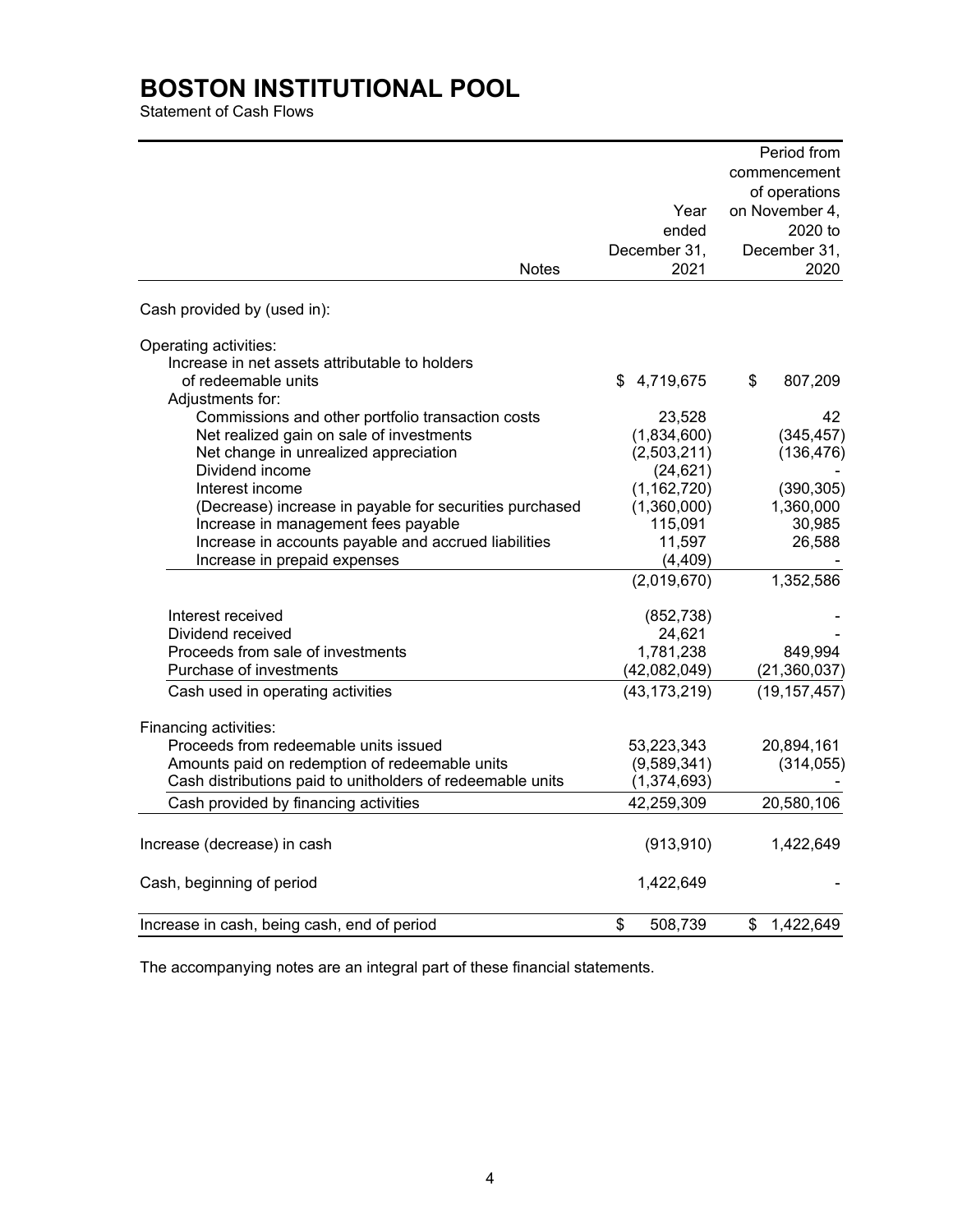Schedule of Investment Portfolio

Year ended December 31, 2021

|              |                                     | % of net                                                      |
|--------------|-------------------------------------|---------------------------------------------------------------|
| cost         | value                               | asset value                                                   |
|              |                                     |                                                               |
|              |                                     |                                                               |
| \$21,555,042 | \$ 21,818,030                       | 32.41                                                         |
|              |                                     |                                                               |
|              |                                     | 64.56                                                         |
|              |                                     |                                                               |
|              |                                     | 96.97                                                         |
|              |                                     |                                                               |
| (23, 559)    | $\blacksquare$                      |                                                               |
|              |                                     |                                                               |
| \$62,636,836 | 65,276,522                          | 96.97                                                         |
|              |                                     |                                                               |
|              |                                     | 3.03                                                          |
|              |                                     | 100.00                                                        |
|              | Average<br>41,105,353<br>65,171,797 | Fair<br>43.458.492<br>65,276,522<br>2,036,855<br>\$67,313,377 |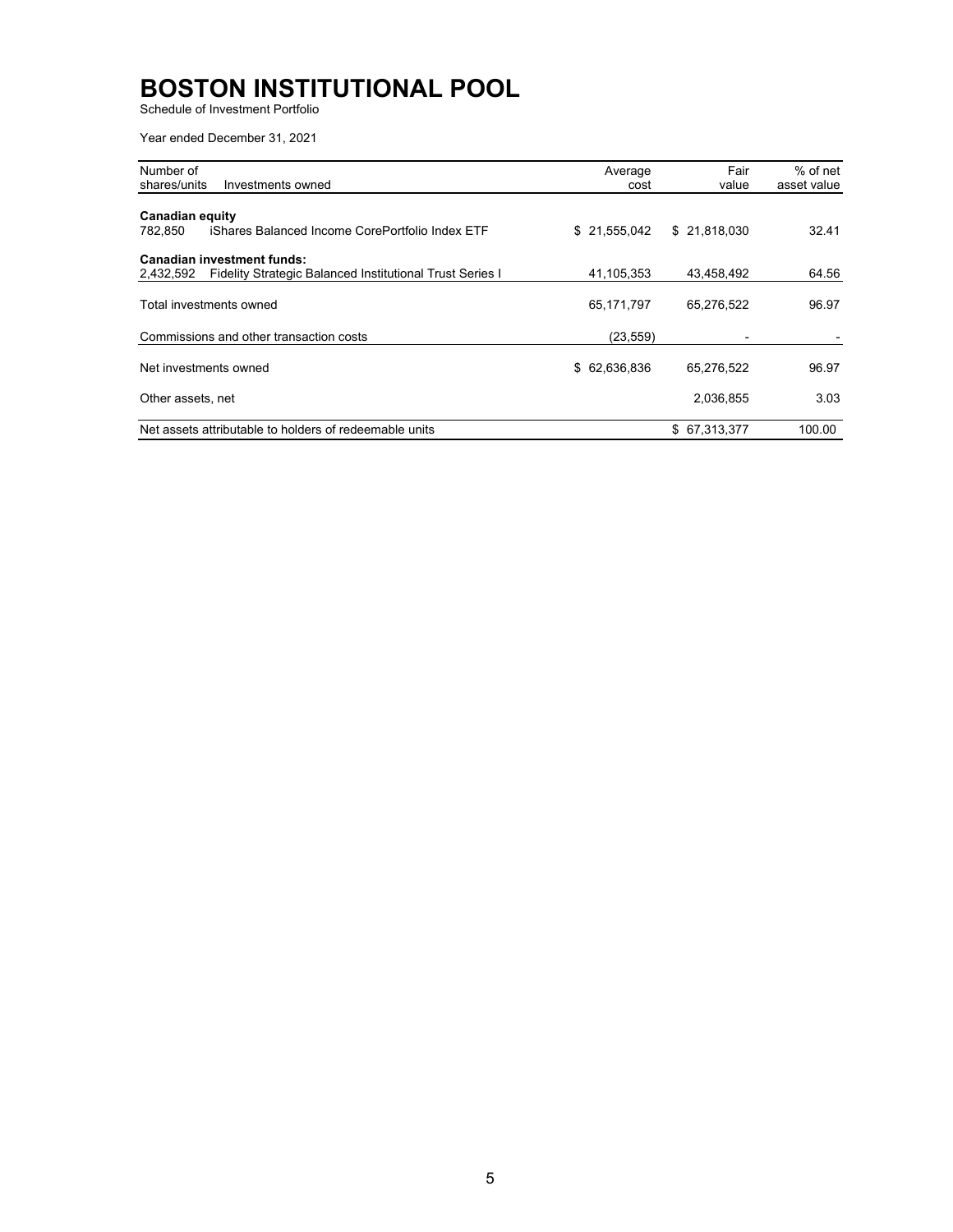Notes to Financial Statements

Year ended December 31, 2021

# **1. Reporting entity:**

Boston Intuitional Pool (the "Fund") is an open-ended investment trust which was created under the laws of the Province of British Columbia pursuant to a declaration of trust dated June 5, 2020 (the "Trust Agreement"). The Fund commenced active operations on November 4, 2020.

Willoughby Asset Management Inc., a company incorporated under the laws of British Columbia, is the manager of the Fund (the "Manager"). Computershare Trust Company of Canada is the trustee of the Fund (the "Trustee"). Harbourfront Wealth Management Inc. is the portfolio advisor ("Investment Advisor") and the selling agent of the Fund. The Manager is responsible for approving and monitoring the Fund's various service providers, including the Investment Advisor, in accordance with the terms of the Trust Agreement. The Manager has engaged the Investment Advisor to manage the Fund's portfolio on a discretionary basis as well as the distribution of the redeemable units of the Fund The Fund's place of business is located at Royal Centre, 1800 - 1055 West Georgia Street, Vancouver, British Columbia V6E 3P3.

The investment objective of the Fund is to create a complete asset allocation solution with an aim of realizing above average risk adjusted returns. The Fund uses a multi manager approach using investment pools and/or funds managed by Fidelity Investments Canada ULC ("Fidelity"). The Fund is balanced in nature and may have a global reach when appropriate.

The success of the Fund depends on the continued services of the Manager and will be influenced by a number of risk factors associated with investments in third party investment funds and other instruments, including market liquidity, portfolio turnover, foreign currency exposure, foreign market exposure, and interest rate fluctuations.

# **2. Basis of preparation:**

(a) Statement of compliance:

These financial statements have been prepared in compliance with International Financial Reporting Standards ("IFRS") as issued by the International Accounting Standards Board.

These financial statements were authorized for issue by the Manager on April 29, 2022.

(b) Basis of measurement:

These financial statements have been prepared on a historical cost basis, except for investments, which are measured at fair value.

(c) Functional and presentation currency:

The Fund's financial statements are presented in Canadian dollars, which is the Fund's functional currency.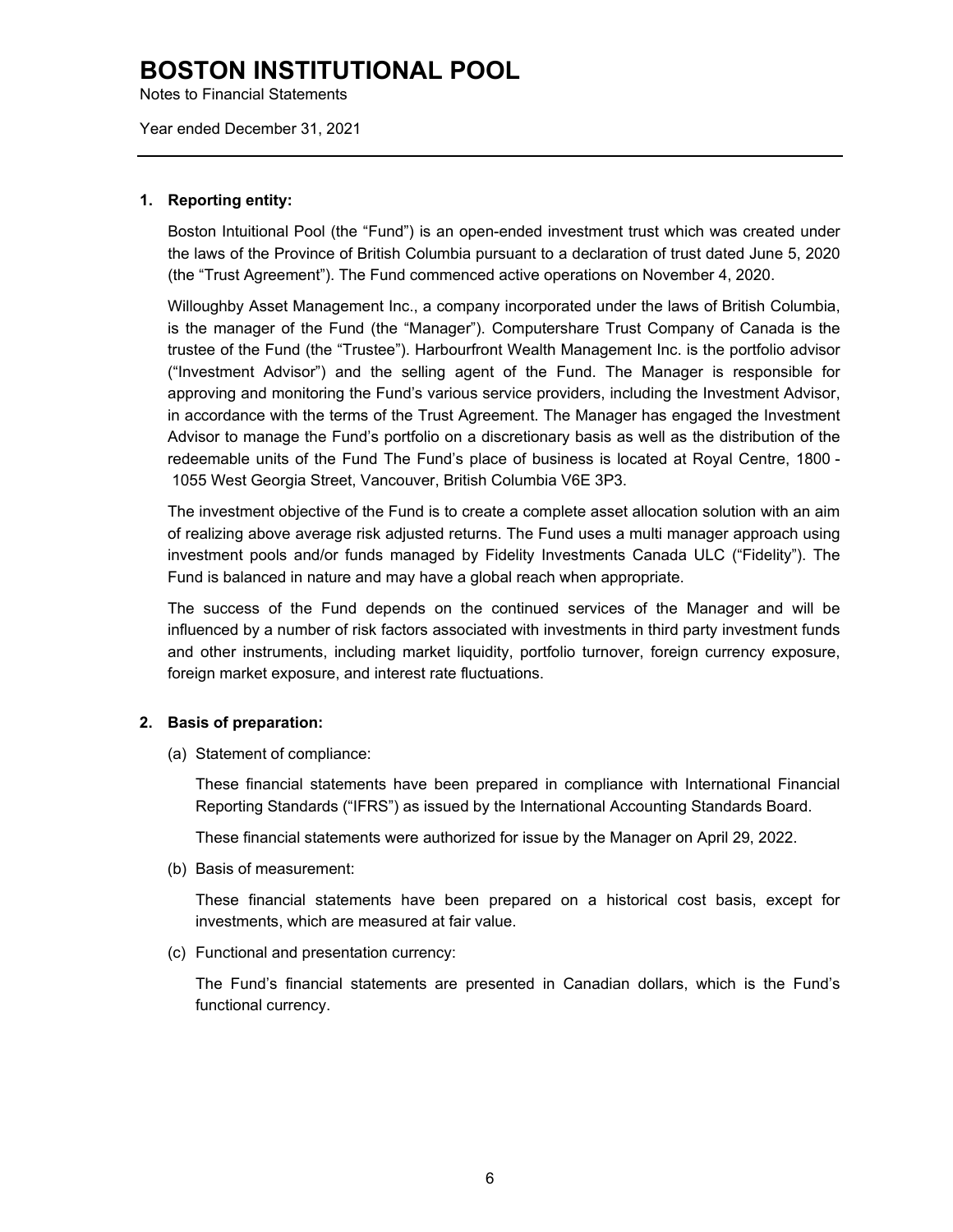Notes to Financial Statements

Year ended December 31, 2021

# **2. Basis of preparation (continued):**

(d) Use of estimates and judgment:

The preparation of financial statements in accordance with IFRS requires management to use accounting estimates. It also requires management to exercise its judgment in the process of applying the Fund's accounting policies. Estimates are continually evaluated and based on historical experience and other factors, including expectations of future events that are believed to be reasonable under the circumstances. Actual results could differ from those estimates.

Market disruptions associated the COVID-19 pandemic have had a global impact including volatility in equity prices, interest rates and foreign exchange rates. The long-term implications of the COVID-19 pandemic is unknown at this time, leading to a high degree of volatility and uncertainty that will likely impact worldwide financial markets for an extended period of time.

# **3. Significant accounting policies:**

The accounting policies set out below have been applied consistently for the period presented in these financial statements.

- (a) Financial Instruments:
	- (*i*) Recognition and measurement:

Financial instruments are required to be classified into one of the following categories: amortized cost, fair value through other comprehensive income ("FVOCI") or fair value through profit or loss ("FVTPL"). All financial instruments are measured at fair value on initial recognition. Measurement in subsequent periods depends on the classification of the financial instrument. Transaction costs are included in the initial carrying amount of financial instruments except for financial instruments classified as FVTPL in which case transaction costs are expensed as incurred.

Financial assets and financial liabilities are recognized initially on the trade date, which is the date on which the Fund becomes a party to the contractual provisions of the instrument. The Fund derecognizes a financial liability when its contractual obligations are discharged, cancelled or expire.

Financial assets and financial liabilities are offset and the net amount presented in the statement of financial position only when the fund has a legal right to offset the amounts and intends either to settle on a net basis or to realize the asset and settle the liability simultaneously.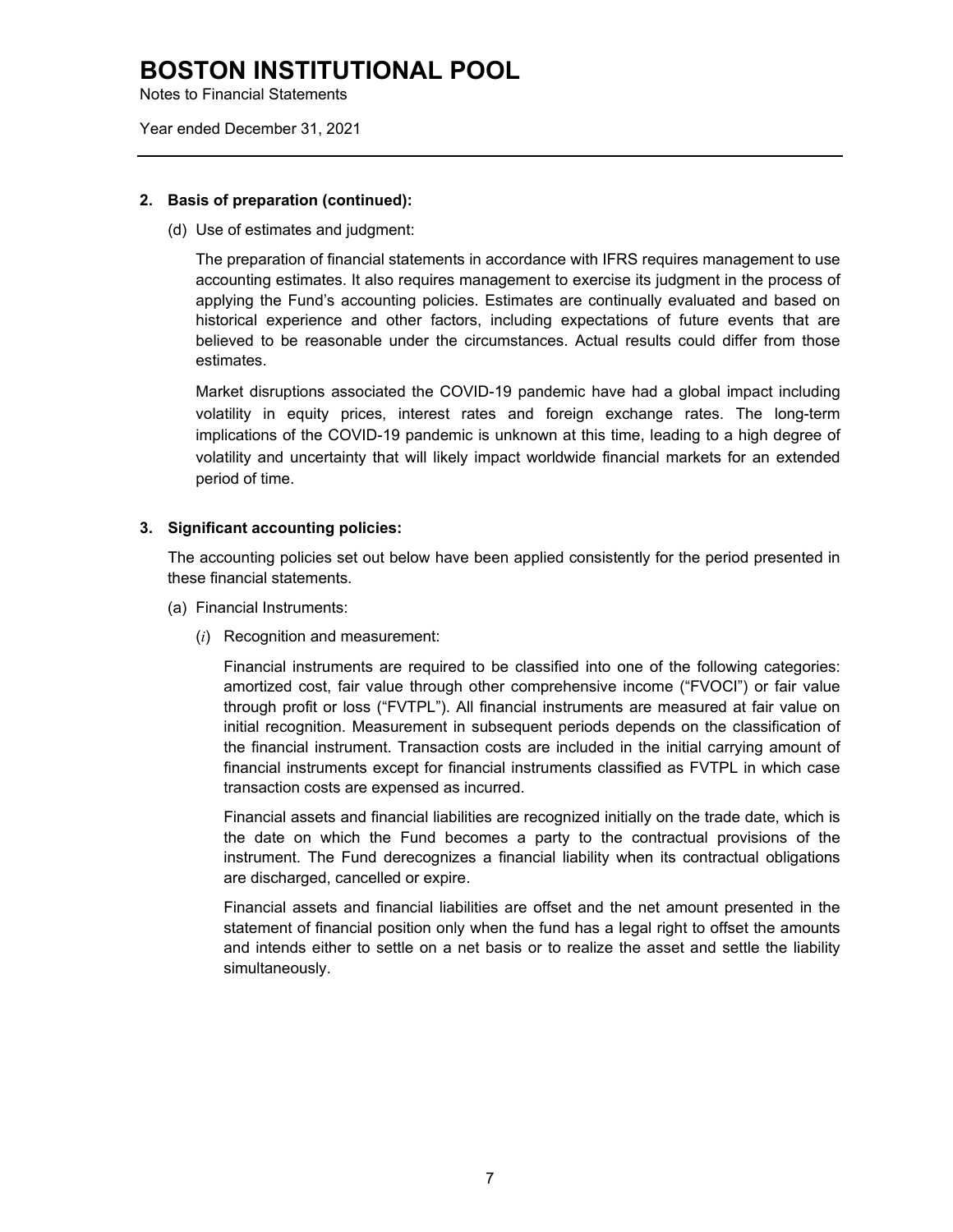Notes to Financial Statements

Year ended December 31, 2021

# **3. Significant accounting policies (continued):**

(a) Financial Instruments (continued):

(*i*) Recognition and measurement (continued):

A financial asset is measured at amortized cost if it meets both of the following conditions:

- it is held within a business model whose objective is to hold assets to collect contractual cash flows; and
- its contractual terms give rise on specified dates to cash flows that are solely payments of principal and interest on the principal amount outstanding.

A financial asset is measured at FVOCI if it meets both of the following conditions:

- it is held within a business model whose objective is to hold assets to collect contractual cash flows and selling financial assets; and
- its contractual terms give rise on specified dates to cash flows that are solely payments of principal and interest on the principal amount outstanding.

All financial assets not classified as measured at amortized cost or FVOCI as described above are measured at FVTPL. On initial recognition the Fund may irrevocably elect to measure financial assets that otherwise meet the requirements to be measured at amortized cost or at FVOCI as at FVTPL when doing so results in more relevant information.

Financial assets are not reclassified subsequent to their initial recognition, unless the Fund changes its business model for managing financial assets, in which case all affected financial assets are reclassified on the first day of the first reporting period following the change in the business model.

The Fund has not classified any of its financial assets as FVOCI.

A financial liability is generally measured at amortized cost, with exceptions that may allow for classification as FVTPL. These exceptions include financial liabilities that are mandatorily measured at fair value through profit or loss, such as derivatives liabilities, The Fund may also, at initial recognition, irrevocably designate a financial liability as measured at FVTPL when doing so results in more relevant information.

(*ii*) Fair value through profit or loss:

Financial instruments classified as FVTPL are subsequently measured at fair value at each reporting period with changes in fair value recognized in the statement of comprehensive income in the period in which they occur. The Fund's investments are classified as FVTPL.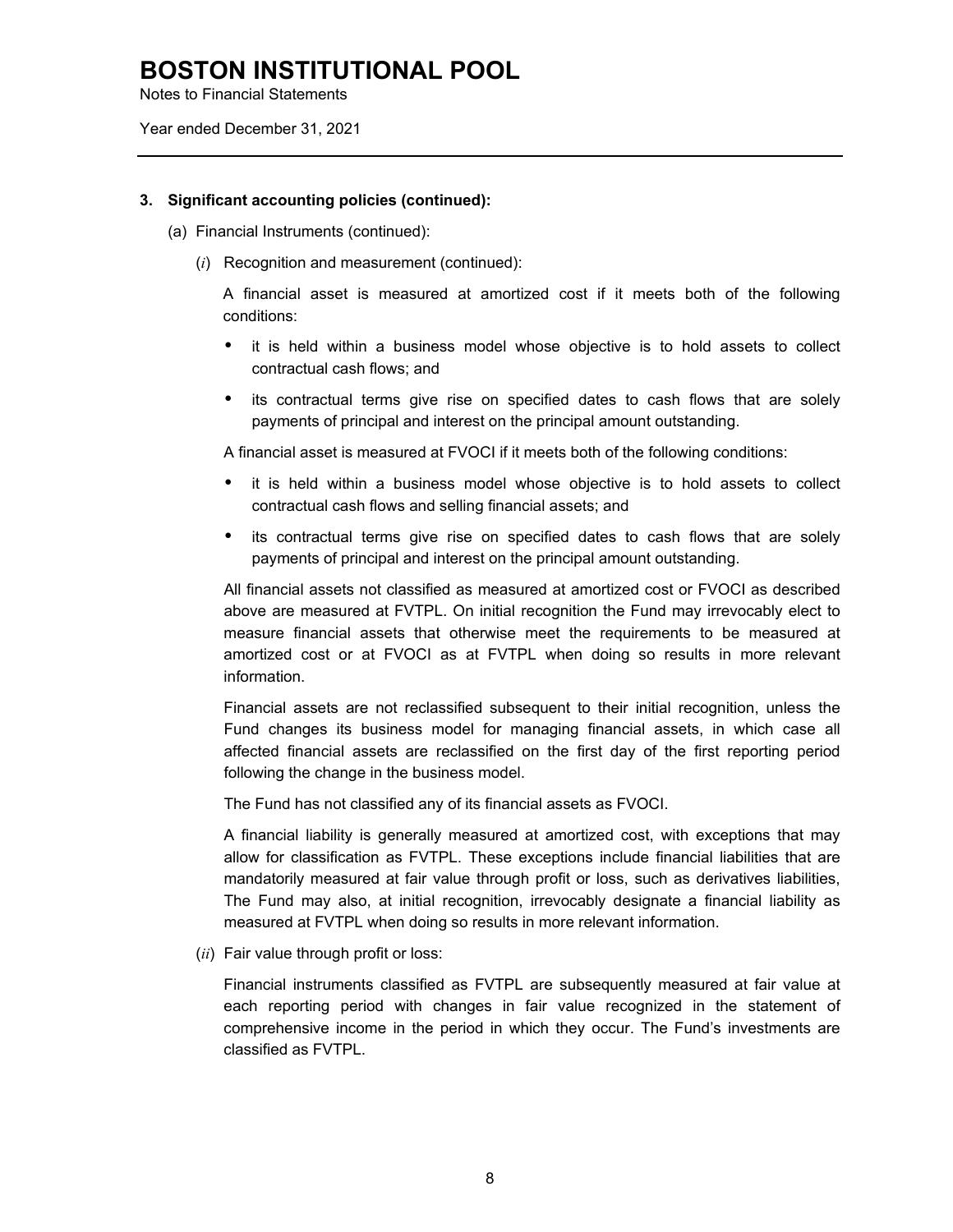Notes to Financial Statements

Year ended December 31, 2021

# **3. Significant accounting policies (continued):**

- (a) Financial Instruments (continued):
	- (*ii*) Fair value through profit or loss (continued):

Fair value is the price that would be received to sell an asset or paid to transfer a liability in an orderly transaction between market participants at the measurement date. The fair value of financial assets and liabilities traded in active markets (such as publicly traded derivatives and marketable securities) are based on quoted market prices at the close of trading on the reporting date. The Fund uses the last traded market price for both financial assets and financial liabilities where the last traded price falls within that day's bid-ask spread. In circumstances where the last traded price is not within the bid-ask spread, the Manager determines the point within the bid-ask spread that is most representative of fair value based on the specific facts and circumstances. The Fund's policy is to recognize transfers into and out of the fair value hierarchy levels as of the date of the event or change in circumstances giving rise to the transfer.

The fair value of financial assets and financial liabilities that are not traded in an active market, including non-publicly traded derivative instruments, is determined using valuation techniques. Valuation techniques also include the use of comparable recent arm's length transactions, reference to other instruments that are substantially the same, discounted cash flow analysis, and other commonly used by market participants and which make the maximum use of observable inputs. Should the value of the financial assert or liability, in the opinion of the Manager, be inaccurate, unreliable or not readily available, the fair value is estimated on the basis of the most recently reported information of a similar financial asset or financial liability.

(*iii*) Amortized cost:

Financial assets and financial liabilities classified as amortized cost are recognized initially at fair value plus any directly attributable transaction costs. Subsequent measurement is at amortized cost using the effective interest method, less any impairment losses. The Fund classifies cash, subscriptions receivable, interest and dividends receivable, prepaid expenses, redemptions payable, payable for securities purchased, distributions payable, management fees payable and accounts payable and accrued liabilities as amortized cost.

The effective interest method is a method of calculating the amortized cost of a financial asset or liability and of allocating interest income or expense over the relevant period. The effective interest rate is the rate that discounts estimated future cash payments through the expected life of the financial asset or liability, or where appropriate, a shorter period.

(b) Cost of investments:

The cost of investments represents the amount paid for each security and is determined on an average cost basis, excluding commissions and other portfolio transaction costs.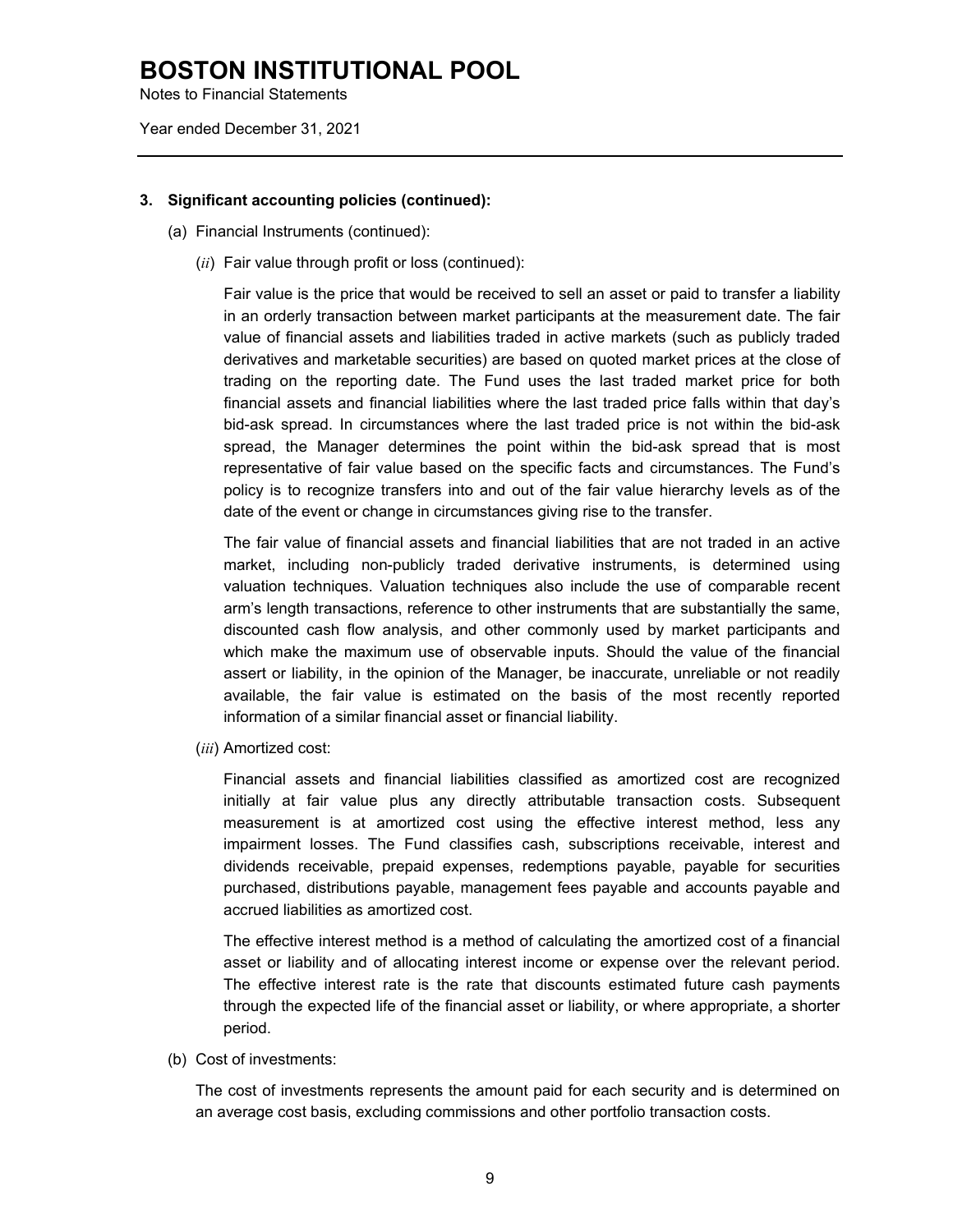Notes to Financial Statements

Year ended December 31, 2021

# **3. Significant accounting policies (continued):**

(c) Redeemable units:

For each Fund unit sold, the Fund receives an amount equal to the net asset value per unit at the date of sale, which is included in net assets attributable to holders of redeemable units. Units are redeemable at the option of unitholders at their net asset value on the redemption date. For each unit redeemed, net assets attributable to holders of redeemable units are reduced by the net asset value of the unit at the date of redemption. The redeemable units, which are classified as financial liabilities, are measured at the current value of the Fund's net assets and are considered a residual amount of the net assets attributable to holders of redeemable units.

(d) Net assets attributable to holders of redeemable units per unit:

The net assets attributable to holders of redeemable units per unit is calculated by dividing the net assets attributable to holders of redeemable units of a particular class of redeemable units by the total number of redeemable units of that particular class outstanding at the end of the period.

Change in net assets attributable to holders of redeemable units per unit is based on the change in net assets attributable to holders of redeemable units attributed to each class of redeemable units, divided by the weighted average number of redeemable units outstanding of that class during the period.

(e) Investment transactions and income:

Investment transactions are accounted for on the trade date. Interest income is accrued monthly and distribution income is recognized on the ex-distribution date. Realized gains and losses from investment transactions are calculated on an average cost basis.

The Fund generally incurs withholding taxes imposed by certain countries on investment income and capital gains. Such income and gains are recorded on a gross basis and the related withholding taxes are shown as a separate expense in the statement of comprehensive income.

(f) Commissions and other portfolio transaction costs:

Commissions and other portfolio transaction costs are incremental costs that are directly attributable to the acquisition, issue or disposal of an investment, which include fees and commissions paid to agents, advisors, brokers and dealers, levies by regulatory agencies and securities exchanges, and transfer taxes and duties. Such costs are expensed and are included in commissions and other portfolio transaction costs in the statement of comprehensive income.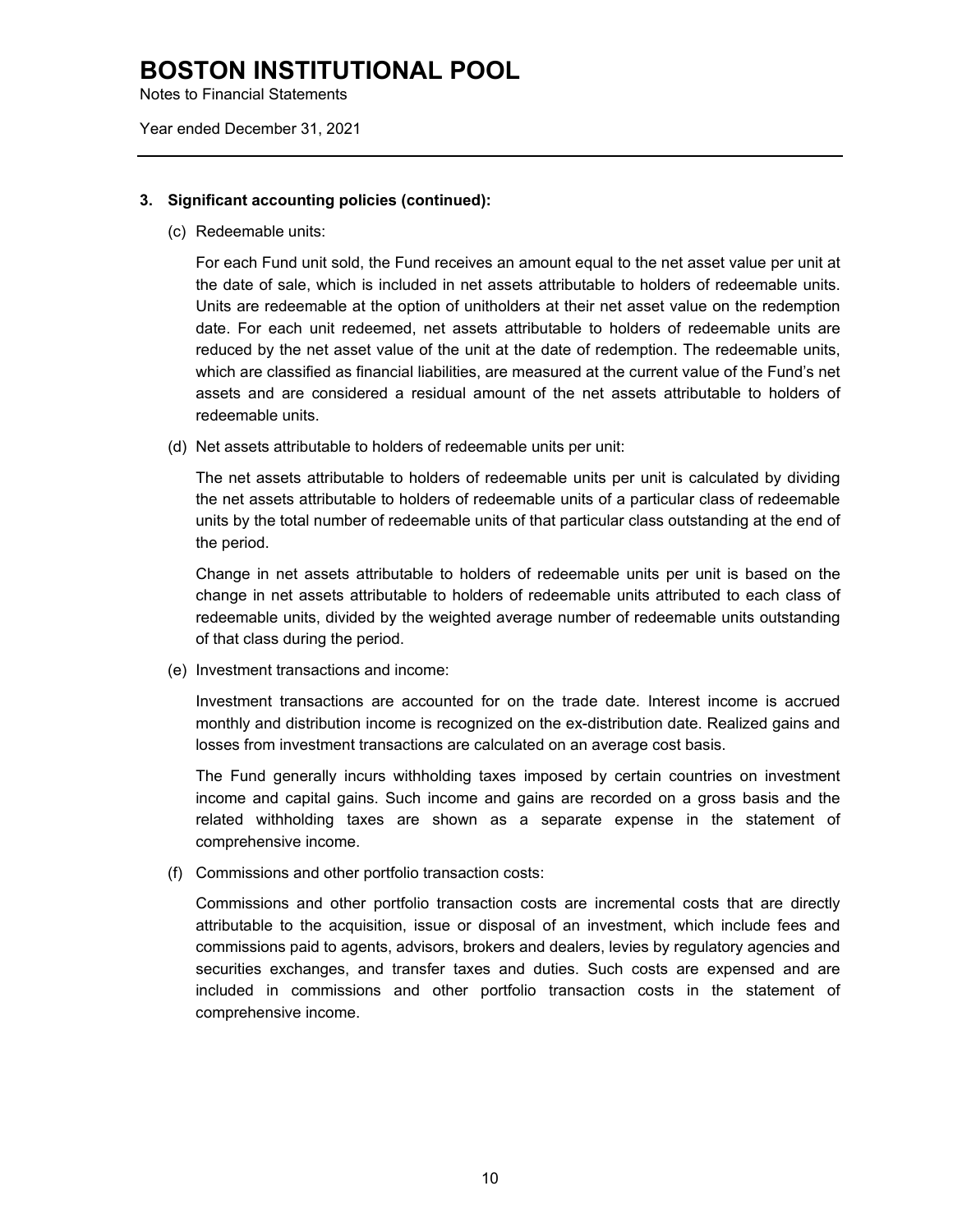Notes to Financial Statements

Year ended December 31, 2021

# **3. Significant accounting policies (continued):**

(g) Income taxes:

The Fund qualifies as a unit trust under the Income Tax Act (Canada). All of the Fund's net income for tax purposes and net capital gains realized in any period are required to be distributed to unitholders such that no income tax is payable by the Fund. As a result, the Fund does not record income taxes.

(h) New standards and interpretations not yet adopted:

A number of new standards, amendments to standards and interpretations are not yet effective for the period ended December 31, 2021, and have not been applied in preparing these financial statements. None of these will have a significant effect on the financial statements of the Fund.

# **4. Related party transactions:**

# Management fees:

The Fund pays the Manager management fees based on a percentage of the Net Asset Value of the Fund quarterly, in arrears, but the fee is calculated and accrues monthly as a percentage of the Net Asset Value of each applicable class of units that comprise the Fund on each Valuation Day, plus applicable taxes. During the period, fees of \$475,663 (2020 - \$30,985) were charged by the Manager, of which \$146,076 (2020 - \$30,985) was included in management fees payable at the period end.

The fee payable to the Manager for each applicable Class of units that comprise the Fund are as follows:

| Class A | 2.39% |
|---------|-------|
| Class F | 0.98% |

# **5. Redeemable units of the Fund:**

The Fund is authorized to issue an unlimited number of redeemable units, issuable in an unlimited number of classes, each of which represents an equal, undivided, beneficial interest in the Net Asset Value of the Fund. Each unit of each class entitles the holder to vote, with one vote for each whole unit held and to participate equally with respect to any and all distributions made by the Fund. Redeemable units of a class may be consolidated, subdivided and/or re-designated by the Manager. Each unitholder is entitled to one vote each for whole units held. No holder of a fraction of a unit, as such, is entitled to notice of, or to attend or to vote at, meetings of unitholders. A holder of a unit of one class is not permitted to notice of, or to attend or vote at, meetings of unitholders of another class.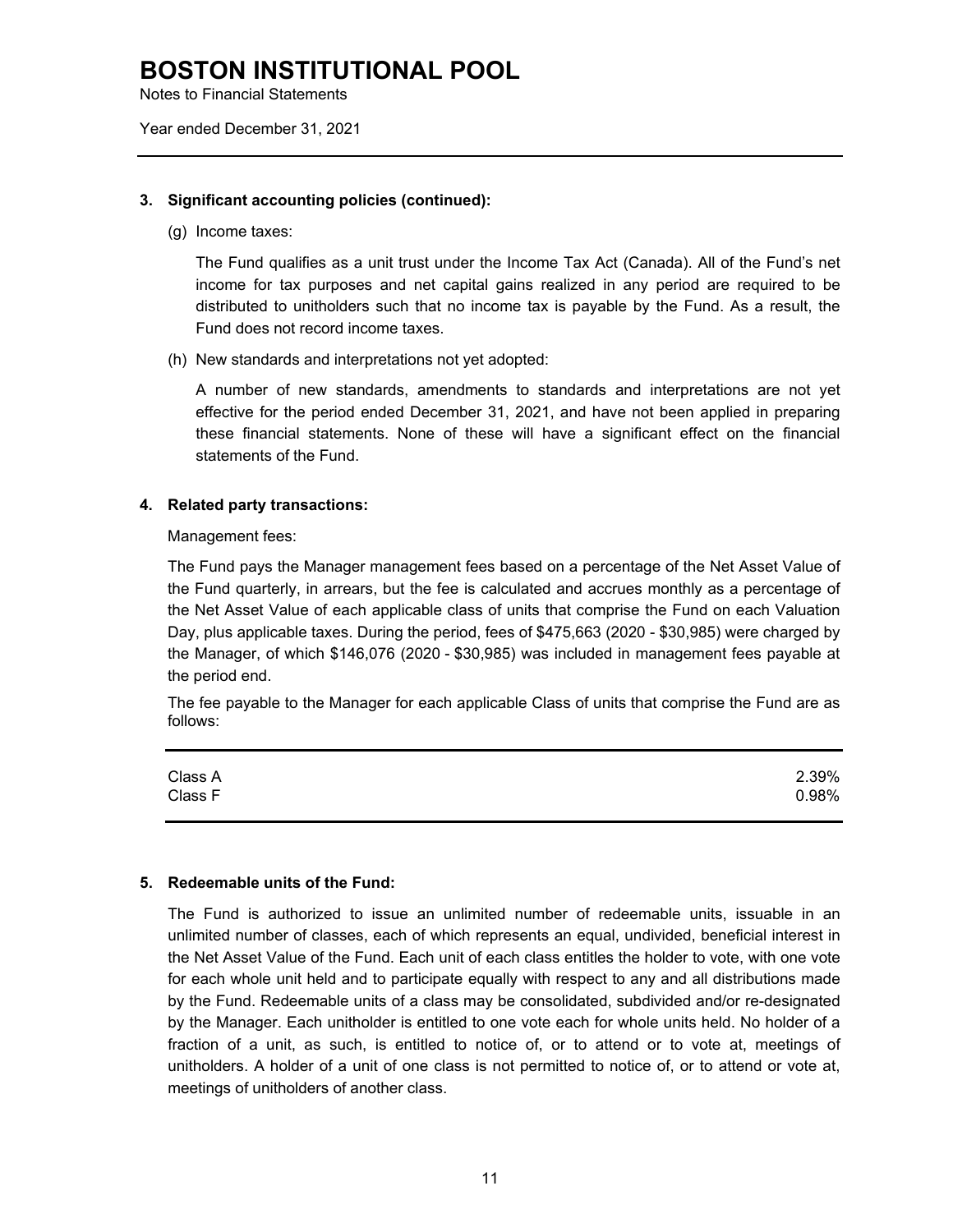Notes to Financial Statements

Year ended December 31, 2021

# **5. Redeemable units of the Fund (continued):**

The redeemable unit activity during the year ended December 31, 2021, is as follows:

|                                          | Redeemable<br>units, beginning of<br>of period | Redeemable<br>units issued | Reinvestments<br>of redeemable<br>units | Redemption<br>of redeemable<br>units | Redeemable<br>units, end of<br>period |
|------------------------------------------|------------------------------------------------|----------------------------|-----------------------------------------|--------------------------------------|---------------------------------------|
| December 31, 2021:<br>Class A<br>Class F | 2,063,039                                      | 8.826<br>5,021,595         | (3,766)<br>(900,002)                    | 178<br>3.374                         | 5.238<br>6,188,006                    |

The redeemable unit activity during the period from commencement of operations on November 4, 2020 to December 31, 2020, is as follows:

|                               | Redeemable<br>units, beginning of<br>of period | Redeemable<br>units issued | Reinvestments<br>of redeemable<br>units | Redemption<br>of redeemable<br>units | Redeemable<br>units, end of<br>period |
|-------------------------------|------------------------------------------------|----------------------------|-----------------------------------------|--------------------------------------|---------------------------------------|
| December 31, 2020:<br>Class A |                                                |                            | $\overline{\phantom{a}}$                |                                      |                                       |
| Class F                       | -                                              | 2.092.415                  | 692                                     | (30,068)                             | 2,063,039                             |

### *Capital disclosure:*

The capital of the Fund is represented by issued and redeemable units. The units are entitled to distributions, if any, and to payment of a proportionate share based on the Fund's Net Asset Value per unit upon redemption. The Fund has no internally or externally imposed restrictions on its capital. The Fund endeavours to invest the subscriptions received in appropriate investments while maintaining sufficient liquidity to meet redemptions, such liquidity being augmented by short-term borrowings or disposal of investments, where necessary.

### **6. Change in net assets attributable to holders of redeemable units per class per unit:**

The change in net assets attributable to holders of redeemable units per class per unit for the year ended December 31, 2021 is calculated as follows:

|                              | Increase        |                   | Increase            |
|------------------------------|-----------------|-------------------|---------------------|
|                              | in net assets   |                   | in net assets       |
|                              | attributable    | Weighted average  | attributable        |
|                              | to holders      | of redeemable     | to holders          |
|                              | of redeemable   | units outstanding | of redeemable units |
|                              | units per class | during the year   | per class per unit  |
| December 31, 2021<br>Class A | 705             | 1,135             | 0.62                |
| Class F                      | 4,718,970       | 4,293,805         | 1.10                |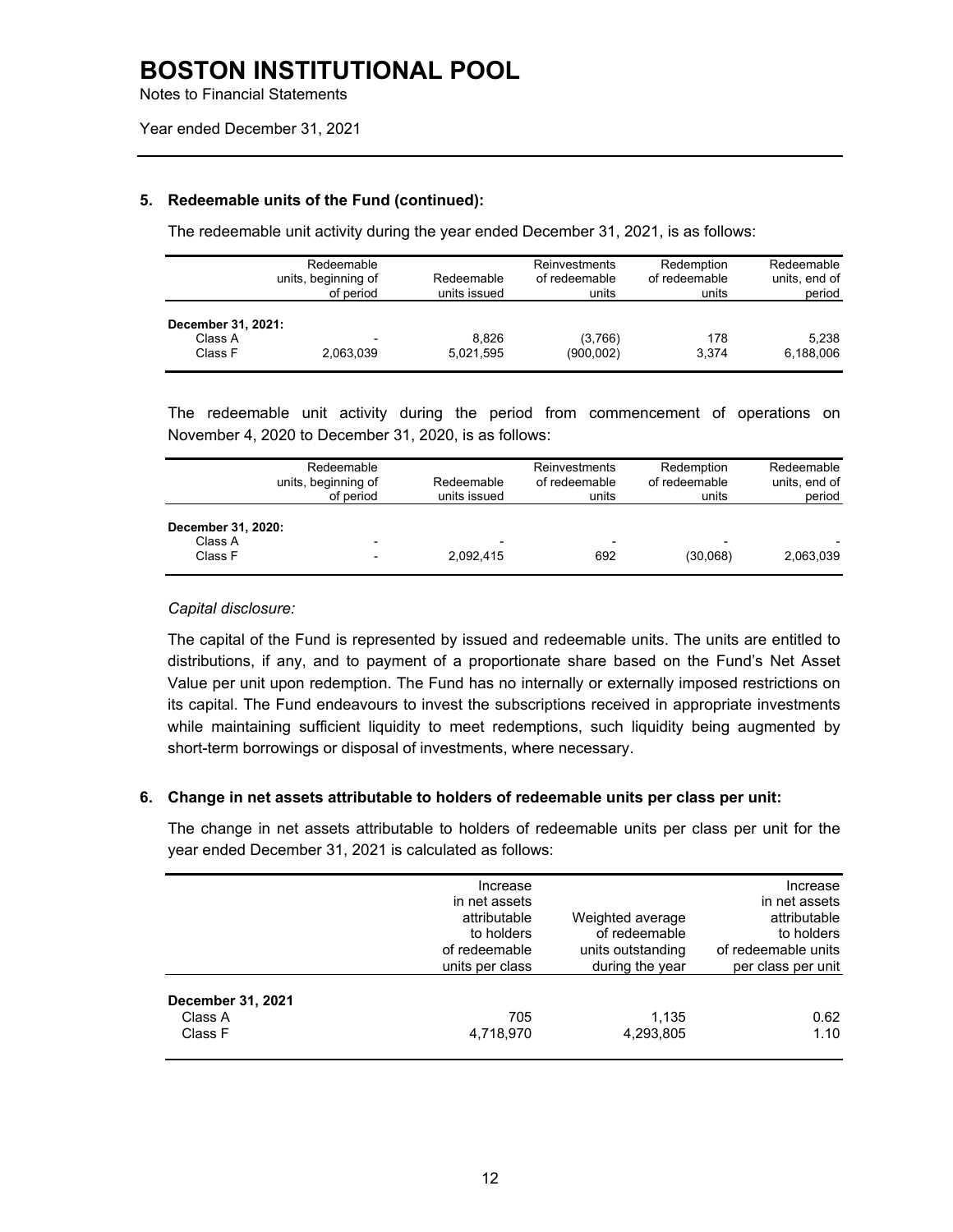Notes to Financial Statements

Year ended December 31, 2021

# **6. Change in net assets attributable to holders of redeemable units per class per unit (continued):**

The change in net assets attributable to holders of redeemable units per class per unit for the period from commencement of operations on November 4, 2020 to December 31, 2020 is calculated as follows:

|                                         | Increase<br>in net assets<br>attributable<br>to holders<br>of redeemable<br>units per class | Weighted average<br>of redeemable<br>units outstanding<br>during the year | Increase<br>in net assets<br>attributable<br>to holders<br>of redeemable units<br>per class per unit |
|-----------------------------------------|---------------------------------------------------------------------------------------------|---------------------------------------------------------------------------|------------------------------------------------------------------------------------------------------|
| December 31, 2020<br>Class A<br>Class F | $\overline{\phantom{a}}$<br>807,209                                                         | -<br>1,817,544                                                            | 0.44                                                                                                 |

# **7. Collateral arrangements:**

The Fund has a prime brokerage agreement with its broker to carry its accounts as a customer. The broker has custody of the Fund's securities and, from time to time, cash balances which may be due from broker.

Financial instruments and/or cash positions serve as collateral for any amounts due to broker or as collateral for any securities sold, not yet purchased or securities purchased on margin. The securities and/or cash positions also serve as collateral for potential defaults of the Fund.

The Fund is subject to credit risk if the broker is unable to repay balances due or deliver securities in their custody.

# **8. Financial risk management:**

Management of financial instrument risks:

In the normal course of business, the Fund is exposed to a variety of financial risks: credit risk, liquidity risk and market risk (including interest rate risk, currency risk and other price risk). The value of investments within the Fund's portfolio can fluctuate on a daily basis as a result of changes in interest rates, economic conditions, the market and company news related to specific securities within the Fund. The level of risk depends on the Fund's investment objective and the type of securities it invests in.

(a) Credit risk:

Credit risk is the risk that the counterparty to a financial instrument will fail to discharge an obligation or commitment that it has entered into with the Fund. It arises primarily from cash and other receivables due to the Fund.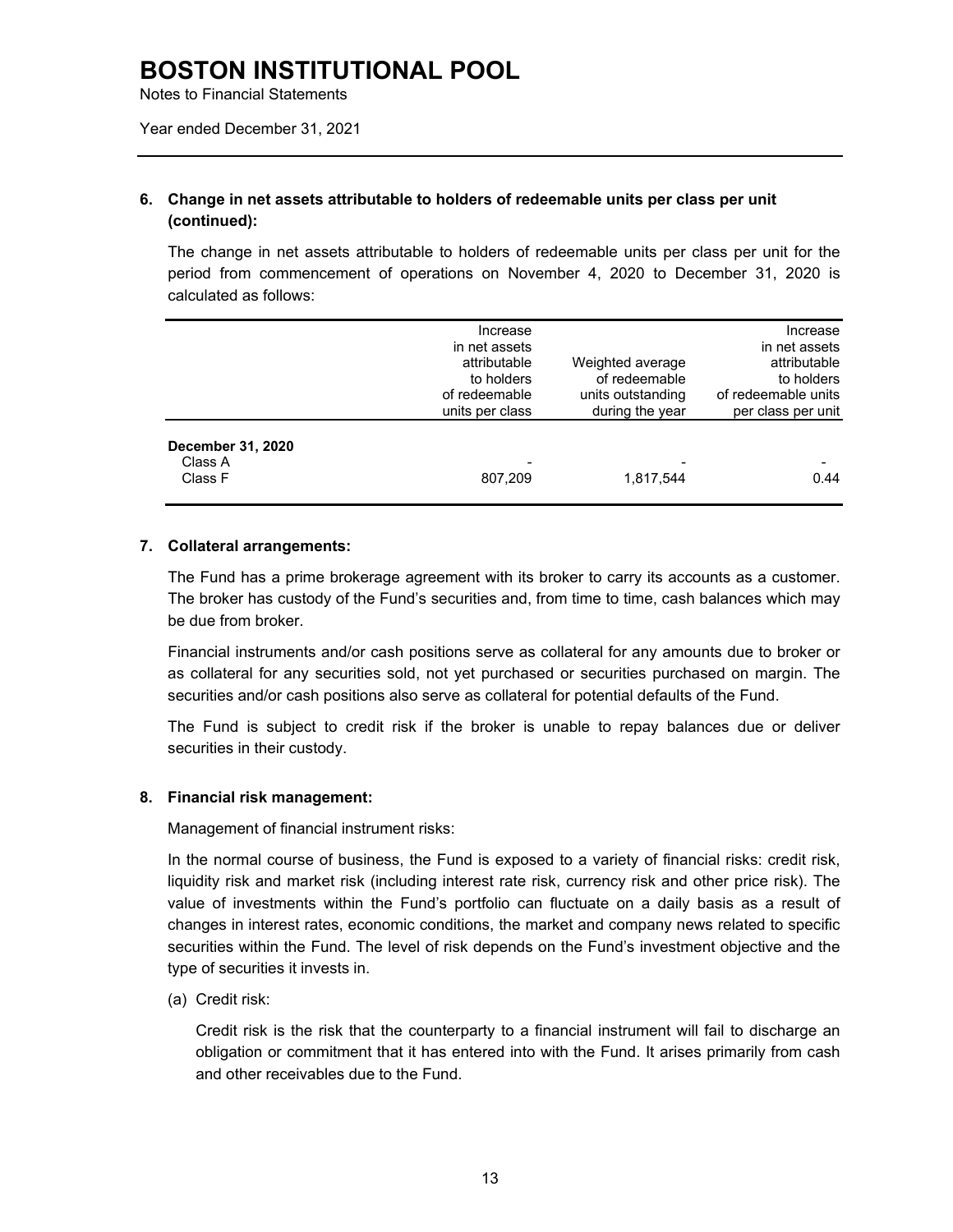Notes to Financial Statements

Year ended December 31, 2021

# **8. Financial risk management (continued):**

(a) Credit risk (continued):

All transactions executed by the Fund in listed securities are settled/paid for upon delivery using approved brokers. The risk of default is considered minimal, as delivery of securities sold is only made once the broker has received payment. The maximum credit exposure of the Fund is the carrying amount of the assets disclosed on the statement of financial position. Payment is made on a purchase once the securities have been received by the broker. The trade will fail if either party fails to meet its obligation. All counterparties are creditworthy.

Where the Fund invests in debt instruments and derivatives, this represents the main exposure to credit risk. The fair value of debt instruments and derivatives includes consideration of the creditworthiness of the issuer and, accordingly, represents the maximum credit risk exposure of the Fund.

As at December 31, 2021, the Fund did not directly hold any long term debt securities and is not directly exposed to significant credit risk. However, the Fund may be indirectly exposed to credit risk through some of its portfolio investments.

(b) Liquidity risk:

Liquidity risk is defined as the risk that the Fund may not be able to settle or meet its obligations on time or at a reasonable price.

The Fund's exposure to liquidity risk is concentrated in the monthly cash redemption of units. In order to satisfy unitholder redemption requests, the Fund shall redeem its investments in other investment funds (the "Investee Funds"), which allow redemptions within one month or less. A portion of the Investee Funds may have redemption terms that are greater than one month or may also be subject to lock-up periods over one month in exceptional situations. In addition, the Fund generally retains sufficient cash positions to maintain liquidity.

All financial liabilities of the Fund are due within 12-months of the Fund's period end.

(c) Market risk:

Market risk is the risk that changes in market prices, such as interest rates, foreign exchange rates and equity prices, will affect the Fund's income or the fair value of their holdings of financial instruments.

(*i*) Interest rate risk:

Interest rate risk arises when the Fund invests in interest-bearing financial instruments. The Fund is exposed to the risk that the value of such financial instruments will fluctuate due to changes in the prevailing levels of market interest rates. The Fund does not directly hold debt instruments whose fair value may fluctuate due to changes in market interest rates. However, the Fund may be indirectly exposed to interest rate risk through some of its portfolio investments. There is minimal sensitivity to interest rate fluctuations on any cash invested at short-term market interest rates.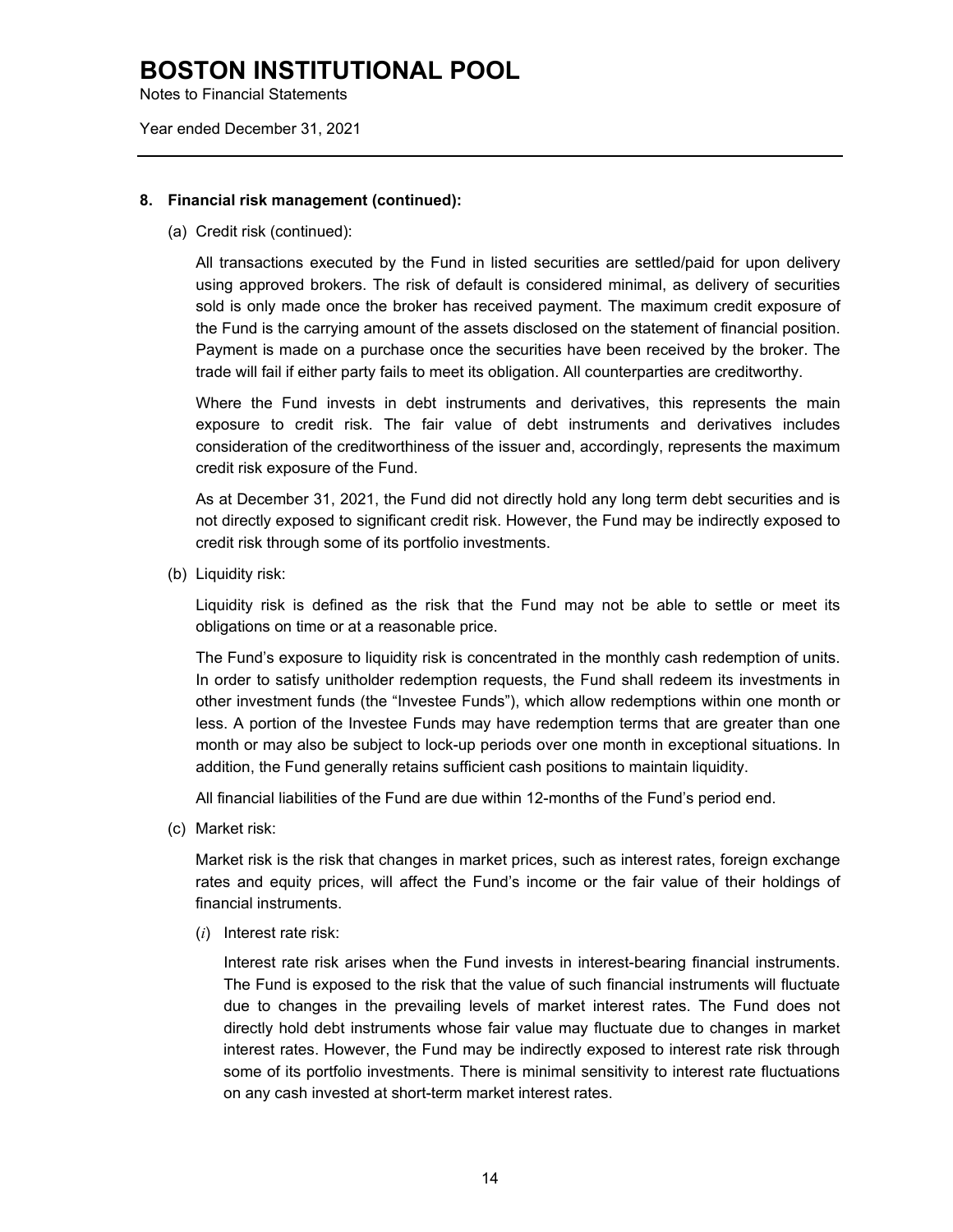Notes to Financial Statements

Year ended December 31, 2021

# **8. Financial risk management (continued):**

- (c) Market risk (continued):
	- (*ii*) Currency risk:

Currency risk is the risk that the value of a financial instrument will fluctuate due to changes in foreign exchange rates.

Currency risk arises from financial instruments (including cash) that are denominated in a currency other than the Canadian dollar, which represents the functional currency of the Fund.

Currency risk is managed by the Manager on a daily basis through a careful selection of securities and diversification within the Fund, in accordance with policies and investment mandates in place. The Manager monitors the Fund's overall market positions and positions are maintained within established ranges.

As at December 31, 2021, the Fund's financial assets and financial liabilities are principally denominated in Canadian dollars and accordingly the Fund is not exposed to any significant currency risk.

(*iii*) Other price risk:

Other price risk is the risk that the fair value or future cash flows of financial instruments will fluctuate because of changes in market prices (other than those arising from interest rate risk or currency risk).

All investments represent a risk of loss of capital. The Manager aims to moderate this risk through careful selection and diversification of securities and other financial instruments

in accordance with the Fund's investment objective and strategy. The Fund's overall market positions are monitored on a regular basis by the Manager. Financial instruments held by the Fund are susceptible to market price risk arising from uncertainties about future prices of the instruments.

As at December 31, 2021, 96.97% (2020 - 97.74%) of the Fund's net assets attributable to holders of redeemable units were invested in Investee Funds mainly in Canada. If the net asset values of the Investee Funds' had increased or decreased by 10% as at the year end, with all other factors remaining constant, net assets attributable to holders of redeemable units could possibly have increased or decreased by approximately \$6,527,652 (2020 - \$2,066,143), respectively.

In practice, the actual results may differ from this sensitivity analysis and the difference could be significant.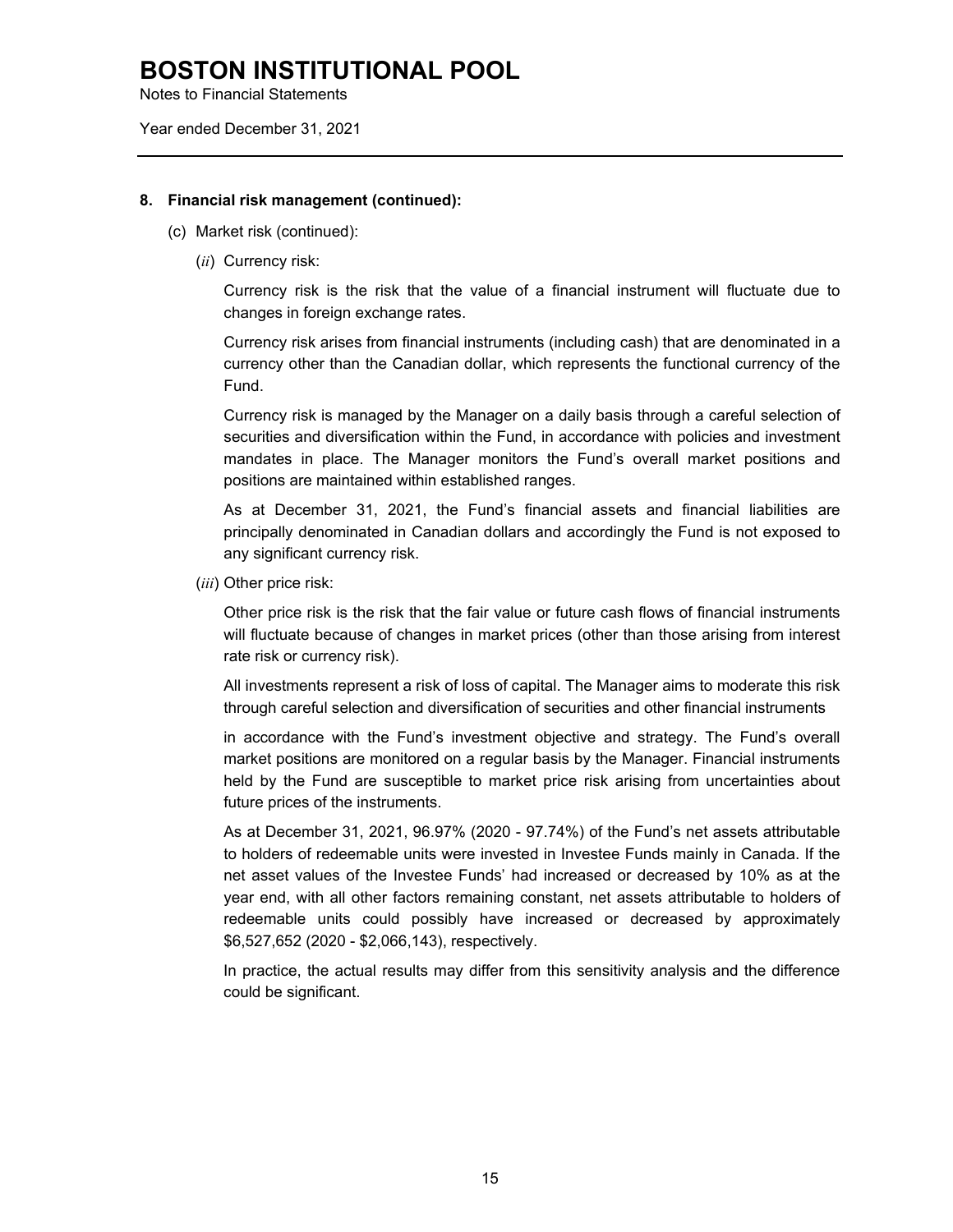Notes to Financial Statements

Year ended December 31, 2021

# **9. Fair value of financial instruments:**

(a) Fair value hierarchy:

Fair value is the price that would be received to sell an asset or paid to transfer a liability in an orderly transaction between market participants at the measurement date in the principal or, in its absence, the most advantageous market to which the Fund has access at that date.

When available, the Fund measures the fair value of an instrument using the quoted price in an active market for that instrument. A market is regarded as active if transactions for the asset or liability take place with sufficient frequency and volume to provide pricing information on an ongoing basis. The Fund measures instruments quoted in an active market at last sale or close price, where the close price falls within the day's bid-ask spread. In circumstances where the close price is not within the day's bid-ask spread, the Manager determines the point within bid-ask spread that is most representative of fair value based on specific facts and circumstances.

If there is no quoted price in an active market, then the Fund uses valuation techniques that maximize the use of relevant observable inputs and minimize the use of unobservable inputs. The Fund uses a variety of methods and makes assumptions that are based on market conditions existing at each statement of financial position date. Valuation techniques used include the use of comparable recent arm's-length transactions, discounted cash flow analysis, option pricing models and other valuation techniques commonly used by market participants.

Investments measured at fair value are classified into one of three fair value hierarchy levels, based on the lowest level input that is significant to the fair value measurement in its entirety. The inputs or methodologies used for valuing securities are not necessarily an indication of the risk associated with investing in those securities.

The three fair value hierarchy levels are as follows:

- Level 1 quoted prices (unadjusted) in active markets for identical assets or liabilities;
- Level 2 inputs other than quoted prices included in Level 1 that are observable for the asset or liability, either directly (i.e., as prices) or indirectly (i.e., derived from prices); and
- Level 3 inputs for the asset or liability that are not based on observable market data (unobservable inputs).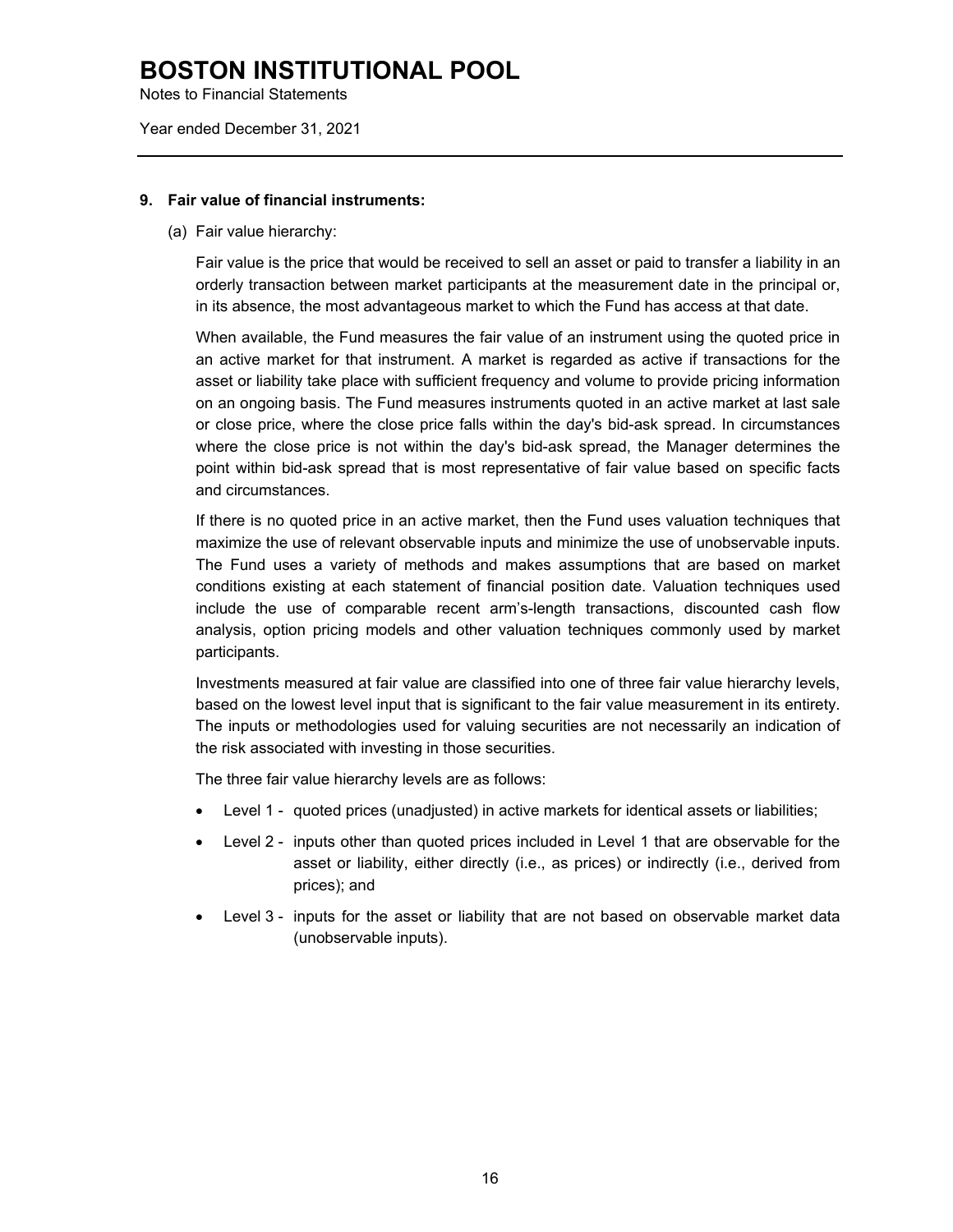Notes to Financial Statements

Year ended December 31, 2021

# **9. Fair value of financial instruments (continued):**

(b) Fair value hierarchy - financial instruments measured at fair value:

The following tables summarize the levels within the fair value hierarchy in which the fair value measurements of the Fund's investments:

| 2021             |    | Level 1        |      | Level 2    | Level 3 | Total            |
|------------------|----|----------------|------|------------|---------|------------------|
| <b>Assets:</b>   |    |                |      |            |         |                  |
| Equity           | S  | 21,818,030     | - \$ |            | \$      | \$<br>21,818,030 |
| Investment funds |    |                |      | 43,458,492 |         | 43,458,492       |
|                  | \$ | 21,818,030     | \$   | 43,458,492 | \$      | \$<br>65,276,522 |
|                  |    |                |      |            |         |                  |
| 2020             |    | Level 1        |      | Level 2    | Level 3 | Total            |
| <b>Assets:</b>   |    |                |      |            |         |                  |
| Investment funds | \$ | $\blacksquare$ | \$   | 20,661,428 | \$      | \$<br>20,661,428 |

There were no transfers between levels during the year ended December 31, 2021.

The carrying amount of the Fund's net assets attributable to redeemable units also approximates fair value as they are measured at the redemption amount and are classified as Level 2 in the fair value hierarchy.

(c) Financial instruments not measured at fair value:

The carrying values of cash, subscriptions receivable, interest and dividends receivable, prepaid expenses, redemptions payable, payable for securities purchased, distributions payable, management fees payable and accounts payable and accrued liabilities approximate their fair value given their short-term nature. These financial instruments are classified as Level 2 in the fair value hierarchy because while prices are available, there is no active market for these instruments.

### **10. Income taxes:**

Non-capital losses are available to be carried forward for 20-years and applied against future taxable income. Capital losses may be carried forward indefinitely and applied against future capital gains.

As at December 31, 2021, the Fund had nil (2020 - nil) non-capital losses and nil (2020 - nil) in capital losses available for carrying forward.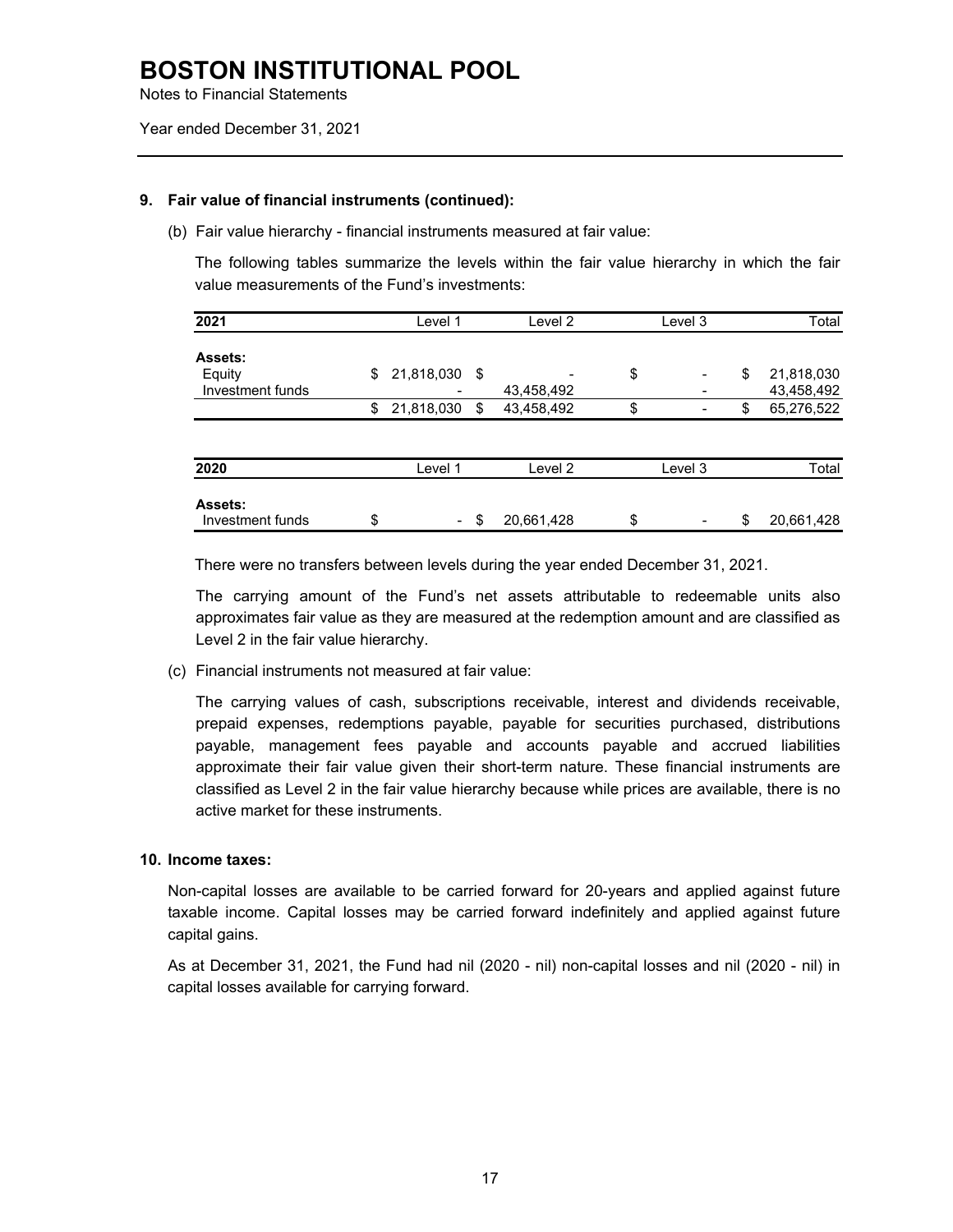Notes to Financial Statements

Year ended December 31, 2021

# **11. Involvement with Structured Entities:**

The table below describes the types of structured entities in which the Funds hold an interest.

| Entity<br>Nature and purposes |                                                                                                                                                                | Interest held by the Fund                                           |  |  |
|-------------------------------|----------------------------------------------------------------------------------------------------------------------------------------------------------------|---------------------------------------------------------------------|--|--|
| Investment funds              | To manage assets on behalf of<br>third-party investors and<br>generate fees for the investment<br>advisor. These vehicles are<br>financed through the issue of | Investment in units issued<br>by the underlying<br>investment funds |  |  |
|                               | units to investors                                                                                                                                             |                                                                     |  |  |

The table below sets out the interests held by the Fund in structured entities. The maximum exposure to loss is the carrying amount of the investment in the underlying investment funds held.

|                                                   | December 31, 2021                      |                                             |                                                  | December 31, 2020                      |                                             |                                                  |
|---------------------------------------------------|----------------------------------------|---------------------------------------------|--------------------------------------------------|----------------------------------------|---------------------------------------------|--------------------------------------------------|
|                                                   | Number of<br>investee<br>funds<br>held | Total net<br>assets of<br>investee<br>funds | Carrying<br>amount<br>included in<br>investments | Number of<br>investee<br>funds<br>held | Total net<br>assets of<br>investee<br>funds | Carrying<br>amount<br>included in<br>investments |
| Investee funds<br>held by third party<br>managers |                                        | \$1,036,814,095                             | \$65,276,522                                     | \$                                     | 64,479,155                                  | 20,661,428                                       |